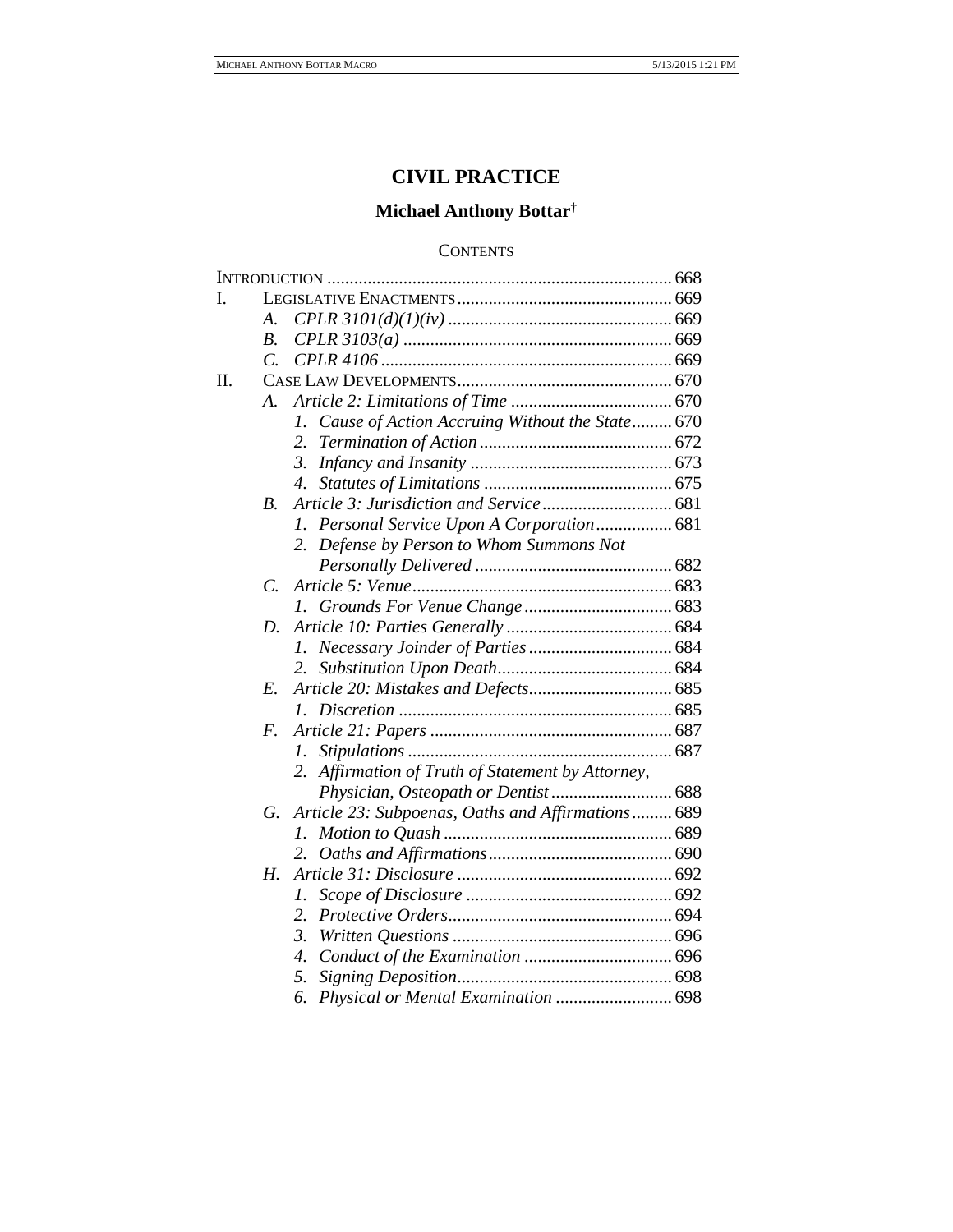|      | 3. Validity and Correction of Judgment or Order  704 |  |
|------|------------------------------------------------------|--|
|      | O. Article 83: Disbursements and Additional          |  |
|      |                                                      |  |
|      |                                                      |  |
| III. |                                                      |  |
|      |                                                      |  |
| IV.  |                                                      |  |
| V.   |                                                      |  |
|      |                                                      |  |
|      |                                                      |  |

# **INTRODUCTION**

During this *Survey* year,<sup>1</sup> New York's Court Of Appeals and appellate divisions published hundreds of decisions that impact virtually all practitioners. These cases have been "surveyed" in this article, meaning that the author has made an effort to alert practitioners and academicians about interesting commentary and/or noteworthy changes in New York State law and to provide basic detail about the changes in the context of the Civil Practice Law and Rules ("CPLR"). Whether by accident or design, the author did not endeavor to discuss every Court of Appeals or appellate division decision.

<sup>†</sup> A graduate of Colgate University and *summa cum laude* graduate of Syracuse University College of Law, the author is a member of Bottar Leone, PLLC, an adjunct professor at Syracuse University College of Law, a member of the Syracuse University College of Law board of advisors, and a member of the board of directors of the New York State Academy of Trial Lawyers.

<sup>1.</sup> July 1, 2013, through June 30, 2014.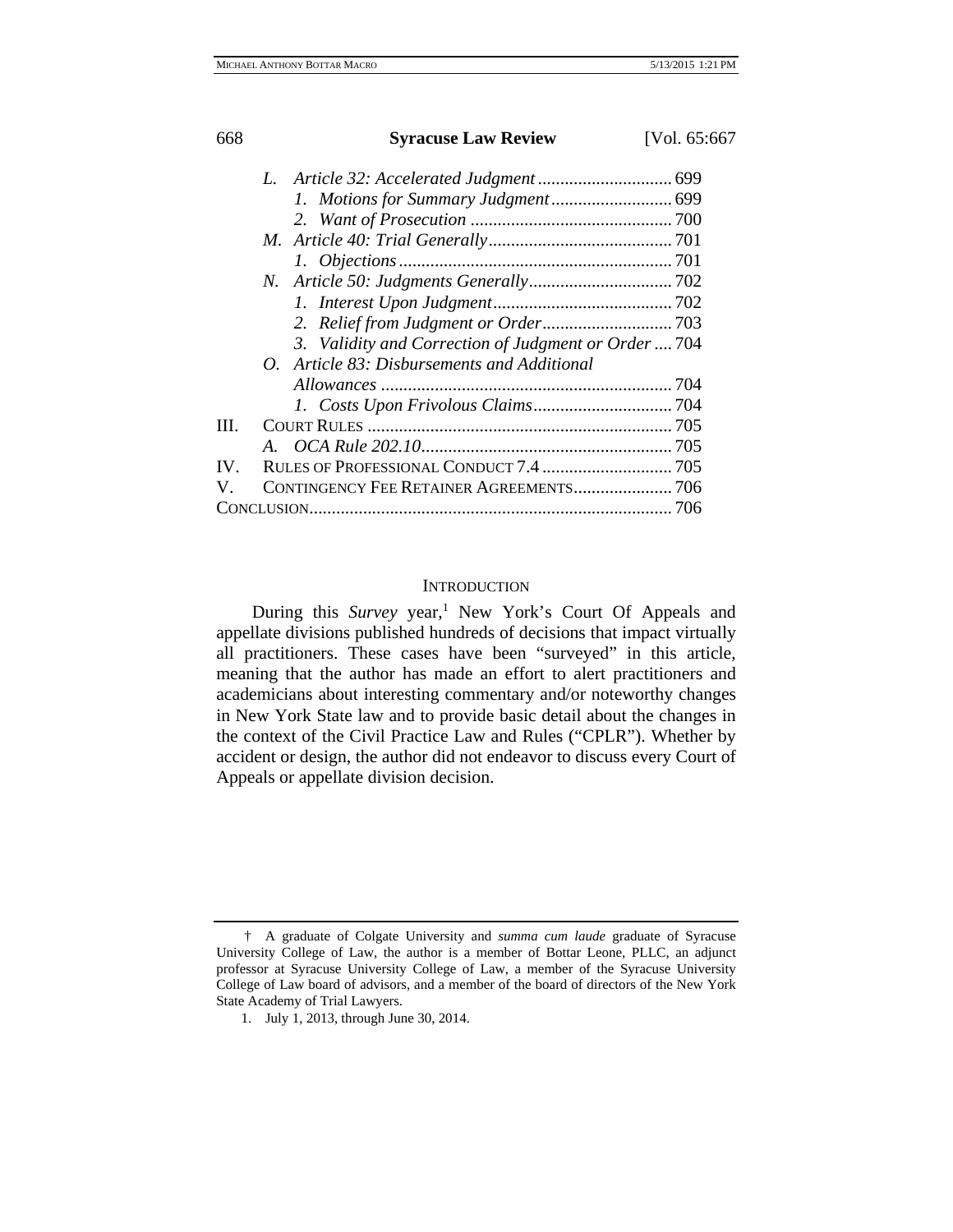I. LEGISLATIVE ENACTMENTS

# *A. CPLR 3101(d)(1)(iv)*

Chapter 23 of the Laws of 2013, effective February 17, 2014, amended CPLR  $3101(d)(1)(iv)$  to repeal the provision stating "[i]n an action for podiatric medical malpractice, a physician may be called as an expert witness at trial."<sup>2</sup>

# *B. CPLR 3103(a)*

Chapter 205 of the Laws of 2013, effective July 31, 2013, amended CPLR 3103 to prevent abuse during discovery.<sup>3</sup> Under the new rule, a protective order may now be sought by the person "about whom" discovery is sought. CPLR 3103(a), as amended, provides:

The court may at any time on its own initiative, or on motion of any party or of any person from whom *or about whom* discovery is sought, make a protective order denying, limiting, conditioning or regulating the use of any disclosure device. Such order shall be designed to prevent unreasonable annoyance, expense, embarrassment, disadvantage, or other prejudice to any person or the courts.4

# *C. CPLR 4106*

Chapter 204 of the Laws of 2013, effective July 31, 2013, amended CPLR 4106 to empower a court to empanel "one or more" alternate jurors, and to retain alternate jurors during deliberations in the event that an alternate is needed to replace a juror.<sup>5</sup> CPLR 4106, as amended, provides:

One or more additional jurors, to be known as "alternate jurors", may be drawn upon the request of a party and consent of the court. Such alternate juror or jurors shall be drawn at the same time, from the same source, in the same manner, and have the same qualifications as regular jurors, and be subject to the same examinations and challenges. They shall be seated with, take the oath with, and be treated in the same manner as the regular jurors. After final submission of the case, the court may, in its discretion, retain such alternate juror or jurors to ensure availability if needed. At any time, before or after the final submission

<sup>2.</sup> Act of May 2, 2013, ch. 23, 2013 McKinney's Sess. Laws of N.Y. 814 (codified at N.Y. C.P.L.R. 3101 (McKinney 2014)).

<sup>3.</sup> *See* Act of July 31, 2013, ch. 205, 2013 McKinney's Sess. Laws of N.Y. 6554 (codified at N.Y. C.P.L.R. 3103).

<sup>4.</sup> N.Y. C.P.L.R. 3103.

<sup>5.</sup> *See* Act of July 31, 2013, ch. 204, 2013 McKinney's Sess. Laws of N.Y. 6553 (codified at N.Y. C.P.L.R. 4106 (McKinney 2014)).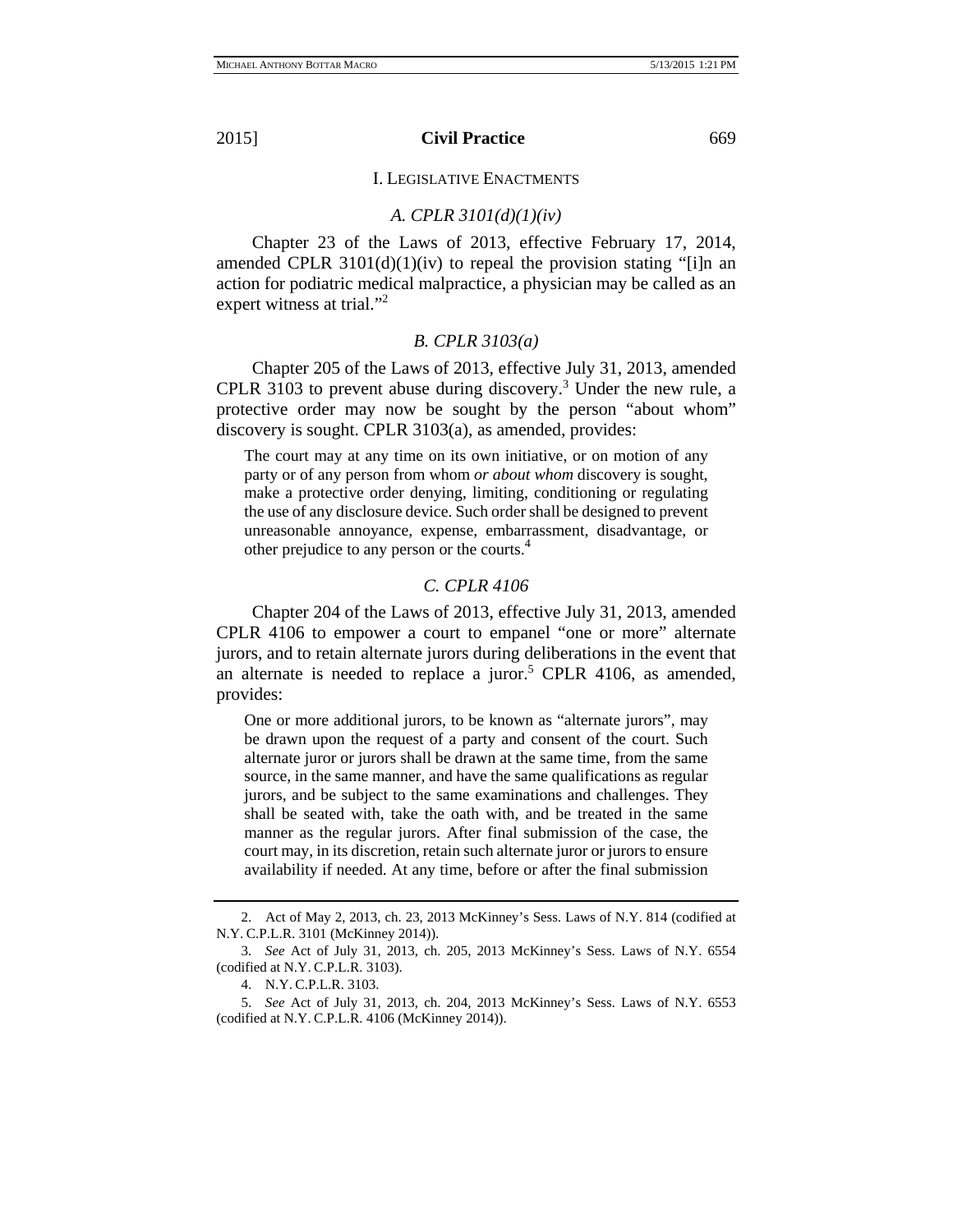of the case, if a regular juror dies, or becomes ill, or is unable to perform the duties of a juror, the court may order that juror discharged and draw the name of an alternate, or retained alternate, if any, who shall replace the discharged juror, and be treated as if that juror had been selected as one of the regular jurors. Once deliberations have begun, the court may allow an alternate juror to participate in such deliberations only if a regular juror becomes unable to perform the duties of a juror.<sup>6</sup>

#### II. CASE LAW DEVELOPMENTS

#### *A. Article 2: Limitations of Time*

# *1. Cause of Action Accruing Without the State*

CPLR 202 is New York's "borrowing" statute and provides that

[a]n action based upon a cause of action accruing without the state cannot be commenced after the expiration of the time limited by the laws of either the state or the place without the state where the cause of action accrued, except that where the cause of action accrued in favor of a resident of the state the time limited by the laws of the state shall apply."7

In *Norex Petroleum Ltd. v. Blavatnik*, the Court of Appeals analyzed CPLR 202 in the context of a tort action arising out of ownership of a Russian oil company.8 The plaintiff in *Norex* was a resident of Alberta, Canada, who filed suit in 2002 against a number of defendants in the United States District Court for the Southern District of New York.<sup>9</sup> Allegations in the complaint included various claims under the Racketeer Influenced and Corrupt Organizations Act  $(RICO).<sup>10</sup>$  The defendants' first strike was to dismiss the action for forum non conveniens.<sup>11</sup> The motion was granted, as the Court concluded that the case strongly favored a Russian forum.12 The plaintiff appealed and the Second Circuit reversed.13

Thereafter, the plaintiff amended its complaint to include claims for tortious conduct and unjust enrichment under Russian law.<sup>14</sup> The

<sup>6.</sup> N.Y. C.P.L.R. 4106.

<sup>7.</sup> N.Y. C.P.L.R. 202.

<sup>8.</sup> *See* 23 N.Y.3d 665, 668, 16 N.E.3d 561, 563, 992 N.Y.S.2d 503, 505 (2014).

<sup>9.</sup> *Id*. at 669, 16 N.E.3d at 564, 992 N.Y.S.2d at 506.

<sup>10.</sup> *Id*.

<sup>11.</sup> *Id*.

<sup>12.</sup> *Id*.

<sup>13.</sup> *Norex Petroleum Ltd.*, 23 N.Y.3d at 669, 16 N.E.3d at 564, 992 N.Y.S.2d at 506.

<sup>14.</sup> *Id.*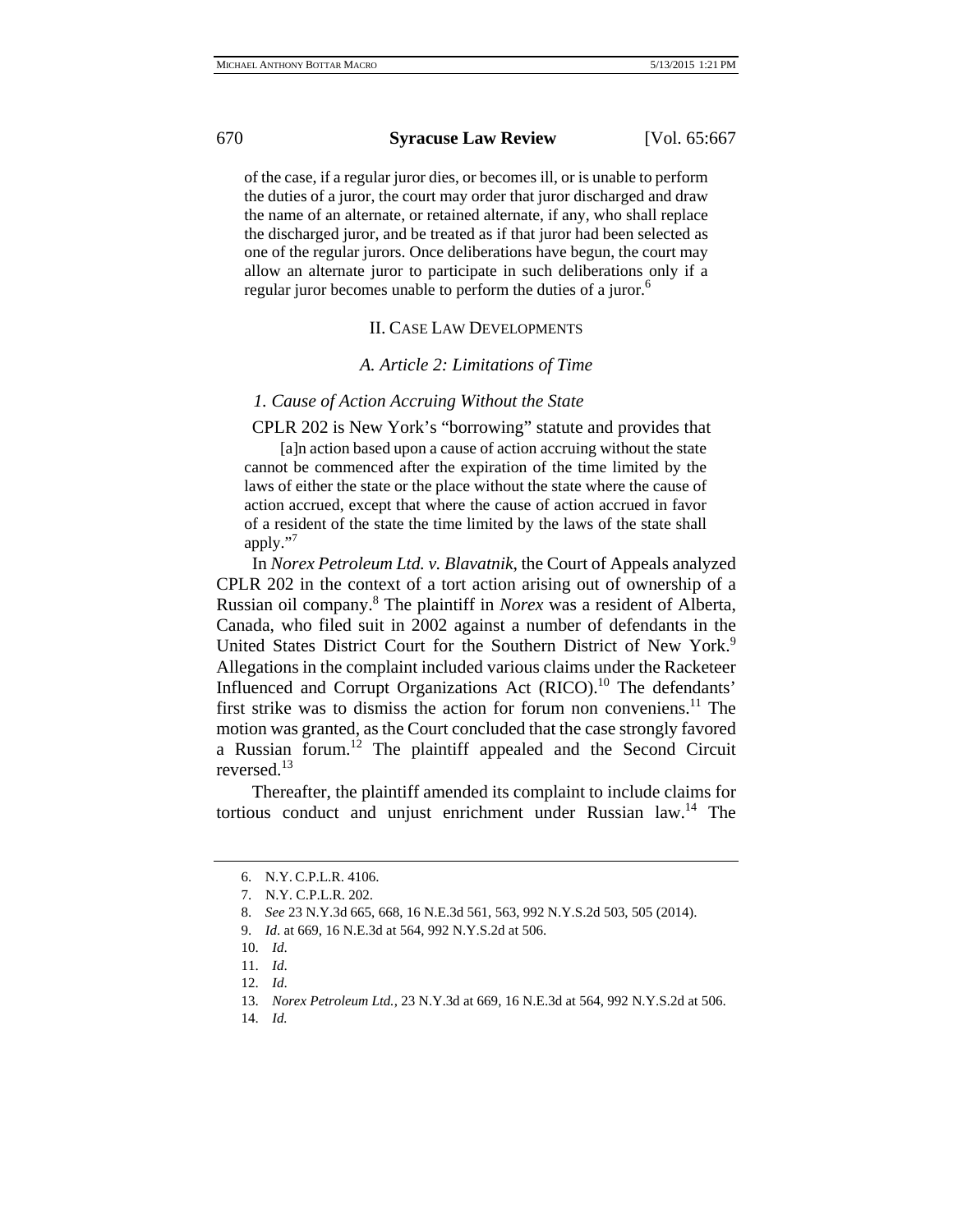defendants then moved to dismiss the action for lack of subject matter jurisdiction.<sup>15</sup> The district court granted the motion and the plaintiff again appealed to the Second Circuit.<sup>16</sup> This time, the district court was affirmed.<sup>17</sup>

In 2011, the plaintiff then filed suit in supreme court.<sup>18</sup> The defendants moved to dismiss, arguing that the action was untimely under CPLR 202 because the plaintiff was a resident of Alberta, Canada and, therefore, a two year statute of limitations was applicable.<sup>19</sup> Furthermore, the defendants argued that Alberta law does not have a savings statute.<sup>20</sup> The trial court concluded that the plaintiff's claims expired in 2004 and granted the defendants' motion.<sup>21</sup> The Appellate Division, First Department, affirmed.<sup>22</sup> Leave to appeal was granted.<sup>23</sup>

Before the Court of Appeals, the plaintiff argued that CPLR 205(a) permits it to file a new state court action because its initial action, in federal court, was timely under CPLR  $202<sup>24</sup>$  The defendants argued that the plaintiff may not benefit from CPLR 205(a) because the state court action was untimely under Alberta law.<sup>25</sup> Stated differently, the plaintiff would have the Court apply CPLR 202 one time (i.e., whether the initial federal action was timely in Alberta when filed in 2002); while the defendants would have the Court apply CPLR 202 twice (i.e., whether the initial action was timely in Alberta when filed in 2002 and whether the second action was timely in Alberta when filed in  $2011$ <sup>26</sup>

After a review of relevant prior precedent including *Global Financial Corp. v. Triarc Corp.*, <sup>27</sup> *Smith Barney Harris Upham & Co. v. Luckie*<sup>28</sup> and *Besser v. Squibb & Sons, Inc.*<sup>29</sup> the Court of Appeals concluded that the state court action was timely because once the plaintiff

<sup>15.</sup> *Id*.

<sup>16.</sup> *Id*. at 669-70, 16 N.E.3d at 564, 992 N.Y.S.2d at 506.

<sup>17.</sup> *Id*. at 670, 16 N.E.3d at 564, 992 N.Y.S.2d at 506.

<sup>18.</sup> *Norex Petroleum Ltd.*, 23 N.Y.3d at 671, 16 N.E.3d at 565, 992 N.Y.S.2d at 507.

<sup>19.</sup> *Id*.

<sup>20.</sup> *Id*.

<sup>21.</sup> *Id*. at 671, 16 N.E.3d at 565-66, 992 N.Y.S.2d at 507-08.

<sup>22.</sup> *Id*. at 672, 16 N.E.3d at 566, 992 N.Y.S.2d at 508.

<sup>23.</sup> *Norex Petroleum Ltd.*, 23 N.Y.3d at 672, 16 N.E.3d at 566, 992 N.Y.S.2d at 508.

<sup>24.</sup> *Id*.

<sup>25.</sup> *Id*. at 672-73, 16 N.E.3d at 566, 992 N.Y.S.2d at 508.

<sup>26.</sup> *Id*. at 673, 16 N.E.3d at 566, 992 N.Y.S.2d at 508.

<sup>27. 93</sup> N.Y.2d 525, 526, 715 N.E.2d 482, 483, 693 N.Y.S.2d 479, 479 (1999).

<sup>28. 85</sup> N.Y.2d 193, 197, 647 N.E.2d 1308, 1310, 623 N.Y.S.2d 800, 802 (1995).

<sup>29. 146</sup> A.D.2d 107, 109-10, 539 N.Y.S.2d 734, 734-35 (1st Dep't 1989).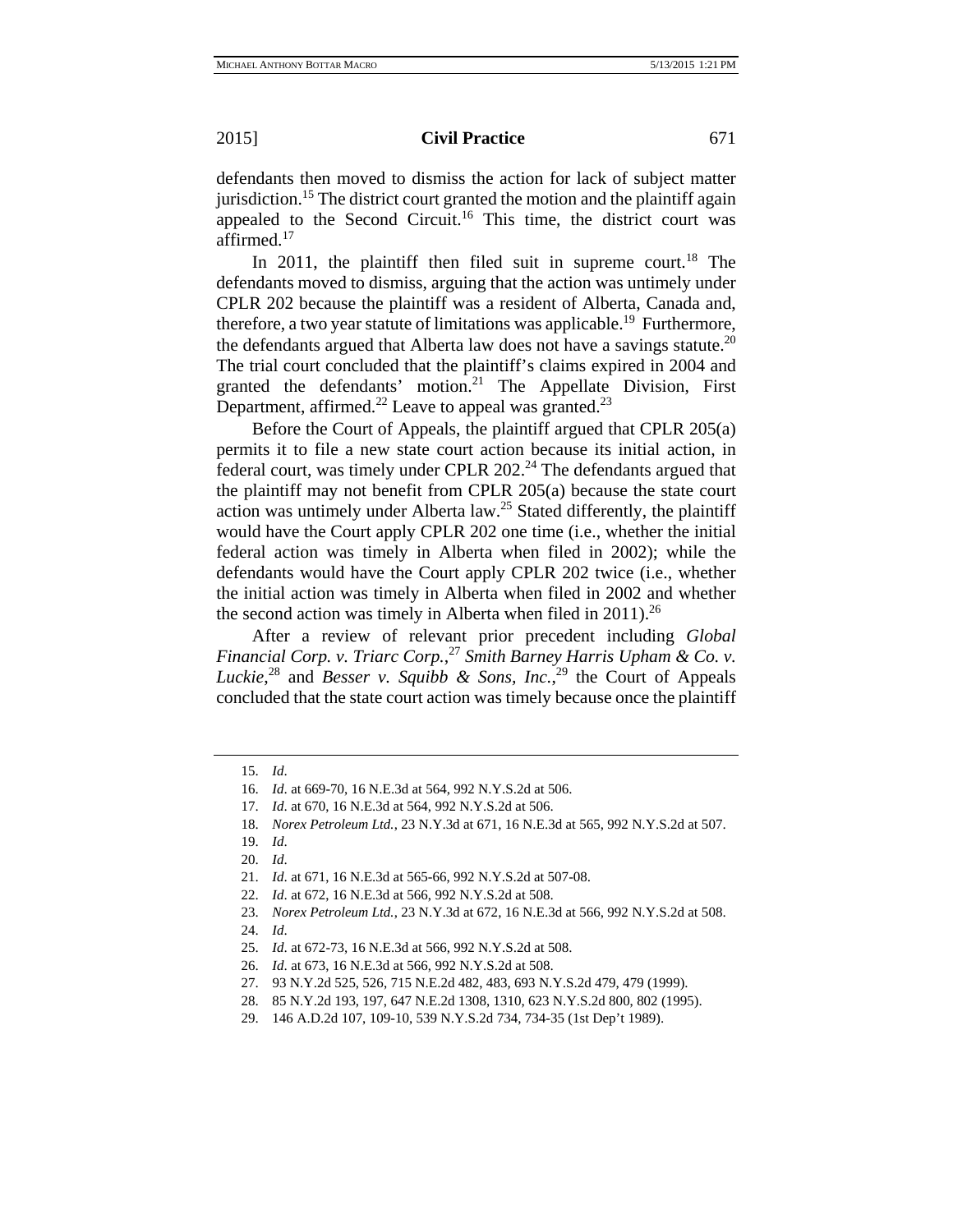timely commenced its federal court action in New York, the borrowing statute's purpose to prevent forum shopping was fulfilled, and CPLR 202 had no more role to play. Because Norex's "prior" federal court action was timely under the borrowing statute, the "new" action that it brought pursuant to the savings statute "would have been timely commenced at the time of commencement of the prior action" (CPLR 205[a]). Stated another way, it is irrelevant that Alberta law does not have a savings statute similar to CPLR 205(a) because at the point in time when Norex filed its "new" action in Supreme Court, the borrowing statute's requirements had already been met. In our view, this reading of the way in which CPLR 202 and CPLR 205(a) interrelate best comports with statutory language, and honors both the borrowing statute's purpose to prevent forum shopping and the savings statute's goal to "implement[ ] the vitally important policy preference for the determination of actions on the merits."30

# *2. Termination of Action*

Pursuant to CPLR 205, where a timely commenced action is terminated for any reason other than (1) voluntary discontinuance, (2) failure to obtain personal jurisdiction over the defendant, (3) a dismissal for neglect to prosecute, or (4) final judgment on the merits, the plaintiff may file a new action on the same facts within six months if the new action would have been timely if commenced at the time the original action was commenced and the defendant is served within six months.<sup>31</sup>

As a reminder, the six-month savings provision contained in CPLR 205 is unavailable to a party with unclean hands.<sup>32</sup> The plaintiff in *Marrero* filed a personal injury action in 2005 against a business and building owners for damages caused by a fall on ice dating back to 2003.33 After the action was commenced, the trial court set a discovery schedule that included a conference to discuss the prospects of settlement.<sup>34</sup> The plaintiffs failed to timely provide bills of particulars or appear at the conference and the court dismissed the complaint.<sup>35</sup> Approximately one year later, the plaintiffs moved to vacate the dismissal and restore the action.<sup>36</sup> After the plaintiffs' motion was denied, they filed

<sup>30.</sup> *Norex Petroleum Ltd.*, 23 N.Y.3d at 679, 16 N.E.3d at 571, 992 N.Y.S.2d at 513.

<sup>31.</sup> *See* N.Y. C.P.L.R. 205(a) (McKinney 2014).

<sup>32.</sup> *See* Marrero v. Nails, 114 A.D.3d 101, 103, 978 N.Y.S.2d 257, 258 (2d Dep't 2013).

<sup>33.</sup> *Id*. at 104, 978 N.Y.S.2d at 259.

<sup>34.</sup> *Id*.

<sup>35.</sup> *Id*.

<sup>36.</sup> *Id*.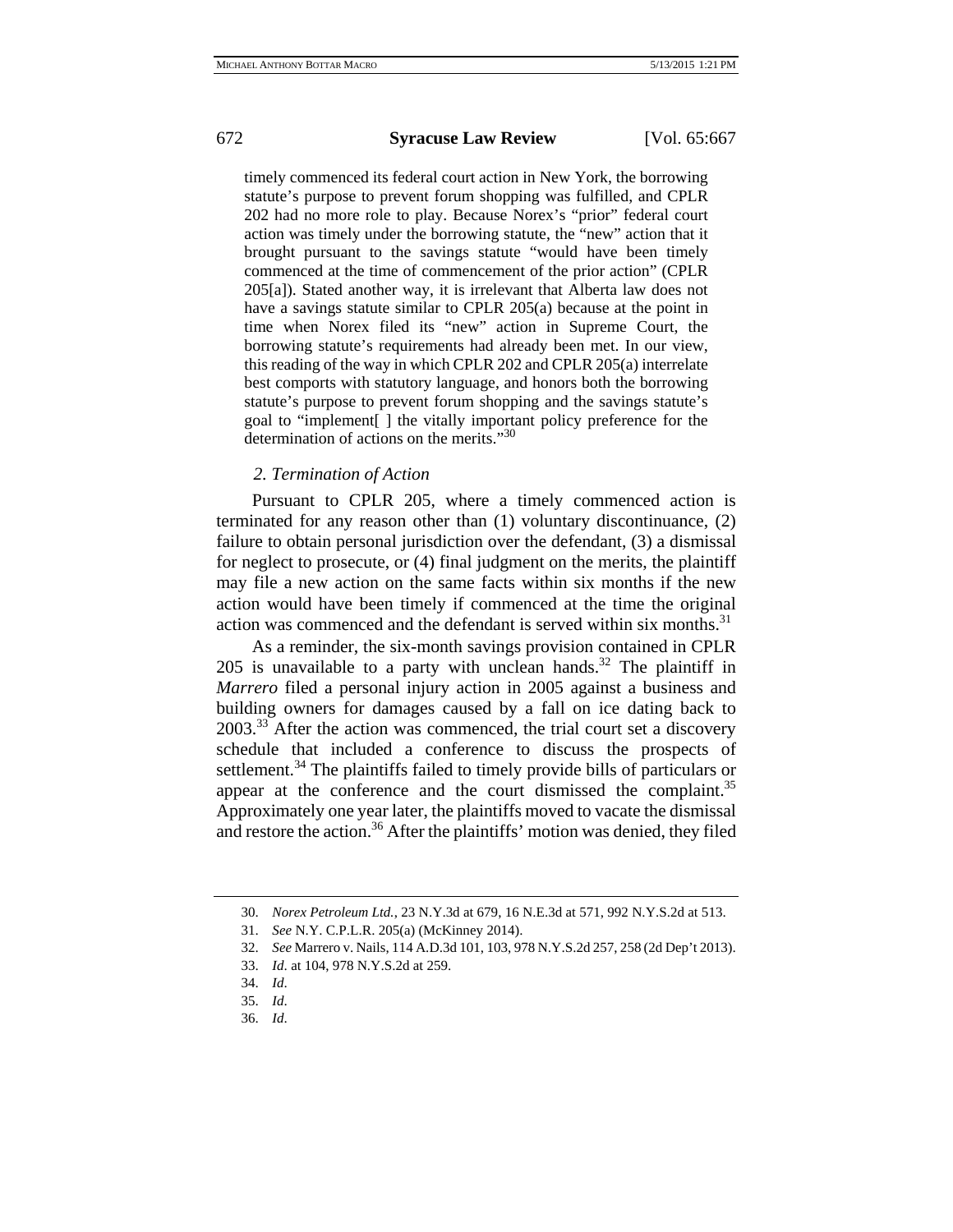a new summons and complaint based upon the same incident. $37$  The defendants' motion to dismiss the second action as time-barred under CPLR 214(5)<sup>38</sup> was granted.<sup>39</sup>

On appeal, the plaintiffs argued that the second action was timely because the first action was not dismissed because of neglect.<sup>40</sup> Rather, it was dismissed pursuant to 22 New York Code Rules & Regulations ("NYCRR") 202.27, which provides:

At any scheduled call of a calendar or at any conference, if all parties do not appear and proceed or announce their readiness to proceed immediately or subject to the engagement of counsel, the judge may note the default on the record and enter an order as follows: . . . If the defendant appears but the plaintiff does not, the judge may dismiss the action and may order a severance of counterclaims or cross-claims.<sup>41</sup>

The plaintiff argued that dismissal for failure to appear at a conference did not amount to neglect to prosecute.<sup>42</sup> The Second Department cited the 2005 Court of Appeals decision in *Andrea v. Habiterra Associates*43 and stated that "the dismissal of an action pursuant to 22 NYCRR 202.27(b) may, under appropriate circumstances, constitute a dismissal for neglect to prosecute."44 The Second Department then rejected the plaintiffs' argument that CPLR 205(a) was available because the trial court did not state on the record, specifically, that negligent to prosecute was the factual basis for the dismissal.<sup>45</sup> The trial court's order dismissing the second action was affirmed.<sup>46</sup>

### *3. Infancy and Insanity*

Pursuant to CPLR 208, the applicable statute of limitations is tolled if the plaintiff's cause of action accrued when he or she was under a disability because of infancy or insanity.<sup>47</sup> Depending upon the length of the applicable limitations period, the amount of time available to file suit will be extended by three years from when the disability ceases, or by the

<sup>37.</sup> *Marrero*, 114 A.D.3d at 104-05, 978 N.Y.S.2d at 259.

<sup>38.</sup> *See* N.Y. C.P.L.R. 214(5) (McKinney 2014).

<sup>39.</sup> *Marrero*, 114 A.D.3d at 107, 978 N.Y.S.2d at 261.

<sup>40.</sup> *Id*. at 109, 978 N.Y.S.2d at 262.

<sup>41.</sup> *Id*. at 109-10, 978 N.Y.S.2d at 263 (citing N.Y. COMP. CODES R. & REGS. tit. 22, § 202.27 (2014)).

<sup>42.</sup> *Id*. at 110, 978 N.Y.S.2d at 263.

<sup>43. 5</sup> N.Y.3d 514, 520, 840 N.E.2d 565, 568, 806 N.Y.S.2d 453, 456 (2005).

<sup>44.</sup> *Marrero*, 114 A.D.3d at 110, 978 N.Y.S.2d at 263.

<sup>45.</sup> *Id*. at 111, 978 N.Y.S.2d at 263-64.

<sup>46.</sup> *Id*. at 114, 978 N.Y.S.2d at 266.

<sup>47.</sup> *See* N.Y. C.P.L.R. 208 (McKinney 2014).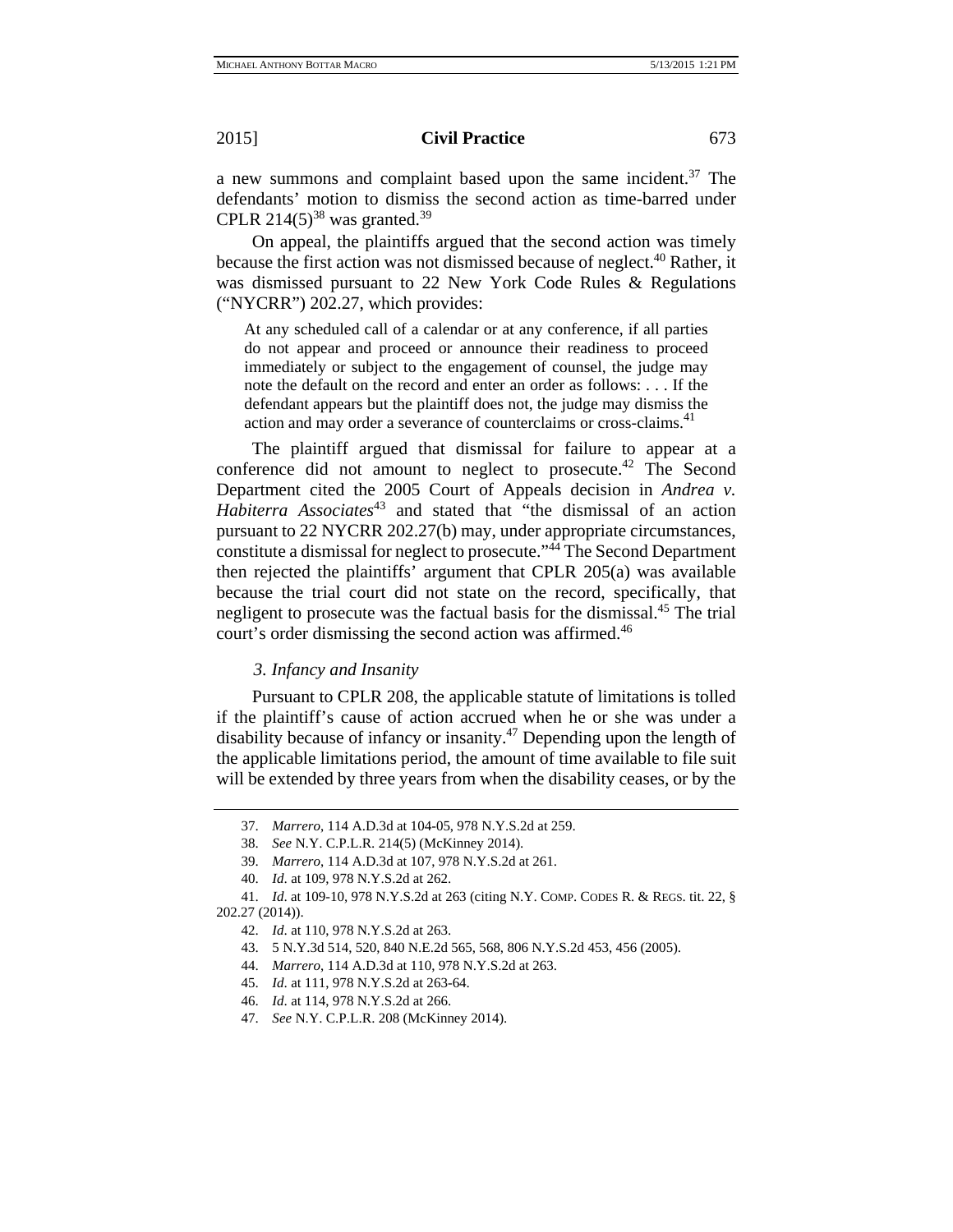period of disability.48

Competency was at issue in *Thompson v. Metropolitan Transportation Authority*. 49 On February 13, 2008, the plaintiff in *Thompson* fell onto railroad tracks, was struck by a train, and sustained severe injuries.<sup>50</sup> He retained an attorney in March of 2008 and the attorney timely served notices of claim.51 On March 25, 2009, the attorney then filed a summons and complaint against the Metropolitan Transit Authority ("MTA"), and two of its subsidiaries.<sup>52</sup> In their answer, the defendants asserted that the action was time-barred because it was filed outside of the one-year-and-thirty-day statute of limitations set forth in the Public Authorities Law.<sup>53</sup> The defendants moved for summary judgment and, while that motion was pending, the plaintiff died.<sup>54</sup> After appointment of an estate representative, the plaintiff opposed the defendants' motion by arguing that the statute of limitations was tolled per CPLR 208 for the time-period during which the plaintiff's decedent was hospitalized, i.e., from February 13, 2008, through April 2, 2008.<sup>55</sup> In support of this argument, the plaintiff submitted the affidavit of a physician who reviewed the decedent's medical records and opined that the decedent "faced an overall inability to function in society and protect his legal rights during his forty-nine-day hospitalization" because of numerous surgical procedures, general anesthesia, and over-medication with analgesic substances.<sup>56</sup> The trial court held that the toll set forth in CPLR 208 applied and denied the defendants' motion.<sup>57</sup>

On appeal, the defendants argued that the toll set forth in CPLR 208 should be narrowly interpreted.<sup>58</sup> The Second Department agreed, noting that "[t]he provision of CPLR 208 tolling the Statute of Limitations period for insanity, a concept equated with unsoundness of mind, should not be read to include the temporary effects of medications administered in the treatment of physical injuries."59 The appellate division concluded

<sup>48.</sup> *See id*.

<sup>49. 112</sup> A.D.3d 913, 977 N.Y.S.2d 387 (2d Dep't 2013).

<sup>50.</sup> *Id*. at 912-13, 977 N.Y.S.2d at 387.

<sup>51.</sup> *Id*. at 913, 977 N.Y.S.2d at 387.

<sup>52.</sup> *Id*.

<sup>53.</sup> *Id*.

<sup>54.</sup> *Thompson*, 112 A.D.3d at 913, 977 N.Y.S.2d at 387.

<sup>55.</sup> *Id*.

<sup>56.</sup> *Id*.

<sup>57.</sup> *Id*. at 914, 977 N.Y.S.2d at 388.

<sup>58.</sup> *Id*.

<sup>59.</sup> *Thompson*, 112 A.D.3d at 914, 977 N.Y.S.2d at 388 (quoting Eisenback v. Metro. Transp. Auth., 62 N.Y.2d 973, 975, 468 N.E.2d 293, 294-95, 479 N.Y.S.2d 338, 339-40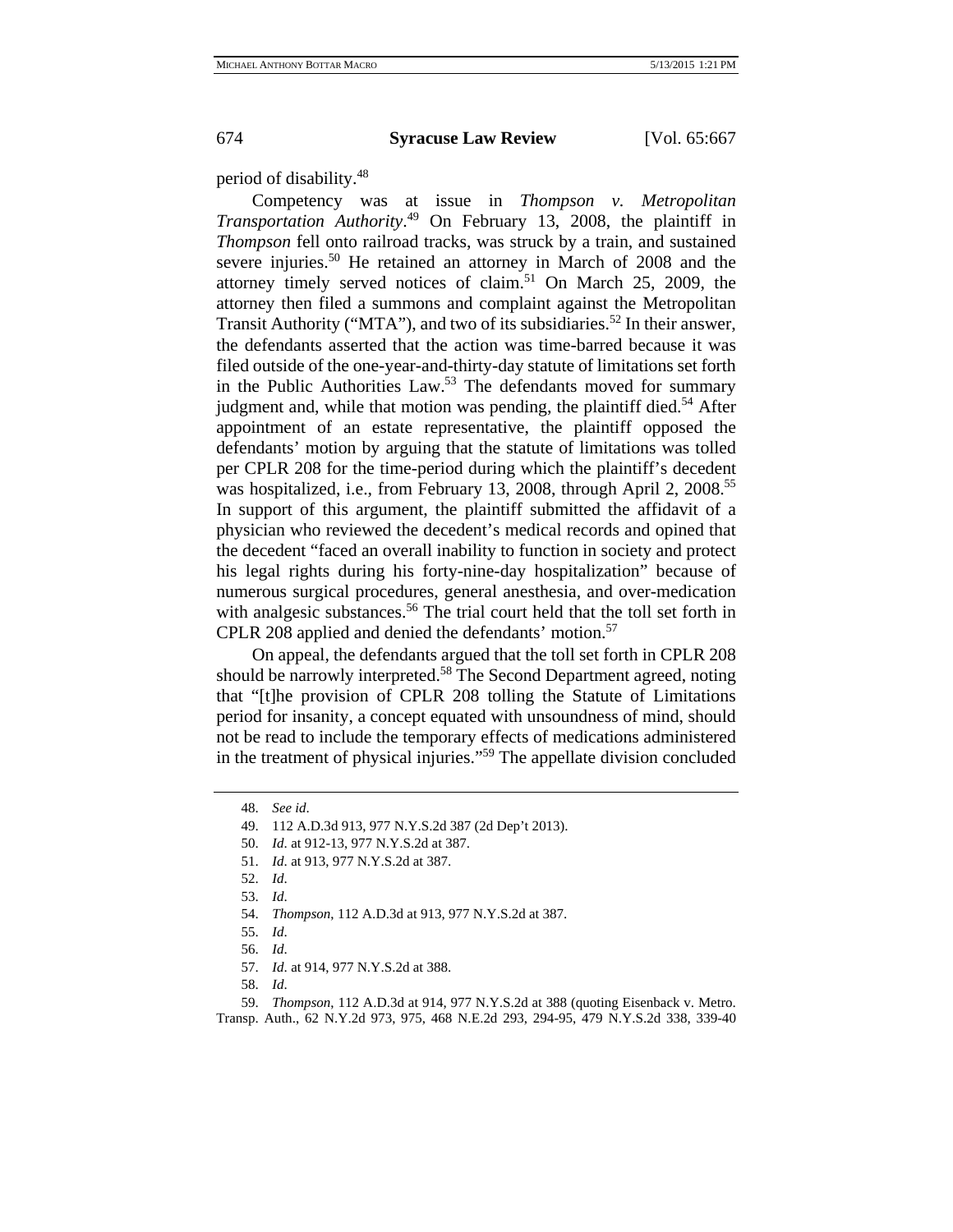that the action was time-barred and reversed the trial court, noting that "the fact that the plaintiff's decedent was able to retain an attorney, and arrange for the service of notices of claim during his hospital stay, indicated that he was not mentally incapacitated during that period."60

# *4. Statutes of Limitations*

Article 2 of the CPLR sets forth statutes of limitations for claims. The time periods range in duration from less than one year through twenty years.<sup>61</sup> Some of the most commonly used time periods are six years under CPLR 213, $^{62}$  three years under CPLR 214, $^{63}$  and two and one-half years under 214-a.<sup>64</sup>

The statute of limitations applicable to attorney deceit was address by the Court of Appeals in *Melcher v. Greenberg Traurig, L.L.P.*<sup>65</sup> The plaintiff in *Melcher* filed suit against his law firm and its partner for attorney deceit and collusion.<sup>66</sup> Specifically, that the defendants were part of a scheme to conceal the contents of the original amendment of an operating agreement, and that their conduct deprived him of his membership share of profits.<sup>67</sup> Apparently, the first page of the two-page operating agreement was destroyed while one of the signatories was "making tea."<sup>68</sup>

After the action was commenced, the defendants moved to dismiss arguing that the lawsuit was precluded by the three-year statute of limitations set forth in CPLR  $214(2)$ .<sup>69</sup> CPLR  $214(2)$  governs "an action to recover upon a liability, penalty or forfeiture created or imposed by statute."70 The plaintiff countered that the action was governed by CPLR 213(1), as an action "for which no limitation is specifically prescribed by law."<sup>71</sup> The trial court denied the defendants' motions and the appellate

#### (1984)).

<sup>60.</sup> *Id*.

<sup>61.</sup> *See* N.Y. C.P.L.R. 211-218 (McKinney 2014).

<sup>62.</sup> *Id.* § 213.

<sup>63.</sup> *Id.* § 214.

<sup>64.</sup> *Id.* § 214-a.

<sup>65. 23</sup> N.Y.3d 10, 13, 11 N.E.3d 174, 175, 988 N.Y.S.2d 101, 102 (2014).

<sup>66.</sup> *Id*. at 12-13, 11 N.E.3d at 175, 988 N.Y.S.2d at 102.

<sup>67.</sup> Melcher v. Greenberg Traurig, L.L.P., 102 A.D.3d 497, 498, 958 N.Y.S.2d 362, 363 (1st Dep't 2013).

<sup>68</sup>**.** *Id*. at 498, 958 N.Y.S.2d at 363.

<sup>69.</sup> *Melcher*, 23 N.Y.3d at 13, 11 N.E.3d at 175, 988 N.Y.S.2d at 102.

<sup>70.</sup> N.Y. C.P.L.R. 214 (McKinney 2014).

<sup>71.</sup> *Melcher*, 23 N.Y.3d at 13, 11 N.E.3d at 175, 988 N.Y.S.2d at 102.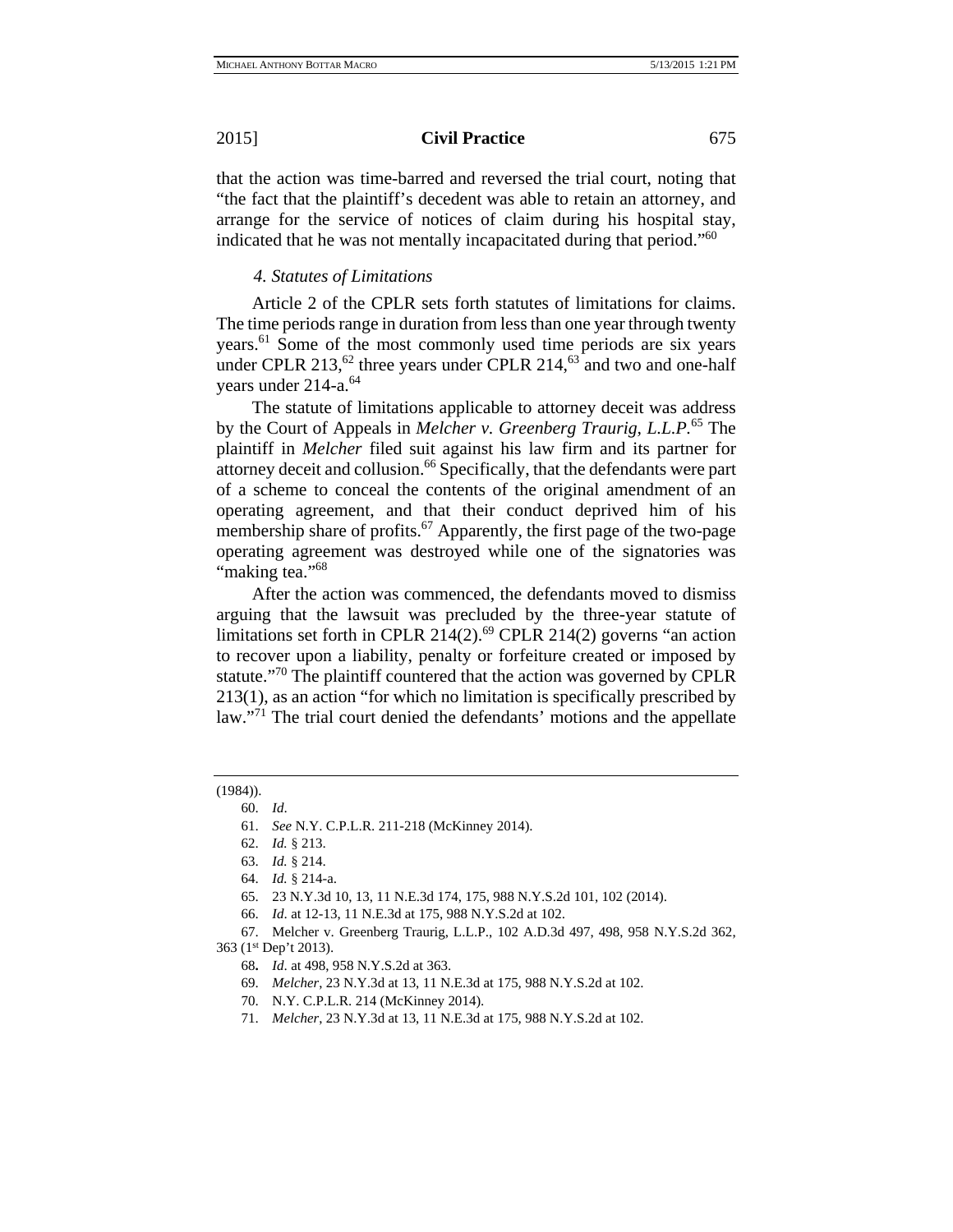division reversed.72 The Court of Appeals reversed the appellate division and clarified the limitations period applicable to a claim for attorney deceit as one that is "not necessarily an action to recover under a statute just because it may be traced back to the first Statute of Westminster rather than common-law fraud."<sup>73</sup> Noting that a "cause of action for attorney deceit . . . existed as part of New York's common law before the first New York statute governing attorney deceit was enacted in 1787,"<sup>74</sup> the Court of Appeals held that "claims for attorney deceit are subject to the six-year statute of limitations in CPLR 213(1). $^{75}$ 

Whether a defendant was a professional under CPLR 214(6) and was at issue in *Livingston v. En-Consultants, Inc*. 76 In *Livingston*, the plaintiff hired the defendant to prepare an application for a permit to replace a bulkhead on the plaintiff's beachfront property in Montauk, New York.<sup>77</sup> The plaintiff's permit application was approved by the New York State Department of Environmental Conservation.<sup>78</sup> Thereafter, the plaintiff installed the new bulkhead, it failed within one year, and an action was brought against the defendant for breach of contract.<sup>79</sup> As the action was commenced more than three years after the defendant assisted with the permit, the defendant moved to dismiss the action as untimely under CPLR  $214(6)$ .<sup>80</sup> The plaintiff argued that the defendant was not a professional and, therefore, the action was timely under CPLR  $213(2)$ .<sup>81</sup> The trial court denied the defendant's motion.<sup>82</sup> On appeal, the Second Department stated:

whether a person is a professional is determined by reference to qualities that "include extensive formal learning and training, licensure and regulation indicating a qualification to practice, a code of conduct imposing standards beyond those accepted in the marketplace and a system of discipline for violation of those standards," as well as a relationship "of trust and confidence, carrying with it a duty to counsel and advise clients."<sup>83</sup>

- 73. *Id*. at 14, 11 N.E.3d at 176, 988 N.Y.S.2d at 103.
- 74. *Id.* at 15, 11 N.E.3d at 177, 988 N.Y.S.2d at 104.
- 75. *Id*.
- 76. 115 A.D.3d 650, 651, 981 N.Y.S.2d 556, 557 (2d Dep't 2014).
- 77. *Id*.
- 78*. Id*.
- 79. *Id.*
- 80. *Id*.
- 81. *Livingston*, 115 A.D.3d at 651, 981 N.Y.S.2d at 557.
- 82. *Id*. at 650-51, 981 N.Y.S.2d at 557.
- 83. *Id*. at 651, 981 N.Y.S.2d at 557 (citations omitted) (internal quotations marks

<sup>72.</sup> *Id*.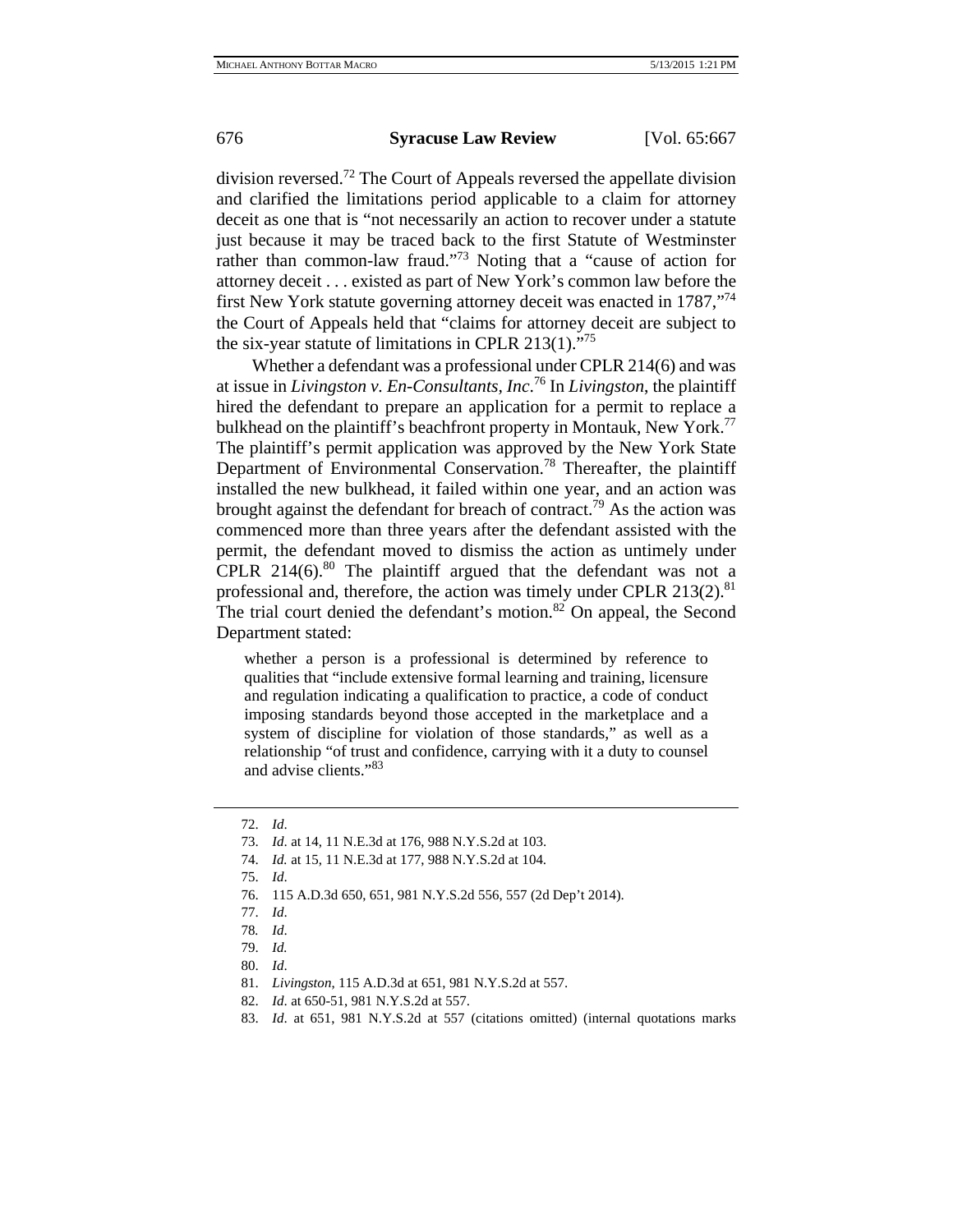As the defendant's motion papers failed to articulate how it rendered professional services to the plaintiff, and relied entirely upon one conclusory allegation in the complaint referring to the defendant as a professional, the appellate division affirmed the trial court.<sup>84</sup>

Accrual of a claim was at issue in *McDonald v. Edelman & Edelman, P.C.*85 The plaintiff in *McDonald* retained the defendants to represent him in connection with personal injuries.<sup>86</sup> Thereafter, the plaintiff filed suit against the defendants for legal malpractice and an accounting.87 The trial court granted the defendant's motion to dismiss the legal malpractice claim.<sup>88</sup> On appeal, the Appellate Division, First Department, stated that the legal malpractice action "accrued at the time that plaintiff's appeal of the order that granted summary judgment dismissing his underlying Labor Law claims was dismissed for want of prosecution, in July 2006, notwithstanding his lack of knowledge of the dismissal."89 Holding that the plaintiff's reliance upon the continuous representation doctrine was misplaced, the appellate division noted that:

defendants sent him a letter enclosing the Second Department's affirmance of the underlying judgment and formally closing their representation of him . . . . Even accepting that defendants concealed from plaintiff the fact that his appeal was dismissed as abandoned, their letter placed him on notice that his attorney-client relationship with them had ended. $90$ 

Ultimately, the Court rejected the plaintiff's claim that CPLR 213(1) applied and affirmed dismissal of the legal malpractice cause of action because it was not timely commenced.<sup>91</sup>

The CPLR does not specifically contain a statute of limitations for copyright infringement. In turn, the catch-all six year statute of limitations contained in CPLR  $213(1)^{92}$  applies. This issue was discussed in *Capitol Records, L.L.C. v. Harrison Greenwich, LLC*. 93 The plaintiff in *Capitol Records*, the owner of song rights, sued the defendant, a

omitted).

<sup>84.</sup> *Id*. at 651-52, 981 N.Y.S.2d at 557-58.

<sup>85. 118</sup> A.D.3d 562, 562, 988 N.Y.S.2d 591, 592 (1st Dep't 2014).

<sup>86.</sup> *Id*.

<sup>87.</sup> *Id*.

<sup>88.</sup> *Id.*

<sup>89.</sup> *Id*.

<sup>90.</sup> *McDonald*, 118 A.D.3d at 562-63, 988 N.Y.S.2d at 592.

<sup>91.</sup> *Id*. at 563, 988 N.Y.S.2d at 593.

<sup>92.</sup> *See* N.Y. C.P.L.R. 213 (McKinney 2014).

<sup>93. 44</sup> Misc. 3d 428, 429, 986 N.Y.S.2d 837, 837-38 (Sup. Ct. N.Y. Cnty. 2014).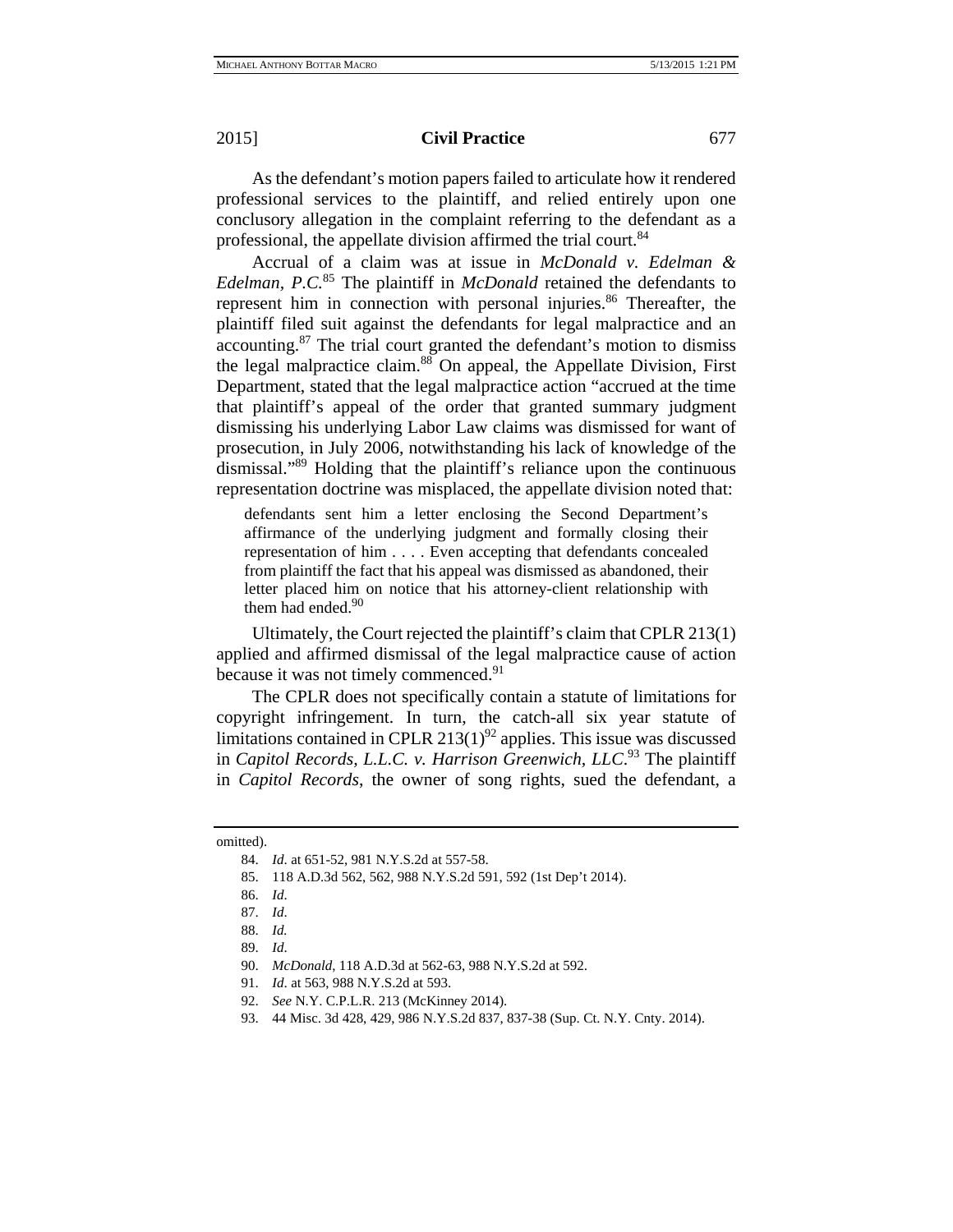restaurant, for playing music on its website homepage without a license.<sup>94</sup> The defendant answered the complaint and then moved to amend the pleading to assert a statute of limitations defense.<sup>95</sup> Namely, that that the three year statute of limitations set forth in CPLR 214(4) applied because this was an action "to recover damages for an injury to property" and, therefore, the action was time-barred.<sup>96</sup> The trial court denied the motion, stating that the defendant's attempt to analogize copyright infringement to trespass to chattel was "implicit[] recogni[tion] that no specific limitations period exists."<sup>97</sup> Moreover, "the benefit of CPLR 213(1) is clarity since, when no limitations period expressly exists, courts can simply apply a six-year period without resort to speculation about legislative intent."98

Sometimes it is difficult, or completely impossible based upon the record, to determine which statute of limitations applies. When this happens, it is proper for a court to deny a dispositive motion. The Appellate Division, Third Department, recently addressed this situation in *Newell v. Ellis Hospital*. 99 In *Newell*, the plaintiff was injured when she fell from an operating table while being extubated.<sup>100</sup> Just under three years later, she brought suit against the anesthesiologist and the hospital.<sup>101</sup> The anesthesiologist moved to dismiss the complaint as untimely because it was not filed within two and a half years of the incident per CPLR  $214-a$ .<sup>102</sup> The plaintiff cross-moved to amend the complaint to clarify that it was an action for negligence, not medical malpractice.<sup>103</sup> The trial court denied the plaintiff's cross-motion and granted the defendants' motions.<sup>104</sup> On appeal, the appellate division attempted to determine if the action was one for malpractice or negligence, concluding that "[t]he record here does not contain enough factual information to make such a determination."105 Further, because "it [was] unclear exactly how plaintiff was injured . . . we must deny

<sup>94.</sup> *See* Capitol Records, LLC v. Harrison Greenwich, LLC, 44 Misc. 3d 202, 203, 984 N.Y.S.2d 274, 275 (Sup. Ct. N.Y. Cnty. 2014).

<sup>95.</sup> *Capitol Records, LLC*, 44 Misc. 3d at 429, 986 N.Y.S.2d at 838.

<sup>96.</sup> *Id*.

<sup>97.</sup> *Id*.

<sup>98.</sup> *Id*.

<sup>99. 117</sup> A.D.3d 1139, 1140, 984 N.Y.S.2d 652, 653-54 (3d Dep't 2014).

<sup>100.</sup> *Id*. at 1139-40, 984 N.Y.S.2d at 653.

<sup>101.</sup> *Id*. at 1140, 984 N.Y.S.2d at 653.

<sup>102.</sup> *Id*.

<sup>103.</sup> *Id*.

<sup>104.</sup> *Newell*, 117 A.D.3d at 1140, 984 N.Y.S.2d at 653.

<sup>105.</sup> *Id*. at 1140, 984 N.Y.S.2d at 653-54.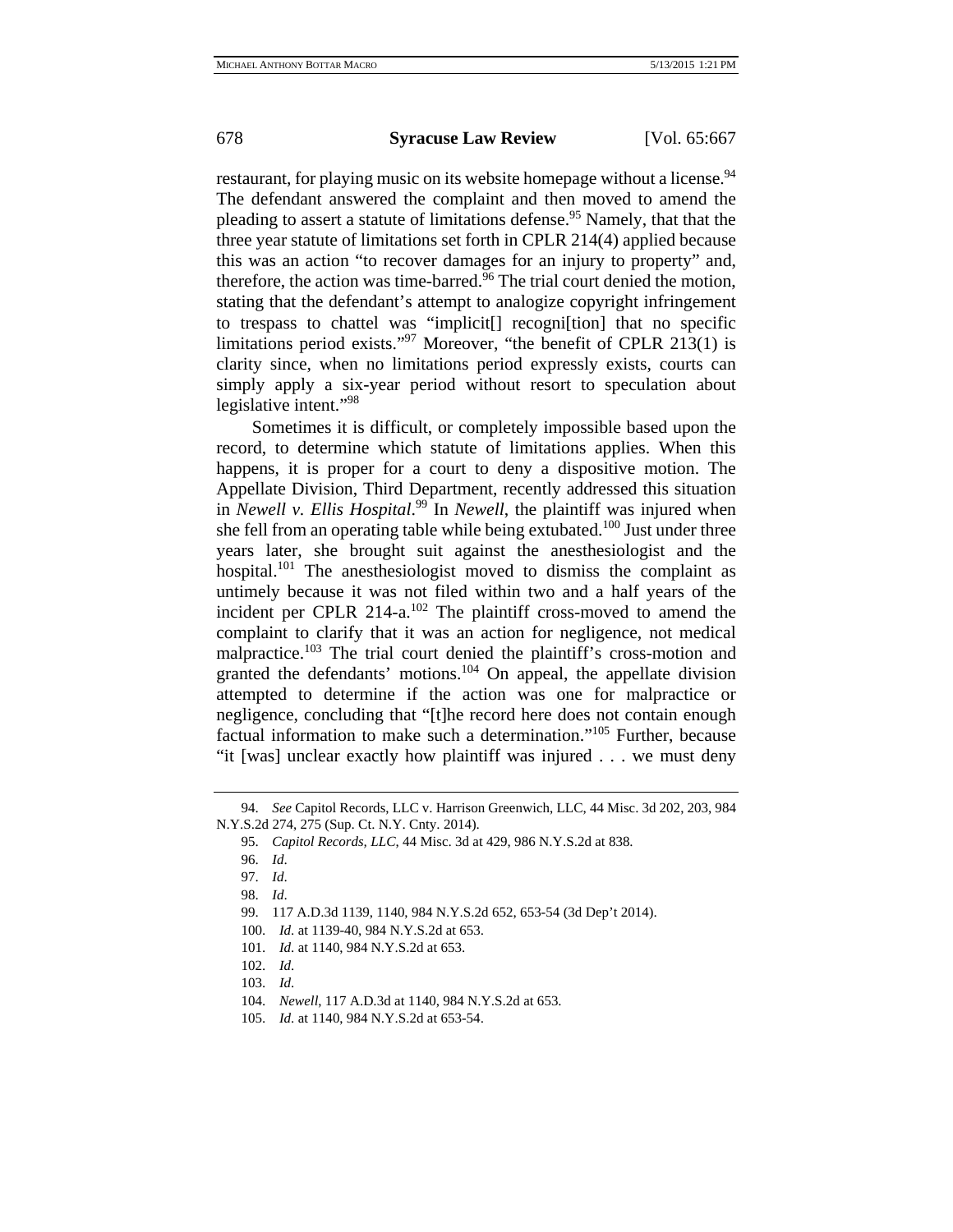defendants' motions to dismiss based on statute of limitations grounds, without prejudice to renewal when further factual information is available."<sup>106</sup>

As a reminder, in the context of legal malpractice, a claim accrues against an attorney of a law firm when the attorney acts improperly, e.g., renders incorrect advice. The Second Department reviewed the wellestablished rule in *Landow v. Snow Becker Krauss, P.C.*<sup>107</sup> The plaintiff in *Landow* filed suit against his attorneys for advice rendered in connection with the tax implications of the sale of property.108 On March 5, 2003, the defendants provided the plaintiff with an opinion letter about tax deferment.<sup>109</sup> In 2007, the IRS notified the plaintiff that five million dollars in taxes were due in connection with the sale.<sup>110</sup> The plaintiff retained a different law firm to challenge the IRS determination but was unsuccessful.<sup>111</sup> On December 29, 2011, the plaintiff brought suit against his former attorneys.<sup>112</sup> The defendants moved to dismiss, citing the three year statute of limitations in CPLR  $214(6)$ .<sup>113</sup> The trial court granted the defendants' motion.<sup>114</sup> The appellate division agreed, stating that "the cause of action alleging legal malpractice accrued on March 5, 2003, the date they allegedly issued the opinion letter . . . [even though] the plaintiff did not discover that his attorneys' alleged advice was incorrect until years later."115 Stated differently, "what is important is when the malpractice was committed, not when the client discovered it."<sup>116</sup>

- 110. *Id*. at 796, 975 N.Y.S.2d at 120.
- 111. *Id*.
- 112. *Landow*, 111 A.D.3d at 796, 975 N.Y.S.2d at 120.
- 113. *Id*.; N.Y. C.P.L.R. 214(6) (McKinney 2014).
- 114. *Landow*, 111 A.D.3d at 796, 975 N.Y.S.2d at 120.
- 115. *Id*.
- 116. *Id*.

<sup>106.</sup> *Id*. at 1141, 984 N.Y.S.2d at 654.

<sup>107. 111</sup> A.D.3d 795, 796, 975 N.Y.S.2d 119, 120 (2d Dep't 2013).

<sup>108.</sup> *Id*. at 795-96, 975 N.Y.S.2d at 120.

<sup>109.</sup> *Id*.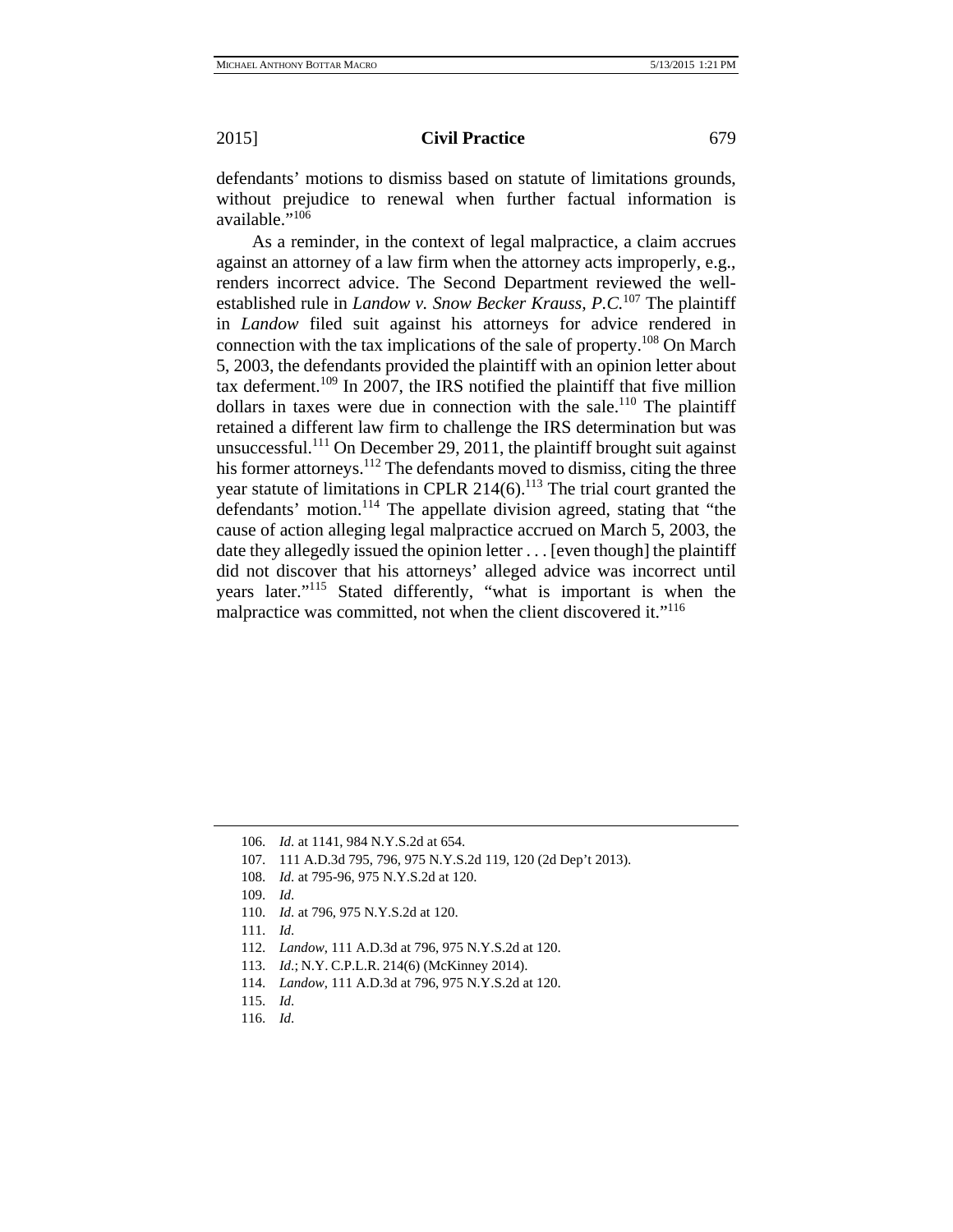The "continuous representation doctrine"<sup>117</sup> is frequently relied upon by plaintiffs in an effort to extend the time available to file suit against a defendant. Determining when the attorney-client relationship ends can be a challenge. In *Champlin v. Pellegrin*, the plaintiff filed suit against his former attorney in 2011, approximately sixteen years after his last communication with the attorney in  $1994$ .<sup>118</sup> The trial court granted the defendant's motion for summary judgment<sup>119</sup> and the First Department affirmed, stating that "tolling under the continuous representation doctrine 'ends once the client is informed or otherwise put on notice of the attorney's withdrawal from representation.'"120 In this instance, "[t]he more than 16-year lapse in communications from defendant was sufficient to constitute reasonable notice to plaintiff that defendant was no longer representing him."121

The First Department tackled the definition of "medical malpractice" in *Perez v. Fitzgerald*, when determining whether claims against chiropractors must be filed within two and a half versus three years.<sup>122</sup> The plaintiff in *Perez* was involved in a car accident in 2005.<sup>123</sup> She sought treatment from the defendant for neck pain in 2005 and 2006.124 In 2008, the plaintiff was diagnosed with a tumor involving her spine that, according to the complaint filed in June of 2009, the defendant failed to diagnose.<sup>125</sup> The defendant moved to dismiss the action as timebarred under CPLR 214-a.<sup>126</sup> The plaintiff argued that CPLR 214(6)

119. *Id*. at 411, 974 N.Y.S.2d at 379.

- 121. *Id*. at 412, 974 N.Y.S.2d at 380.
- 122. 115 A.D.3d 177, 178, 981 N.Y.S.2d 5, 5 (1st Dep't 2014).
- 123. *Id*.
- 124. *Id*. at 178, 981 N.Y.S.2d at 5-6.
- 125. *Id*. at 179, 981 N.Y.S.2d at 6.
- 126. *Id*.; N.Y. C.P.L.R. 214-a (McKinney 2014).

<sup>117.</sup> Shumsky v. Eisenstein, 96 N.Y.2d 164, 167-68, 750 N.E.2d 67, 70, 726 N.Y.S.2d 365, 368 (2001) (citations omitted) (internal quotations marks omitted) ("The continuous representation doctrine, like the continuous treatment rule, its counterpart with respect to medical malpractice claims, recognizes that a person seeking professional assistance has a right to repose confidence in the professional's ability and good faith, and realistically cannot be expected to question and assess the techniques employed or the manner in which the services are rendered. The doctrine also appreciates the client's dilemma if required to sue the attorney while the latter's representation on the matter at issue is ongoing. Neither is a person expected to jeopardize his pending case or his relationship with the attorney handling that case during the period that the attorney continues to represent the person. Since it is impossible to envision a situation where commencing a malpractice suit would not affect the professional relationship, the rule of continuous representation tolls the running of the Statute of Limitations on the malpractice claim until the ongoing representation is completed.").

<sup>118. 111</sup> A.D.3d 411, 411, 974 N.Y.S.2d 379, 379-80 (1st Dep't 2013).

<sup>120.</sup> *Id*. at 411-12, 974 N.Y.S.2d at 380.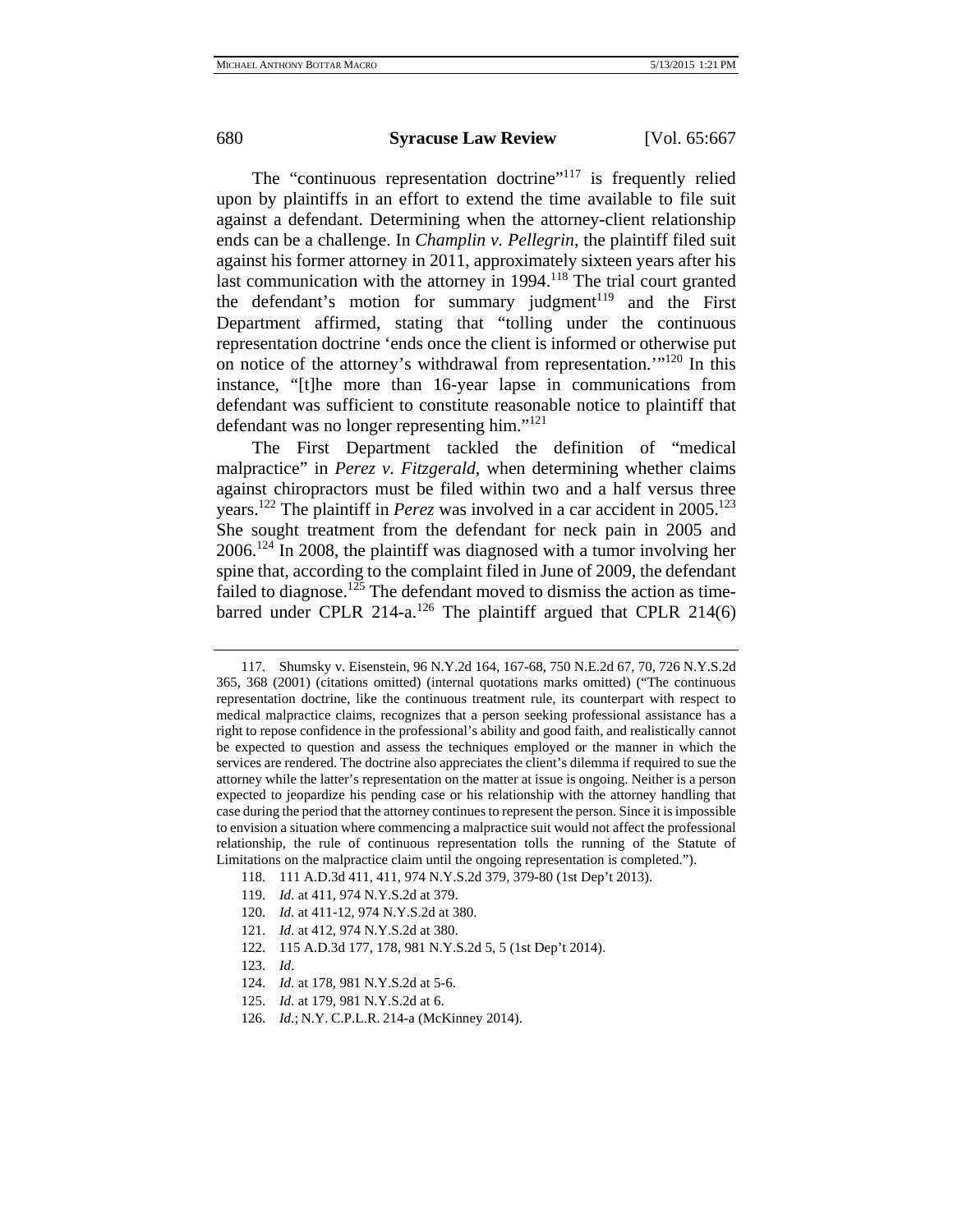applied.<sup>127</sup> After a trial, the court granted the defendants' renewed motion to dismiss.128 On appeal, the First Department cited a number of precedents, including *Bleiler v. Bodnar*,<sup>129</sup> and *Karasek v. LaJoie*,<sup>130</sup> and held that CPLR 214(6) applied because:

plaintiff was not referred to [the defendant] by a licensed physician and [the defendant's] chiropractic treatment was not in integral part of the process of rending medical treatment to a patient or substantially related to any medical treatment provided by a physician. Indeed, plaintiff did not even inform her physicians, including her primary care physician, that she was receiving chiropractic treatment for her neck and back. Further, the record establishes that the treatment provided by [the defendant], consisting of adjusting or applying force to different parts of the spine, massages, heat compression, and manipulation of plaintiff's neck, constituted chiropractic treatment (*see* Education Law 6551). The fact that defendant provided treatment to the human body to address a physical condition or pain, which may be within the broad statutory definition of practicing medicine (Education Law § 6521), does not, by itself, render the treatment 'medical' within the meaning of CPLR 214-a, since the use of such a broad definition would result in the inclusion of many 'alternative and nontraditional approaches to "diagnosing [and] treating . . . human disease"' which are clearly nonmedical in nature.<sup>131</sup>

## *B. Article 3: Jurisdiction and Service*

#### *1. Personal Service Upon A Corporation*

CPLR 311 governs the manner in which a corporation is to be served.132 In *Cellino & Barnes, P.C. v. Martin Lister & Alvarez, P.L.L.C.*, the Fourth Department analyzed whether a party is entitled to rely upon representations of authority made by a corporation's employees when attempting to effect service.133 In *Cellino & Barnes*, the plaintiff law firm sued a Florida law firm seeking quantum meruit damages for legal representation.134 The defendant moved to dismiss the complaint on the grounds that the supreme court lacked personal jurisdiction over the law

<sup>127.</sup> *Perez*, 115 A.D.3d at 179, 981 N.Y.S.2d at 6; N.Y. C.P.L.R. 214(6).

<sup>128.</sup> *Perez*, 115 A.D.3d at 180, 981 N.Y.S.2d at 6.

<sup>129. 65</sup> N.Y.2d 65, 479 N.E.2d 230, 489 N.Y.S.2d 885 (1985).

<sup>130. 92</sup> N.Y.2d 171, 699 N.E.2d 889, 677 N.Y.S.2d 265 (1998).

<sup>131.</sup> *Perez*, 115 A.D.3d at 183, 981 N.Y.S.2d at 9 (citations omitted) (internal quotations marks omitted); N.Y. C.P.L.R. 214(6) (McKinney 2014).

<sup>132.</sup> *See* N.Y. C.P.L.R. 311.

<sup>133. 117</sup> A.D.3d 1459, 1459, 985 N.Y.S.2d 776, 777 (4th Dep't 2014).

<sup>134.</sup> *Id*.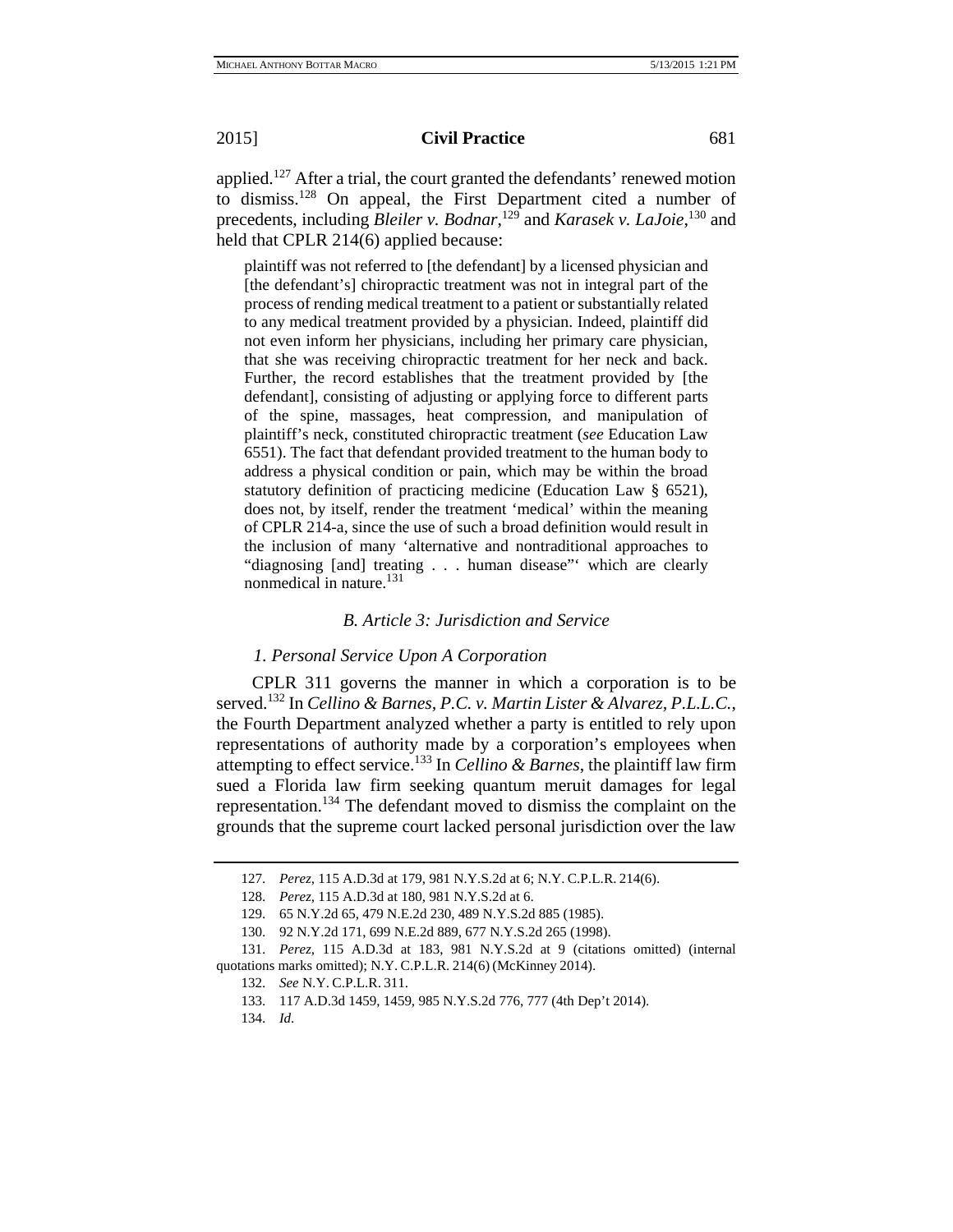firm.<sup>135</sup> More specifically, the defendant submitted an affidavit stating that the summons and complaint were served upon the receptionist who was not authorized to accept service.<sup>136</sup> In opposition to the motion, the plaintiff submitted an affidavit from the process server who stated that "upon entering defendant's office, she asked the receptionist for an authorized agent to accept service of the summons and complaint. The receptionist identified herself as a legal assistant and said that she was in charge of the office. When asked whether she was authorized to accept service, the receptionist answered in the affirmative, whereupon the process server handed her the papers."137 Notably, the attorney who submitted the affidavit in support of the motion to dismiss was not present during the exchange between the process server and the receptionist, and the receptionist did not submit an affidavit.<sup>138</sup> The trial court denied the defendant's motion and the appellate division affirmed, stating that "a process server is not expected to be familiar with the corporation's internal practice, and is thus entitled to rely upon the 'employees to identify the proper person to accept service."<sup>139</sup>

# *2. Defense by Person to Whom Summons Not Personally Delivered*

CPLR 317 enables a person served with a summons in a manner other than by personal delivery to defend the action within one year after he or she obtains knowledge of entry of a judgment, upon a finding from the court that the person did not personally receive notice and has a meritorious defense.140

When it comes to CPLR 317, details matter. In *Moore v. Hall*, the plaintiff filed a summons and complaint for personal injuries and hired a process server to deliver process to the defendant.<sup>141</sup> After three attempts at personal service to the defendant's last known address, the plaintiff served under CPLR 308, i.e., "nail and mail."<sup>142</sup> The plaintiff later obtained a default judgment.<sup>143</sup> Subsequently, the defendant moved to vacate the default.<sup>144</sup> The trial court concluded that the defendant failed

<sup>135.</sup> *Id*.

<sup>136.</sup> *Id*.

<sup>137.</sup> *Id*. at 1460, 985 N.Y.S.2d at 778.

<sup>138.</sup> *Cellino & Barnes, P.C.*, 117 A.D.3d at 1460, 985 N.Y.S.2d at 778.

<sup>139.</sup> *Id*.

<sup>140.</sup> N.Y. C.P.L.R. 317 (McKinney 2014).

<sup>141.</sup> No. 21670/2006, 2013 N.Y. Slip Op. 51690(U), at 1 (Sup. Ct. Kings Cnty. 2013).

<sup>142.</sup> *Id*. at 1-2.

<sup>143.</sup> *Id*. at 2.

<sup>144.</sup> *Id*. at 3.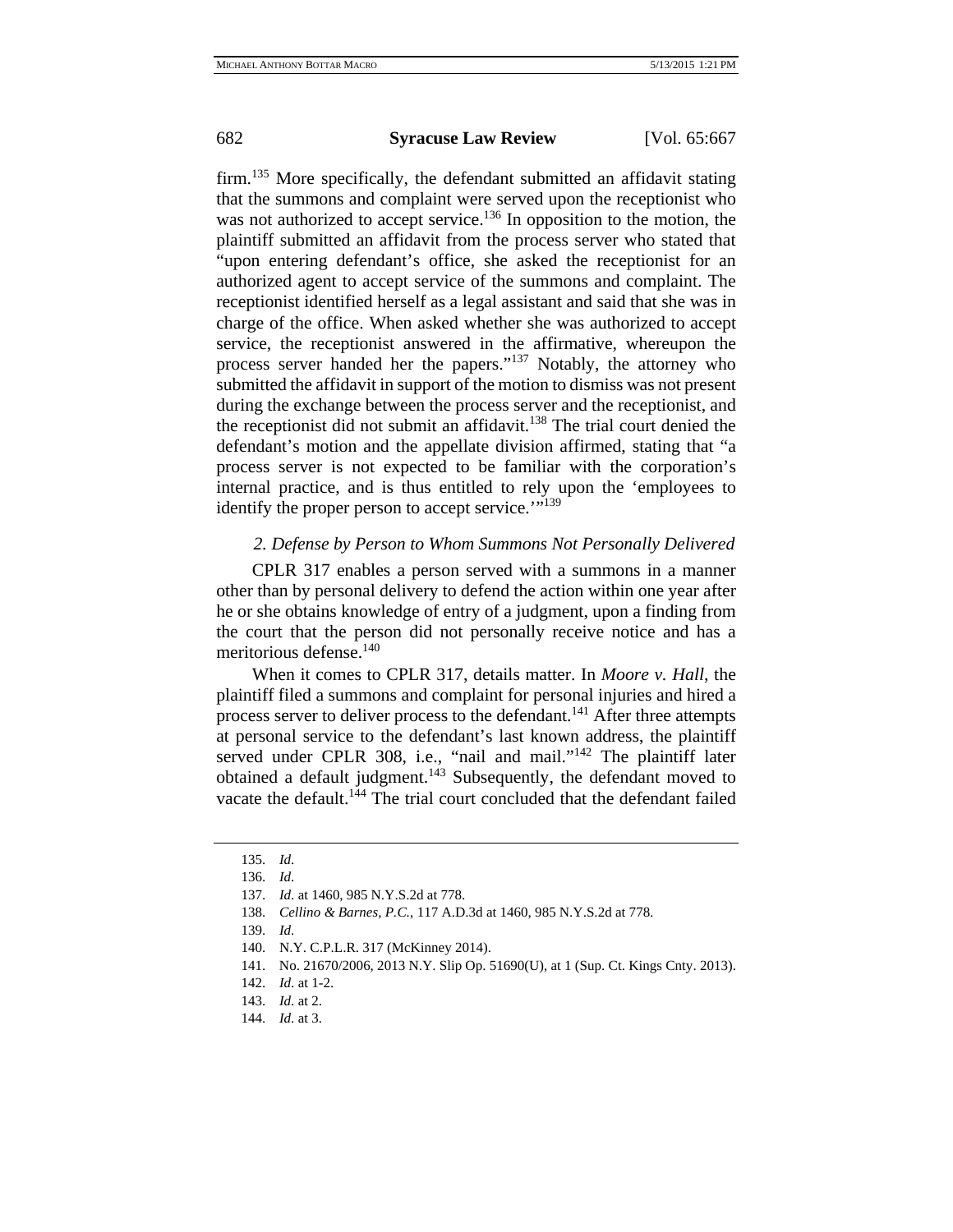to demonstrate that he did not receive actual notice.<sup>145</sup> Perhaps more significant, however, was the court's identification of a different issue that "compels vacatur of the judgment."146 Specifically, the plaintiff did not file the affidavit of service by mail with the clerk.<sup>147</sup> In vacating the judgment, the court stated that the defendant's "obligation to answer or otherwise respond to the complaint never began to run due to plaintiff's failure to file the affidavit, and therefore, the default judgment is a nullity and must be vacated."148

#### *C. Article 5: Venue*

Article 5 of the CPLR governs where a lawsuit should be commenced.149 Whether by accident or design, parties often file suit in the wrong forum.

# *1. Grounds For Venue Change*

Pursuant to CPLR 510, a party may ask a court to change the place of trial where the place designed for trial is not proper, where an impartial trial cannot be had in the county selected, or where the convenience of the witnesses and ends of justice will be promoted by the change.<sup>150</sup>

A motion to change venue was made by the defendants in *Peoples v. Vohra*. 151 In support of the motion, the defendants moved to transfer venue from Kings County to Orange County by arguing that, in effect, the only connection to Kings County was the plaintiff's residence, which was "manufactured"<sup>152</sup> through "clever exploitation"<sup>153</sup> of Section 1001(6) of the Surrogate's Court Procedure Act.154 The trial court granted the defendants' motion despite the fact that (1) Kings County was "not improper," and (2) the defendants had not established grounds for a discretionary charge under CPLR 510(1) or  $(3)$ .<sup>155</sup> Even though the trial court concluded that "the ends of justice will be promoted by the change" to Orange County, the Second Department reversed because the record

<sup>145.</sup> *Id*. at 7.

<sup>146.</sup> *Moore*, No. 21670/2006, 2013 N.Y. Slip Op. 51690(U) at 8-9.

<sup>147.</sup> *Id*. at 9.

<sup>148.</sup> *Id*.

<sup>149.</sup> *See* N.Y. C.P.L.R. 501-513 (McKinney 2014).

<sup>150.</sup> N.Y. C.P.L.R. 510.

<sup>151. 113</sup> A.D.3d 664, 664, 978 N.Y.S.2d 353, 354 (2d Dep't 2014).

<sup>152.</sup> *Id*. at 665, 978 N.Y.S.2d at 355.

<sup>153.</sup> *Id*.

<sup>154.</sup> *See* N.Y. SURR. CT. PROC. ACT LAW § 1001 (McKinney 2014).

<sup>155.</sup> *Vohra*, 113 A.D.3d at 665, 978 N.Y.S.2d at 355.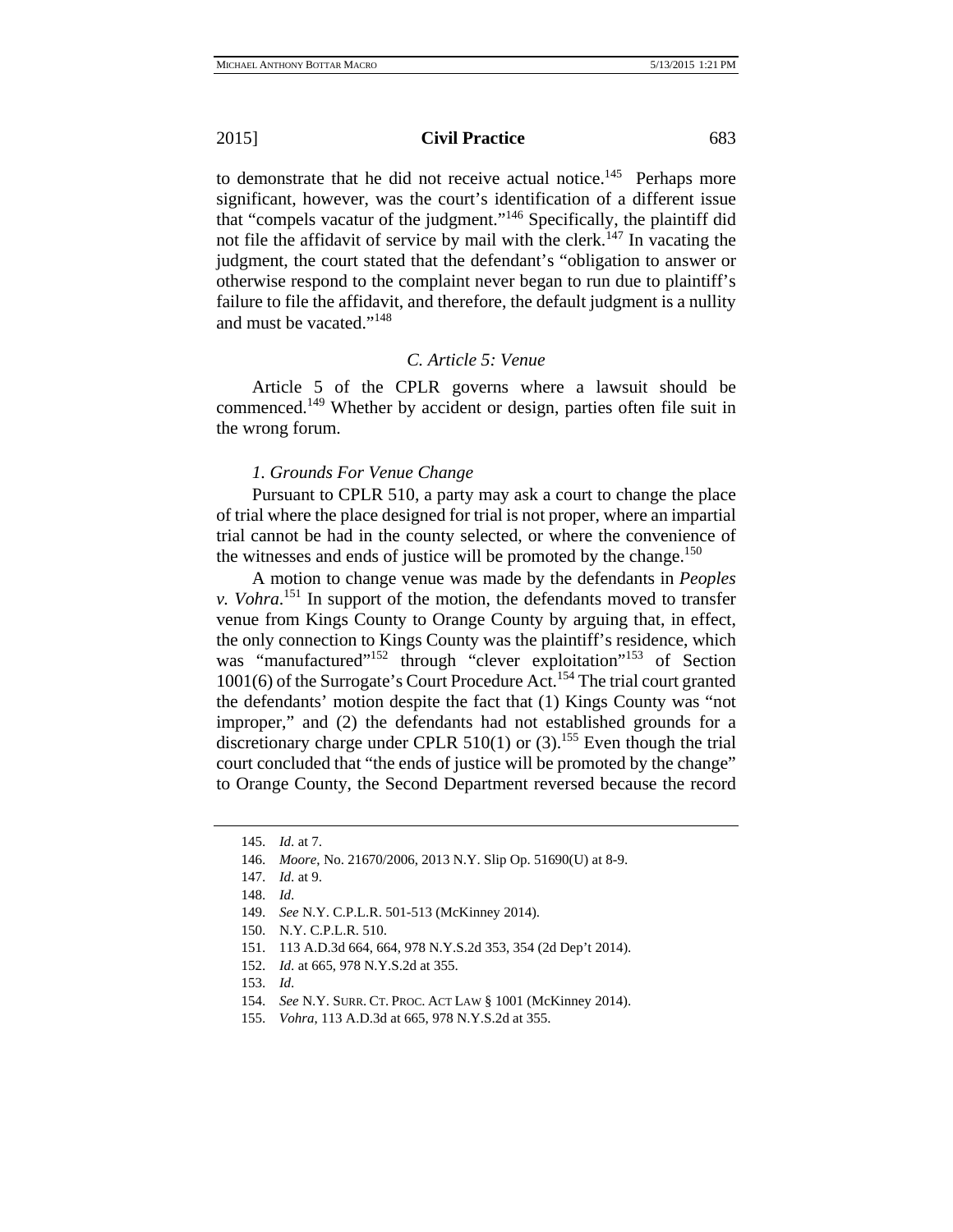did not satisfy any provision of CPLR 510.156

# *D. Article 10: Parties Generally*

# *1. Necessary Joinder of Parties*

CPLR 1001 sets forth the circumstances under which parties should or must be joined in an action to avoid an inequitable judgment.<sup>157</sup>

In *Smith v. Pasqua*, the issue of joinder was addressed by the Second Department.158 The plaintiff in *Smith* brought a medical malpractice action against individual defendants, but did not name a vicariously liable hospital.<sup>159</sup> The individual defendants moved to dismiss the complaint for failure to join a necessary party.<sup>160</sup> The plaintiff opposed and crossmoved to limit her recovery to the limits of the defendants' insurance policies.161 The trial court denied both motions, and the appellate division agreed, stating that "even if it were shown that the hospital would be vicariously liable for any negligence of the individual defendants, or that it had a contractual obligation to indemnify those individual defendants for damages recovered from them in this action, those factors would not render the hospital a necessary party to this action."<sup>162</sup>

#### *2. Substitution Upon Death*

When a party dies, CPLR 1015 empowers a court to order substitution of the proper parties.<sup>163</sup> CPLR 1021 provides that substitution must be made within a "reasonable time."<sup>164</sup>

Whether substitution was made within a "reasonable" amount of time was at issue in *Terpis v. Regal Heights Rehabilitation and Health Care Center, Inc*. 165 In *Terpis*, the plaintiff moved to substitute a party for the deceased plaintiff approximately twenty-one months after the death.166 The trial court denied the motion.167 On appeal, the Second Department noted that the "determination of reasonableness requires

158. 110 A.D.3d 710, 710, 972 N.Y.S.2d 98, 99 (2d Dep't 2013).

<sup>156.</sup> *Id*. at 665-66, 978 N.Y.S.2d at 355.

<sup>157.</sup> *See* N.Y. C.P.L.R. 1001 (McKinney 2014).

<sup>159.</sup> *Id*.

<sup>160.</sup> *Id*.

<sup>161.</sup> *Id.*

<sup>162.</sup> *Id.*

<sup>163.</sup> N.Y. C.P.L.R. 1015 (McKinney 2014).

<sup>164.</sup> N.Y. C.P.L.R. 1021.

<sup>165. 108</sup> A.D.3d 618, 618, 968 N.Y.S.2d 380, 380 (2d Dep't 2013).

<sup>166.</sup> *Id.* at 619, 968 N.Y.S.2d at 381.

<sup>167.</sup> *Id.* at 618, 968 N.Y.S.2d at 380.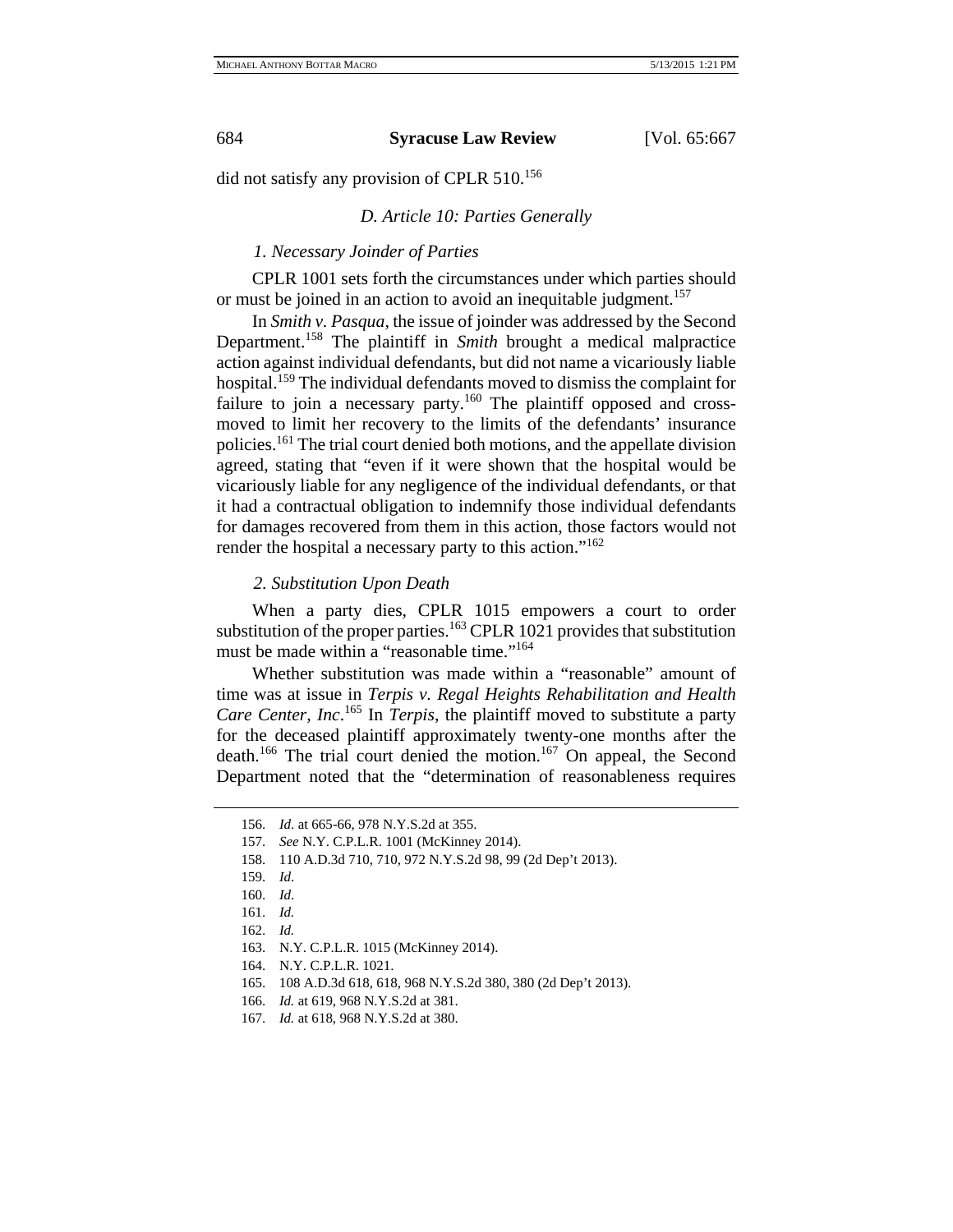consideration of several factors, including the diligence of the party seeking substitution, the prejudice to the other parties, and whether the party to be substituted has shown that the action or the defense has potential merit."168 The appellate division affirmed the trial court because the plaintiff waited twenty-one months to obtain letters testamentary, waited another twelve months to substitute after obtaining letters testamentary, did not offer a reasonable excuse for the delay, and did not submit an affidavit of merit.<sup>169</sup>

### *E. Article 20: Mistakes and Defects*

### *1. Discretion*

CPLR 2001 empowers a court to permit correction of a mistake, omission, defect, or irregularity made at any stage of an action, provided a substantial right of a party is not prejudiced.<sup>170</sup>

Whether a lawyer is responsible for a "glitch" in the court's electronic filing system<sup>171</sup> was at issue in *Grskovic v. Holmes*.<sup>172</sup> In *Grskovic*, the plaintiff was injured in a car accident on May 30, 2008.<sup>173</sup> He retained a lawyer on January 29, 2010, and the lawyer prepared a summons with notice identifying Westchester County as the anticipated venue.<sup>174</sup> The attorney wrote a \$210 check to cover the filing fee and, on April 25, 2011, delivered the documents to a courier for filing.<sup>175</sup> However, the county clerk would not file the summons and complaint because the county converted to e-filing on March 1, 2011.<sup>176</sup> On May 4, 2011, the plaintiff's counsel established an e-filing account and, using what he believed was a valid account, electronically purchased an index number and "filed" the summons and complaint.<sup>177</sup> The filing was confirmed by email from the court on May 4,  $2011$ <sup> $178$ </sup> Despite the confirmation email, plaintiff's counsel never received an index number

- 174. *Id.* at 236, 972 N.Y.S.2d at 652.
- 175. *Id.*
- 176. *Id.*
- 177. *Grskovic*, 111 A.D.3d at 236-37, 972 N.Y.S.2d at 652.

<sup>168.</sup> *Id.* at 619, 968 N.Y.S.2d at 381.

<sup>169.</sup> *Id.*

<sup>170.</sup> N.Y. C.P.L.R. 2001 (McKinney 2014).

<sup>171.</sup> The State of New York has moved toward the electronic filing of court documents in supreme court. *See* N.Y. COMP. CODES R. & REGS. tit. 22, §§ 202.5-b, 202.5-bb (2014).

<sup>172. 111</sup> A.D.3d 234, 236, 972 N.Y.S.2d 650, 651 (2d Dep't 2013).

<sup>173.</sup> *Id.*

<sup>178.</sup> *Id.* at 237, 972 N.Y.S.2d at 652.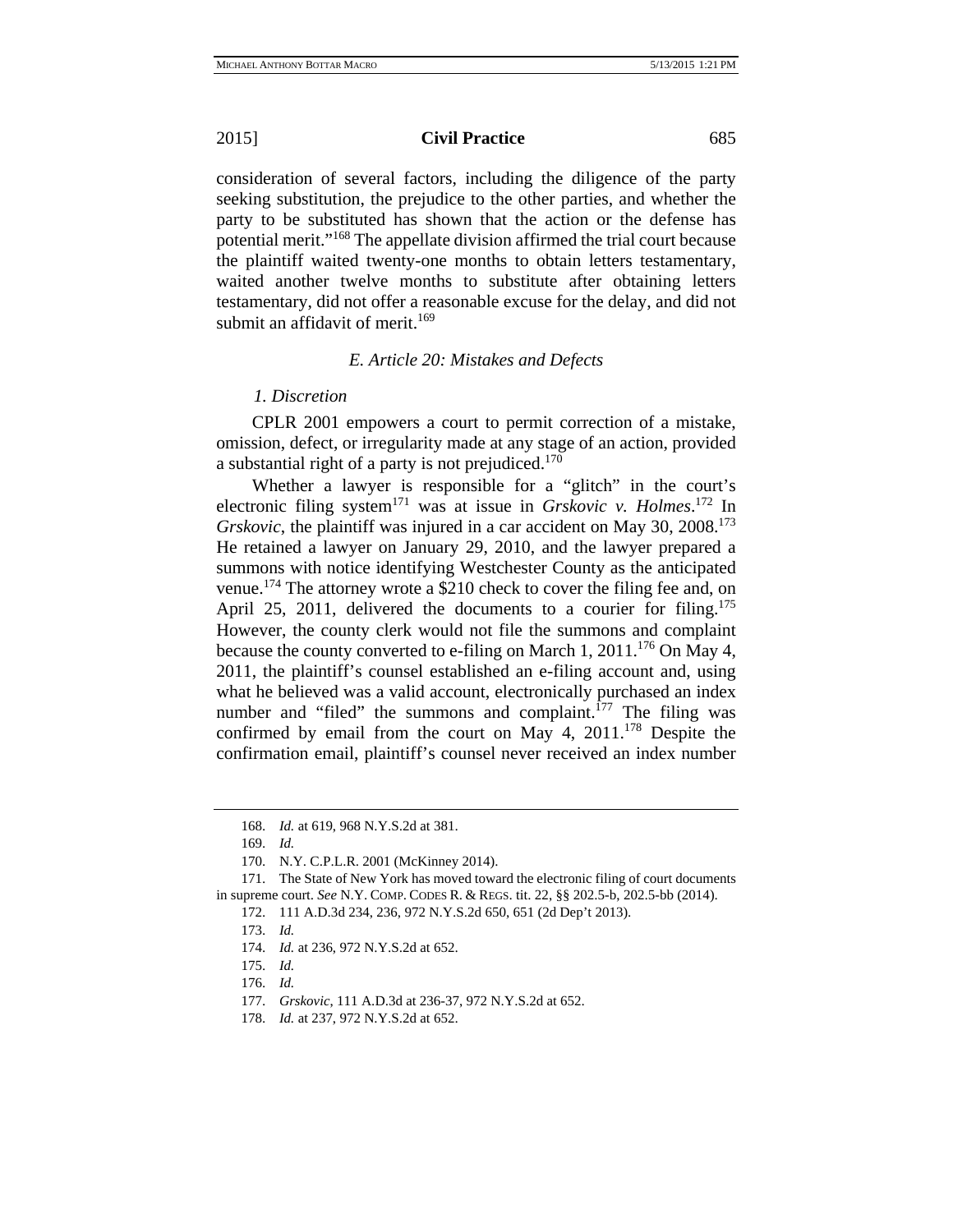from the court.<sup>179</sup>

On June 2, 2011—three days after expiration of the statute of limitations—a case manager from the plaintiff's attorney's office sent an e-mail to the court about an inability to ascertain the action's index number.<sup>180</sup> A follow-up phone call to the clerk revealed no record of the e-filing on May 4, 2011.<sup>181</sup> Investigation revealed that the "filing" on May 4, 2011, had been within the system's "practice/training" system and not its "live" system.<sup>182</sup>

On June 8, 2011, the plaintiff moved pursuant to CPLR 2001 to deem the summons and complaint filed on May 4, 2011, *nunc pro tunc*. 183 The defendant opposed the relief and argued that the statute of limitations had expired.<sup>184</sup> The supreme court denied the plaintiff's motion.<sup>185</sup>

The appellate division reversed, noting that the "confirmation" email the plaintiff's attorney received from the court "was anything but clear" and could "reasonably be viewed as misleading practitioners into believing that their e-filings actually had been accomplished. In retrospect, it is clear that the confirmatory email messages should have contained warnings in bold letters stating that a practice filing did not satisfy the requirements of a real filing which must again be performed in the 'live' system."186 In reversing the trial court, the Second Department emphasized that the relief sought by the plaintiff was a permissible "correction" of the practice filing and did not require the court to completely disregard a filing error, which would have required the plaintiff to show that the defendant would not be prejudiced.<sup>187</sup>

CPLR 2001 was also invoked to salvage a motion in *Lu v. World Wide Traveler of Greater New York, Ltd.*, where the validity of a defense affidavit submitted in opposition to a motion for summary judgment was challenged on the grounds of a defect in the notary stamp.<sup>188</sup> The trial court granted the plaintiff's motion.<sup>189</sup> On appeal, the court ruled that the "alleged technical defect relating to the notary public's stamp that was

<sup>179.</sup> *Id.*

<sup>180.</sup> *Id.* at 237, 972 N.Y.S.2d at 653.

<sup>181.</sup> *Id.*

<sup>182.</sup> *Grskovic*, 111 A.D.3d at 237, 972 N.Y.S.2d at 653.

<sup>183.</sup> *Id.* at 238, 972 N.Y.S.2d at 653.

<sup>184.</sup> *Id.*

<sup>185.</sup> *Id.*

<sup>186.</sup> *Id.* at 239, 972 N.Y.S.2d at 654.

<sup>187.</sup> *Grskovic*, 111 A.D.3d at 243, 972 N.Y.S.2d at 657.

<sup>188. 111</sup> A.D.3d 690, 690, 974 N.Y.S.2d 547, 548 (2d Dep't 2013).

<sup>189.</sup> *Id*. at 690, 974 N.Y.S.2d at 547.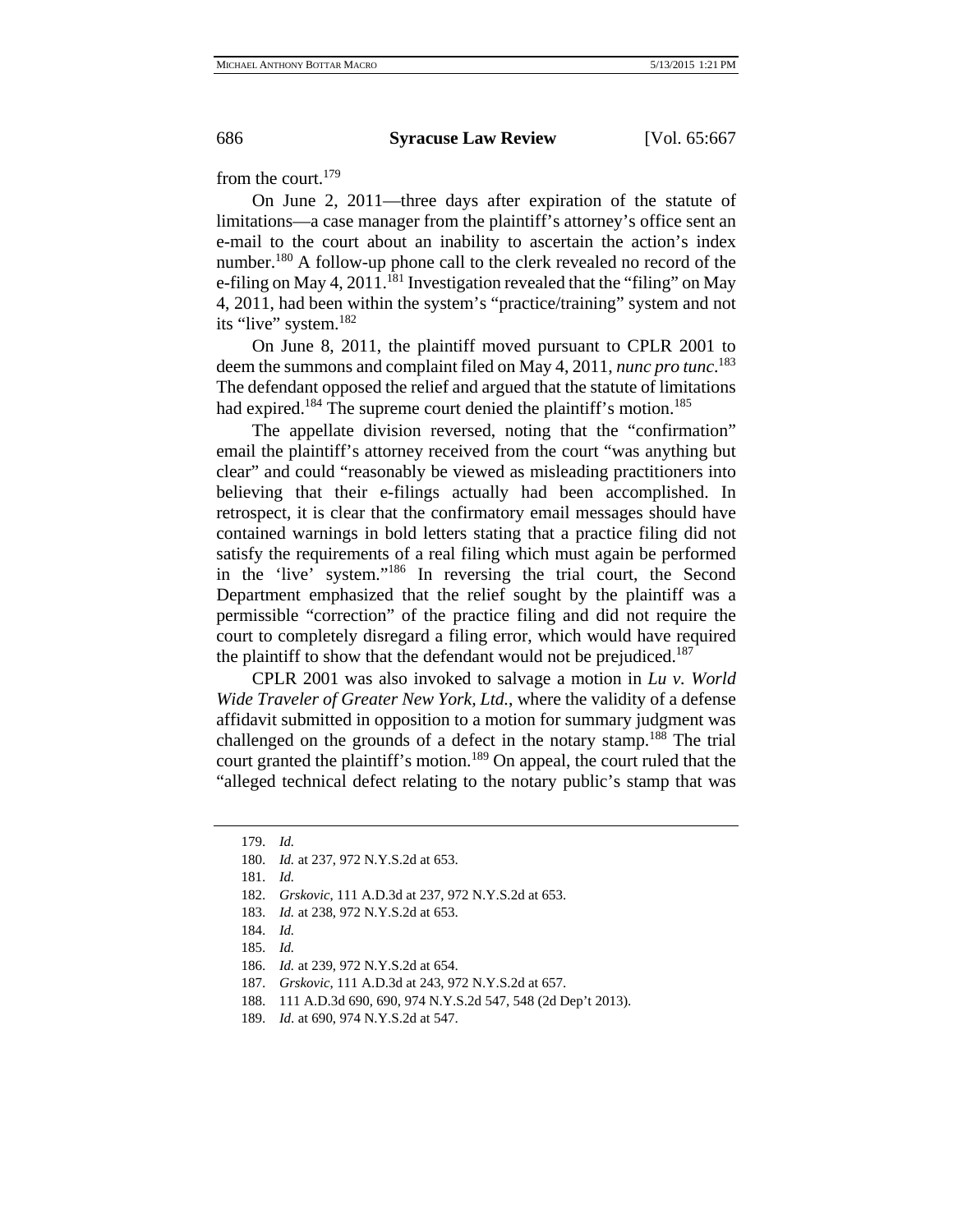imprinted upon the affidavit of the defendant . . . did not invalidate the official act of the notary public."190

#### *F. Article 21: Papers*

 *1. Stipulations* 

CPLR 2104 governs stipulations between parties, and provides that

an

agreement between parties or their attorneys relating to any matter in an action, other than one made between counsel in open court, is not binding upon a party unless it is in a writing subscribed by him or his attorney or reduced to the form of an order and entered.<sup>191</sup>

Whether an email message can satisfy the criteria of CPLR 2104 so as to constitute a binding and enforceable stipulation of settlement was analyzed at length by the Second Department in *Forcelli v. Gelco Corp*. 192 The plaintiff in *Forcelli* filed suit for injuries stemming from a car accident.<sup>193</sup> After discovery, the defendants filed a motion for summary judgment.<sup>194</sup> The parties then attempted to mediate resolution, but were unsuccessful.<sup>195</sup> After mediation, there were additional discussions about settlement, including the telephonic communication of a \$230,000 settlement offer with oral acceptance, followed by an email from the Sedgewick claims adjuster stating "[p]er our conversation today, May 3, 2011, you accepted my offer of \$230,000 to settle this case."196 On May 10, 2011, the trial court issued an order granting the defendants' summary judgment motion.<sup>197</sup> On May 11, 2011, the plaintiffs faxed a release and stipulation of discontinuance to the Sedgewick adjuster.<sup>198</sup> On May 12, 2011, the release was rejected by letter stating that "there was no settlement consummated under New York CPLR 2104 between the parties, we considered this matter dismissed by the court's decision . . . ."<sup>199</sup> The plaintiffs moved to enforce the settlement and the

<sup>190.</sup> *Id.* at 690, 974 N.Y.S.2d at 548.

<sup>191.</sup> N.Y. C.P.L.R. 2104 (McKinney 2014).

<sup>192. 109</sup> A.D.3d 244, 245, 972 N.Y.S.2d 570, 571 (2d Dep't 2013).

<sup>193.</sup> *Id*.

<sup>194.</sup> *Id*. at 245-46, 972 N.Y.S.2d at 571.

<sup>195.</sup> *Id*. at 246, 972 N.Y.S.2d at 571-72.

<sup>196.</sup> *Id*. at 246, 972 N.Y.S.2d at 572.

<sup>197.</sup> *Forcelli*, 109 A.D.3d at 246-47, 972 N.Y.S.2d at 572.

<sup>198.</sup> *Id*. at 247, 972 N.Y.S.2d at 572.

<sup>199.</sup> *Id*.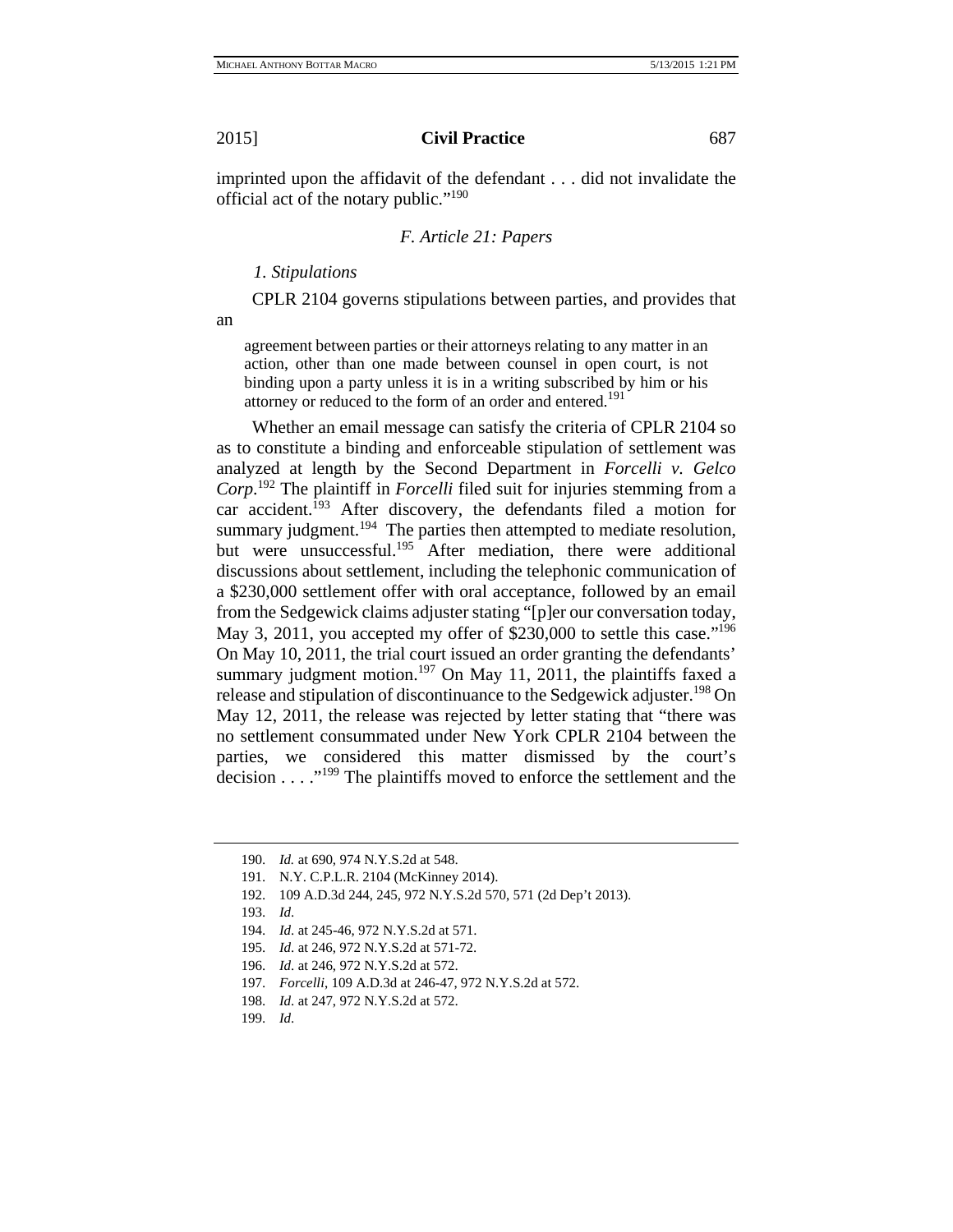trial court agreed.<sup>200</sup>

The defendants appealed and argued first that the settlement was not entered into by them, or their counsel.<sup>201</sup> The court dismissed this argument because the Sedgewick representative was authorized to act for the defendants.<sup>202</sup> The defendants then argued that the email from the Sedgewick representative to the plaintiffs' attorney was not properly "subscribed."<sup>203</sup>

Noting that "email messages cannot be signed in the traditional sense," the appellate division held that "given the now widespread use of email as a form of written communication in both personal and business affairs, it would be unreasonable to conclude that email messages are incapable of conforming to the criteria of CPLR 2104  $\ldots$  ."204 In affirming the trial court, the appellate division noted that the email from the Sedgewick representative ended, "Thanks, Brenda Greene," and stated that this was not an electronic signature but, instead, was text that she "purposefully added . . . to this particular email message, rather than a situation where the sender's email software has been programmed to automatically generate the name of the email sender, along with other identifying information, every time an email message is sent."<sup>205</sup>

# *2. Affirmation of Truth of Statement by Attorney, Physician, Osteopath or Dentist*

CPLR 2106 enables an attorney admitted to practice in the court of the state, and a physician, osteopath, or dentist authorized by law to practice in the state, to execute an affirmation in lieu of an affidavit.<sup>206</sup>

Whether the rule can be extended outside of the state was at issue in *Pierre v. Young*, where the plaintiff opposed a motion for summary judgment with an affidavit from a chiropractor, and affirmations from three physicians.207 Unfortunately, the physician submissions were not notarized and did not include language that they were "affirmed . . . to be true under the penalties of perjury."208 Thus, they were neither valid

<sup>200.</sup> *Id*. at 247, 972 N.Y.S.2d at 572-73.

<sup>201.</sup> *Id*. at 248, 972 N.Y.S.2d at 573.

<sup>202.</sup> *Forcelli*, 109 A.D.3d at 248, 972 N.Y.S.2d at 573.

<sup>203.</sup> *Id*. at 249-50, 972 N.Y.S.2d at 573-74.

<sup>204.</sup> *Id*. at 250, 972 N.Y.S.2d at 574-75.

<sup>205.</sup> *Id*. at 251, 972 N.Y.S.2d at 575.

<sup>206.</sup> *See* N.Y. C.P.L.R. 2106 (McKinney 2014).

<sup>207.</sup> No. 18125/11, 2013 N.Y. Slip Op. 50660(U), at 2-3 (Sup. Ct. Kings Cnty. 2013).

<sup>208.</sup> *Id*. at 3.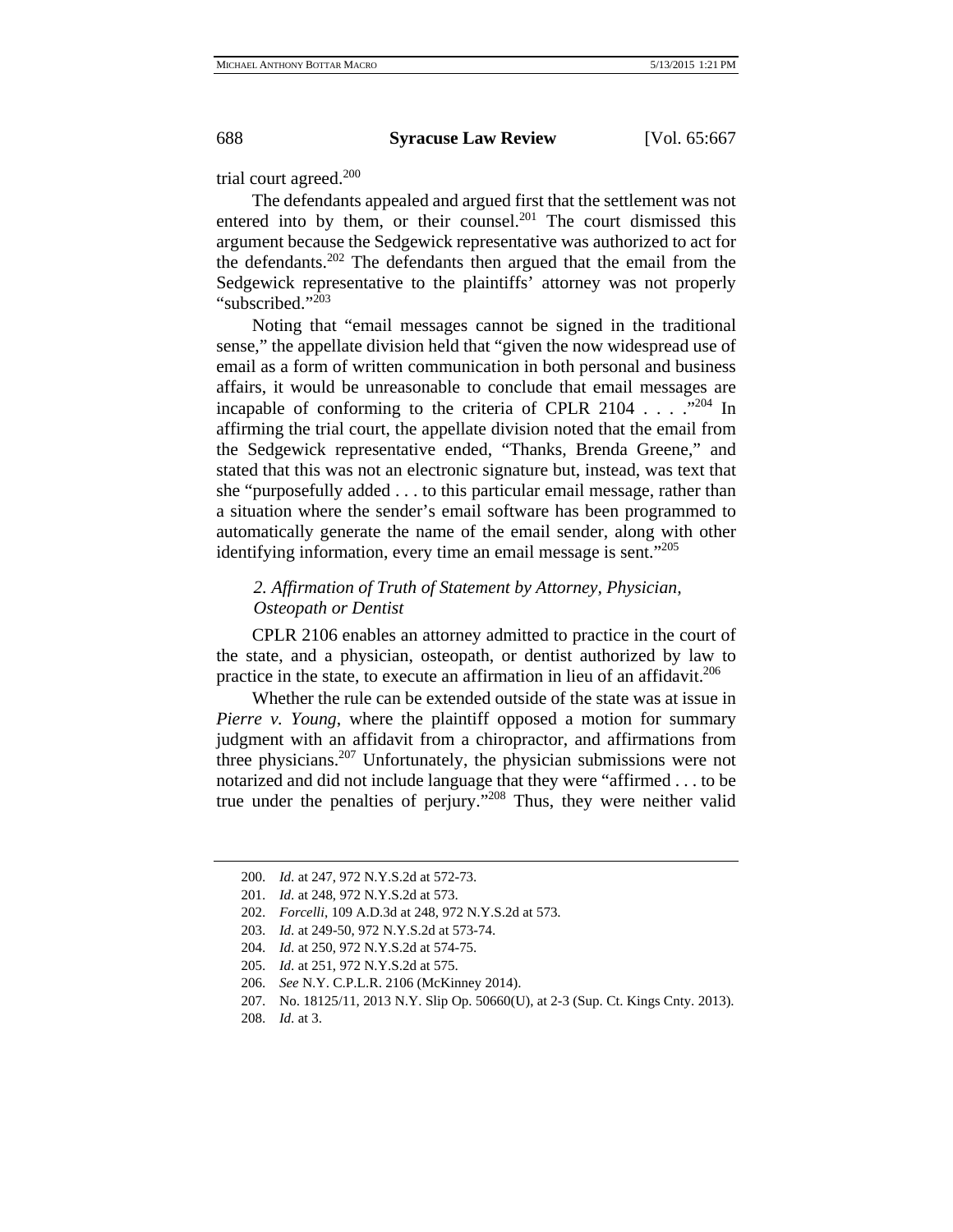affidavits nor affirmations.<sup>209</sup> Fortunately for the plaintiff, the defendant did not raise the validity of the physician submissions in its papers.<sup>210</sup> The court struggled with waiver of the objection, stating that "it is difficult to see the policy reasons for considering a document otherwise inadmissible on its face simply because an opposing party has not objected."<sup>211</sup> Concluding that it could disregard the physician submissions in the absence of an objection from the defendant, the court granted the defendant's motion, but allowed the plaintiff an opportunity to renew her opposition because "the submissions would have been sufficient to raise triable issues had they been in admissible form, and since the Court is reluctant to penalize a client for the deficiencies of counsel  $\dots$ <sup>212</sup> Costs were imposed. $213$ 

### *G. Article 23: Subpoenas, Oaths and Affirmations*

# *1. Motion to Quash*

CPLR 2304 provides that "[a] motion to quash, fix conditions or modify a subpoena shall be made promptly in the court in which the subpoena is returnable."214 In *Dominicci v. Ford*, the Fourth Department was asked to determine whether a trial court erred by denying a defendant-insurer's motion to quash a subpoena seeking a record of its payments to a physician it hired to conduct a medical examination of the plaintiff.215 More specifically, the plaintiff served a subpoena duces tecum on State Farm, the defendant's insurer, seeking the "production of 1099 forms or other wage statements reflecting payments made by State Farm to the examining physician" for a two year time period.<sup>216</sup> State Farm timely moved to quash the subpoena and the trial court denied the motion.<sup>217</sup> The appellate division affirmed, holding that the plaintiff is entitled to cross-examine the physician regarding payments received from the insurer, and, therefore, "plaintiff is entitled to discovery materials that will assist her in preparing such questions."<sup>218</sup>

215. *See* 119 A.D.3d 1360, 1360-61, 989 N.Y.S.2d 733, 734 (4th Dep't 2014).

- 217. *Id*. at 1361, 989 N.Y.S.2d at 734-35.
- 218. *Id*. at 1361, 989 N.Y.S.2d at 735.

<sup>209.</sup> *Id*.

<sup>210.</sup> *Id*. at 4.

<sup>211.</sup> *Id*. at 7.

<sup>212.</sup> *Pierre*, No. 18125/11, 2013 N.Y. Slip Op. 50660(U) at 10.

<sup>213.</sup> *Id*. at 11.

<sup>214.</sup> N.Y. C.P.L.R. 2304 (McKinney 2014).

<sup>216.</sup> *Id*.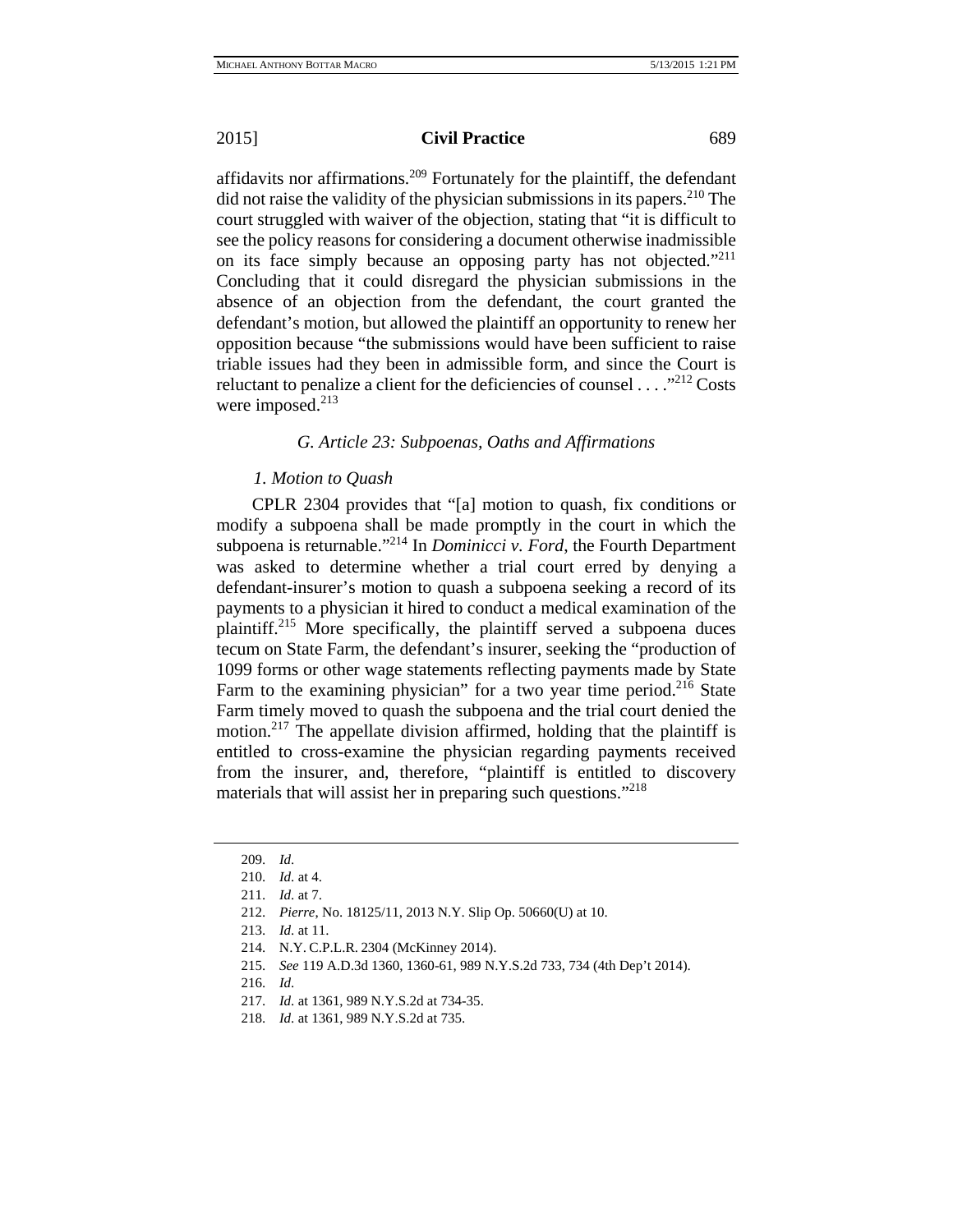# *2. Oaths and Affirmations*

CPLR 2309 governs oaths and affirmations, including who may administer the oath and how the oath should be administered.<sup>219</sup> In *Galetta v. Galetta*, the Court of Appeals reviewed CPLR 2309 in the context of a lawsuit arising out of the enforceability of a prenuptial agreement.<sup>220</sup> Michelle and Gary Galetta were married in July of 1997.<sup>221</sup> About one week before the wedding, they each separately signed a prenuptial agreement prepared by Gary Galetta's attorney.222 Neither party was present when the other signed the agreement, and each of their signatures were witnessed by different notaries public.<sup>223</sup> The acknowledgement accompanying Gary Galetta's signature did not include "to me known and known to me" before "[o]n the 8 [sic] day of July, 1997, before me came Gary Galetta described in and who executed the foregoing instrument and duly acknowledged to me that he executed the same."224

In 2010, Gary Galetta filed for divorce.<sup>225</sup> Michelle Galetta filed suit against Gary Galetta, and argued that the prenuptial agreement was invalid.<sup>226</sup> Michelle Galetta's motion for summary judgment was denied because the trial court concluded that the acknowledgement substantially complied with the requirements of the Real Property Law.<sup>227</sup> The Fourth Department affirmed on other grounds.<sup>228</sup> Namely, that the acknowledgement was defective, but that the defect could be cured.<sup>229</sup>

The Court of Appeals stated that:

[a]bsent the omitted language, the certificate does not indicate either that the notary public knew the husband or had ascertained through some form of proof that he was the person described in the prenuptial agreement. New York courts have long held than an acknowledgement that fails to include a certification to this effect is defective.  $230$ 

<sup>219.</sup> N.Y. C.P.L.R 2309 (McKinney 2014).

<sup>220. 21</sup> N.Y.3d 186, 189, 991 N.E.2d 684, 685, 969 N.Y.S.2d 826, 827 (2013).

<sup>221.</sup> *Id*.

<sup>222.</sup> *Id*.

<sup>223.</sup> *Id*.

<sup>224.</sup> *Id*. at 193, 991 N.E.2d at 688, 969 N.Y.S.2d at 830.

<sup>225.</sup> *Galetta*, 21 N.Y.3d at 190, 991 N.E.2d at 686, 969 N.Y.S.2d at 828*.*

<sup>226.</sup> *Id*.

<sup>227.</sup> *Id*.

<sup>228.</sup> *Id*.

<sup>229.</sup> *Id*. at 190-91, 991 N.E.2d at 686, 969 N.Y.S.2d at 828.

<sup>230.</sup> *Galetta*, 21 N.Y.3d at 193, 991 N.E.2d at 688, 969 N.Y.S.2d at 830.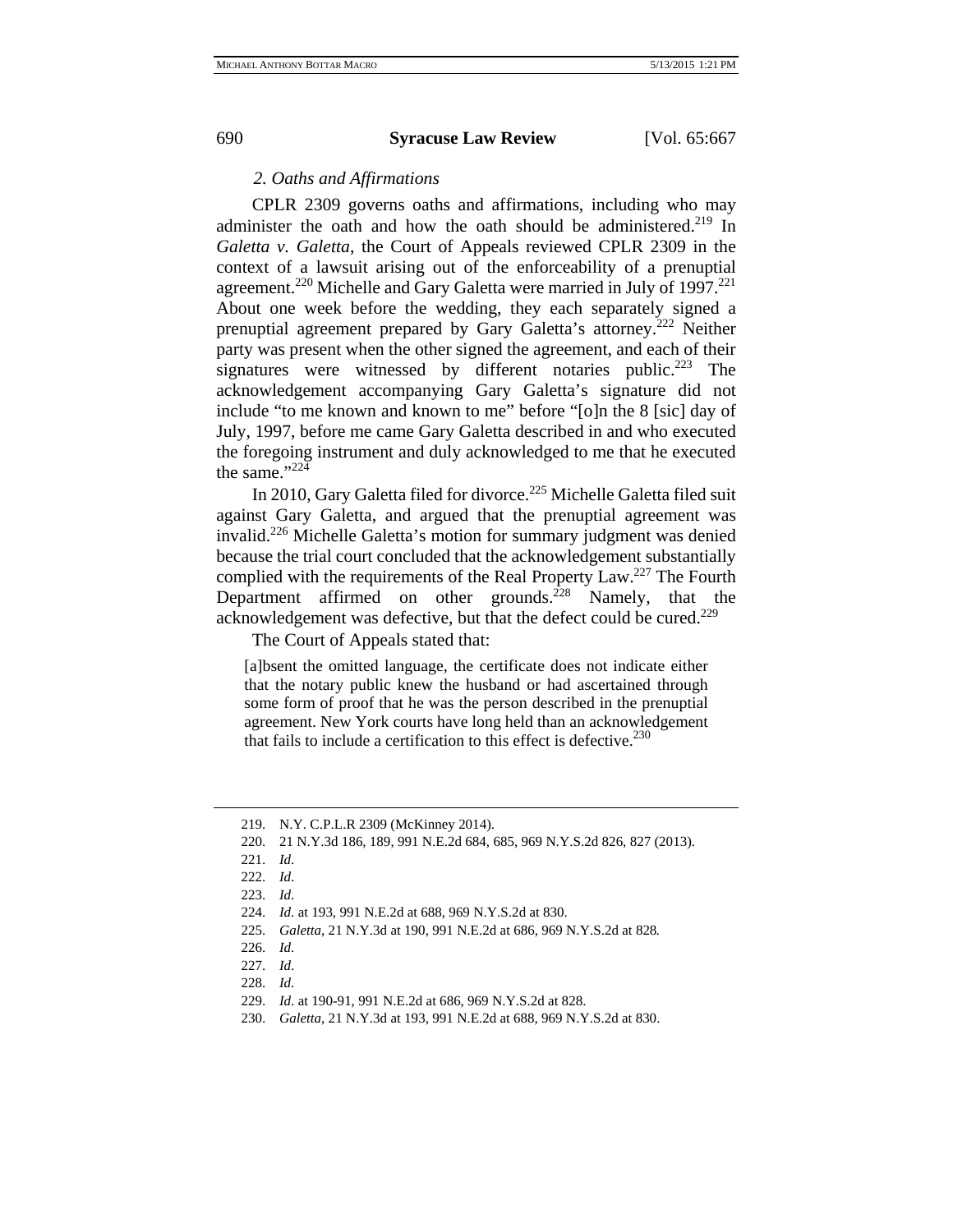Moving past the defective certificate of acknowledgement, the Court of Appeals reviewed whether the defect could be cured. The analysis distinguished the instant case from *Matisoff v. Dobi*, a prior Court of Appeals decision where the parties made no attempt to have their signatures acknowledged. $^{231}$  Specifically, "a rule precluding a party from attempting to cure the absence of an acknowledgement through subsequent submissions appears to be sound."<sup>232</sup> In the context of the *Galetta* case, the Court declined to decide whether a cure was appropriate because of problems with the affidavits the defendant submitted in support of his position.<sup>233</sup> Notably, the affidavit from the notary who witnessed Gary Galetta's signature did not state: (1) that he recalled acknowledging Gary Galetta's signature, (2) that he knew Gary Galetta prior to acknowledging the signature, (3) the specific procedures he followed in this instance, or (4) the precise procedures he usually follows.234

Ultimately, the Court of Appeals reversed the appellate division, holding that

if the notary actually remembered having acknowledged defendant's signature, he might have been able to fill in the gap in the certificate by averring that he recalled having confirmed defendant's identity, without specifying how. But since he understandably had no recollection of an event that occurred more than a decade ago, and instead attempted to proffer custom and practice evidence, it was crucial that the affidavit describe a specific protocol that the notary repeatedly and invariably used—and proof of that type is absent here. As such, even assuming a defect in a certificate of acknowledgment could be cured under Domestic Relations Law 236(B)(3), defendant's submission was insufficient to raise a triable question of fact as to the propriety of the original acknowledgment procedure. Plaintiff was therefore entitled to summary judgment declaring that the prenuptial agreement was unenforceable. $235$ 

<sup>231.</sup> *Id.* at 194, 991 N.E.2d at 689, 969 N.Y.S.2d at 831 (citing Matisoff v. Dobi, 90 N.Y.2d 127, 681 N.E.2d 376, 659 N.Y.S.2d 209 (1997)).

<sup>232.</sup> *Id*. at 196, 991 N.E.2d at 690, 969 N.Y.S.2d at 832.

<sup>233.</sup> *Id*. at 197, 991 N.E.2d at 691, 969 N.Y.S.2d at 833.

<sup>234.</sup> *Id*.

<sup>235.</sup> *Galetta*, 21 N.Y.3d at 198, 991 N.E.2d at 692, 969 N.Y.S.2d at 834.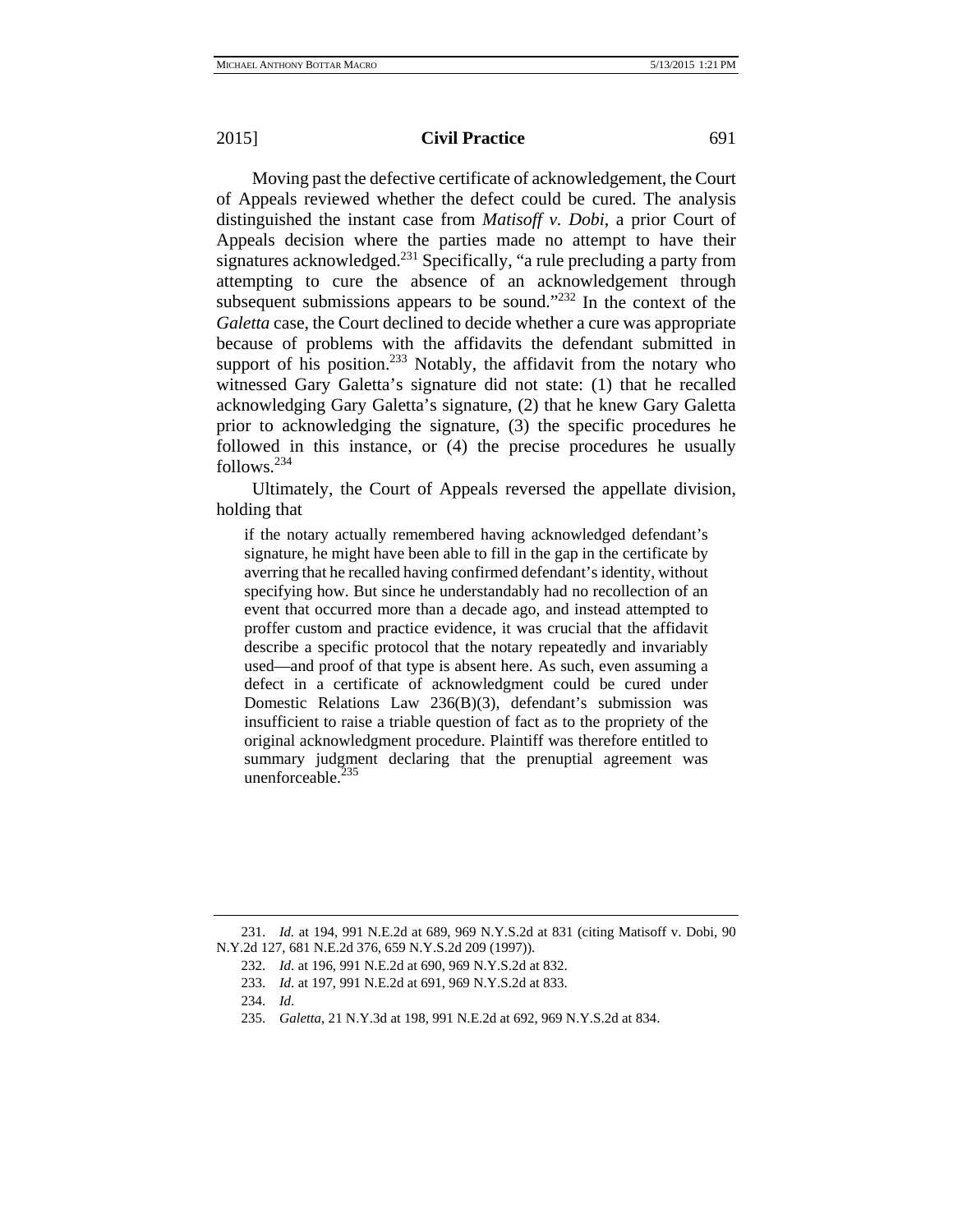# *H. Article 31: Disclosure*

# *1. Scope of Disclosure*

CPLR 3101(a) requires "full disclosure of all matter material and necessary in the prosecution or defense of an action."236 The definition of material and necessary depends upon the case.

In *Rawlins v. St. Joseph's Hospital Health Center*, the Fourth Department reviewed discovery demands in a medical malpractice action virtually line-by-line, concluding that the trial court erred in denying Rawlins' motion to compel in a number of respects.<sup>237</sup> Most interesting was the appellate division's review of the trial court's decision to deny the plaintiff's attempt to compel the hospital to produce certain national standards published by various organizations, including the American Congress of Obstetricians.<sup>238</sup> Holding that the documents sought where "material and necessary" to the prosecution of the plaintiff's claims for improper care during childbirth, the appellate division also stated that "the fact that 'the documents sought may be available in public records does not, in itself, preclude production of those records from a party.'"239

Historically, expert disclosures were served thirty, sixty, or ninety days before trial. Over the past several years, the First and Second Departments have addressed whether a plaintiff's experts must be disclosed before filing the trial note of issue.<sup>240</sup>

A case of first impression with regard to the timing of an expert disclosure was at the center of the Third Department's decision in

<sup>236.</sup> N.Y. C.P.L.R. 3101(a) (McKinney 2014).

<sup>237. 108</sup> A.D.3d 1191, 1191, 969 N.Y.S.2d 687, 688 (4th Dep't 2013).

<sup>238.</sup> *Id.* at 1193-94, 969 N.Y.S.2d at 690-91.

<sup>239.</sup> *Id.* at 1193, 969 N.Y.S.2d at 690-91 (quoting Alfaro v. Schwartz, 233 A.D.2d 281, 282, 649 N.Y.S.2d 176, 177 (2d Dep't 1996)).

<sup>240.</sup> *See, e.g.*, Ramsen A. v. N.Y.C. Hous. Auth., 112 A.D.3d 439, 440, 976 N.Y.S.2d 73, 74 (1st Dep't 2013) ("Athough plaintiffs served their expert disclosure regarding Dr. Rosen after the filing of the note of issue, the court did not improvidently exercise its discretion by denying [the defendant's] motion to exclude . . . Dr. Rosen . . . from testifying as plaintiffs' expert, because defense counsel had the disclosure regarding Dr. Rosen approximately two months prior to the trial . . . ."); Garcia v. City of N.Y., 98 A.D.3d 857, 858-59, 951 N.Y.S.2d 2, 4 (1st Dep't 2012) (citing Scott v. Westmore Fuel Co., Inc., 96 A.D.3d 520, 521, 947 N.Y.S.2d 15, 16-17 (1st Dep't 2012)) ("[E]xpert's affidavit should not have been considered in light of plaintiff's failure to identify the expert during pretrial discovery as required by defendants' demand"); Constr. by Singletree, Inc. v. Lowe, 55 A.D.3d 861, 862-63, 866 N.Y.S.2d 702, 703-04 (2d Dep't 2008) (affirming trial court's decision not to consider expert affidavits because experts were not identified until after the trial note of issue was filed).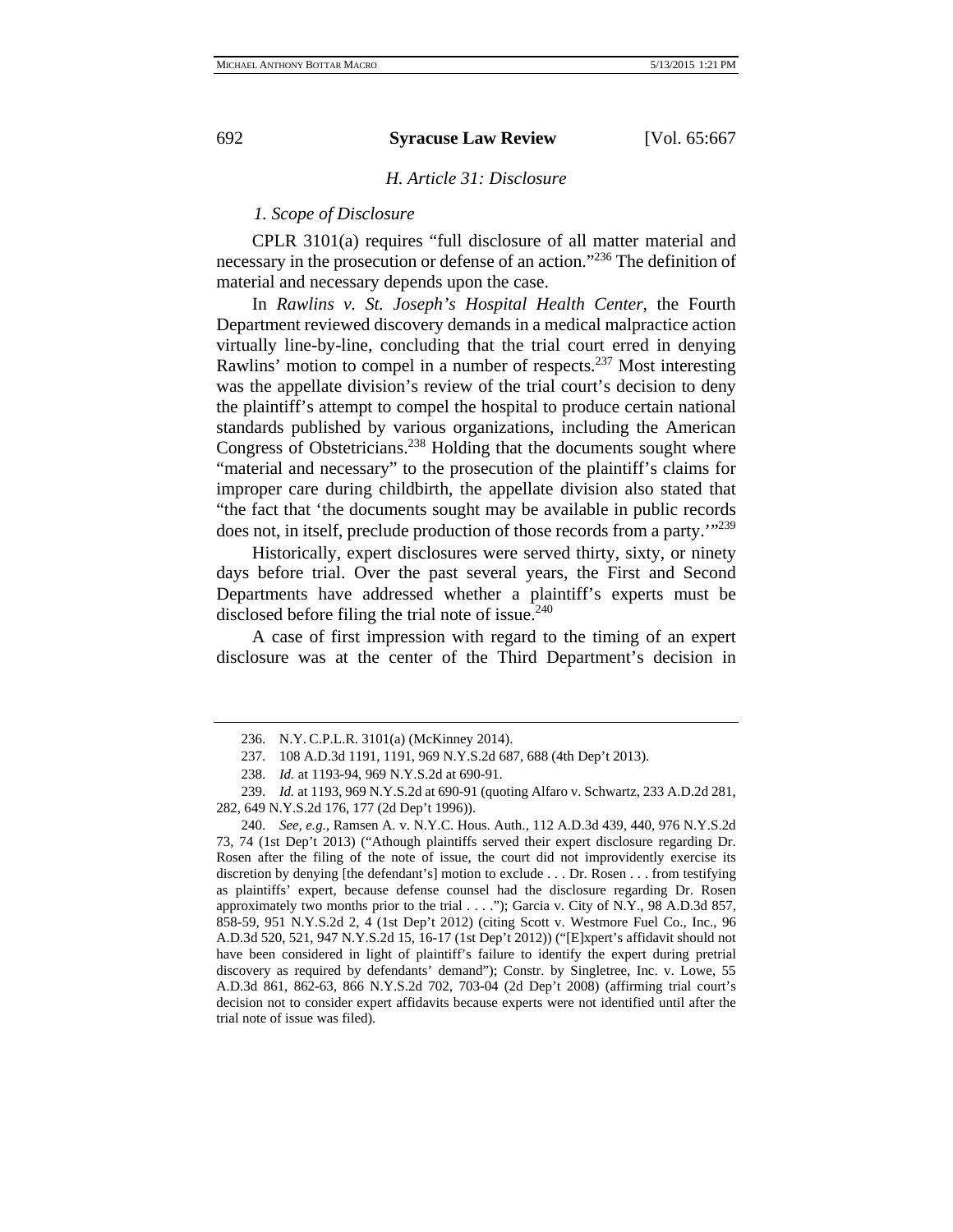*Tienken v. Benedictine Hospital*. 241 The plaintiff in *Tienken* was committed to Benedictine Hospital for an alleged mental problem.<sup>242</sup> After her release, the plaintiff filed suit against the hospital for assault, battery, false imprisonment, negligence, and medical malpractice.<sup>243</sup> Following discovery, the hospital moved for summary judgment.<sup>244</sup> In opposition to the motion, the plaintiff submitted expert affidavits from a psychiatrist and nurse. $245$  The trial court refused to consider the affidavits because, despite the hospital's demand for expert disclosure, the plaintiff did not disclose the experts until six months after filing the trial note of issue.<sup>246</sup> On appeal, the Third Department affirmed.<sup>247</sup>

Shortly thereafter, in *Buchanan v. Mack Trucks, Inc.*, the Second Department reached the opposite holding, stating that

"a party's failure to disclose its experts pursuant to CPLR  $3101(d)(1)(i)$ prior to the filing of a note of issue and certificate of readiness does not divest a court of the discretion to consider an affirmation or affidavit submitted by that party's experts in the context of a timely motion for summary judgment."<sup>248</sup>

Dating back to the 2007 decision in *Arons v. Jutkowitz*, the Court of Appeals ruled that a plaintiff must provide defense counsel with authorizations that permit non-party healthcare providers to speak with the defense attorney.249 Recently, in *McCarter v. Woods*, the Fourth Department held that a plaintiff is not required to provide *Arons* authorizations that enable the defense to speak with the plaintiff's educators.250 Specifically, the appellate division held that "[w]e decline to extend *Arons* to require production of speaking authorizations to anyone other than non-party healthcare providers."251 A two justice dissent noted that "[w]e see no reason why nonparty educators should be less available than nonparty treating physicians under the principles

<sup>241. 110</sup> A.D.3d 1389, 1391, 974 N.Y.S.2d 166, 168 (3d Dep't 2013).

<sup>242.</sup> *Id*. at 1389, 974 N.Y.S.2d at 167.

<sup>243.</sup> *Id.*

<sup>244.</sup> *Id.* at 1390, 974 N.Y.S.2d at 167.

<sup>245.</sup> *Id.* at 1391, 974 N.Y.S.2d at 168.

<sup>246.</sup> *Tienken*, 110 A.D.3d at 1391, 974 N.Y.S.2d at 168.

<sup>247.</sup> *Id.*

<sup>248. 113</sup> A.D.3d 716, 718, 979 N.Y.S.2d 342, 344 (2d Dep't 2014) (quoting Rivers v. Birnbaum, 102 A.D.3d 26, 31, 953 N.Y.S.2d 232, 235 (2d Dep't 2012)).

<sup>249. 9</sup> N.Y.3d 393, 401-02, 416, 880 N.E.2d 831, 832, 843, 850 N.Y.S.2d 345, 346, 357 (2007).

<sup>250.</sup> *See* 106 A.D.3d 1540, 1541, 964 N.Y.S.2d 825, 828 (4th Dep't 2013).

<sup>251.</sup> *Id.* at 1541, 964 N.Y.S.2d at 826.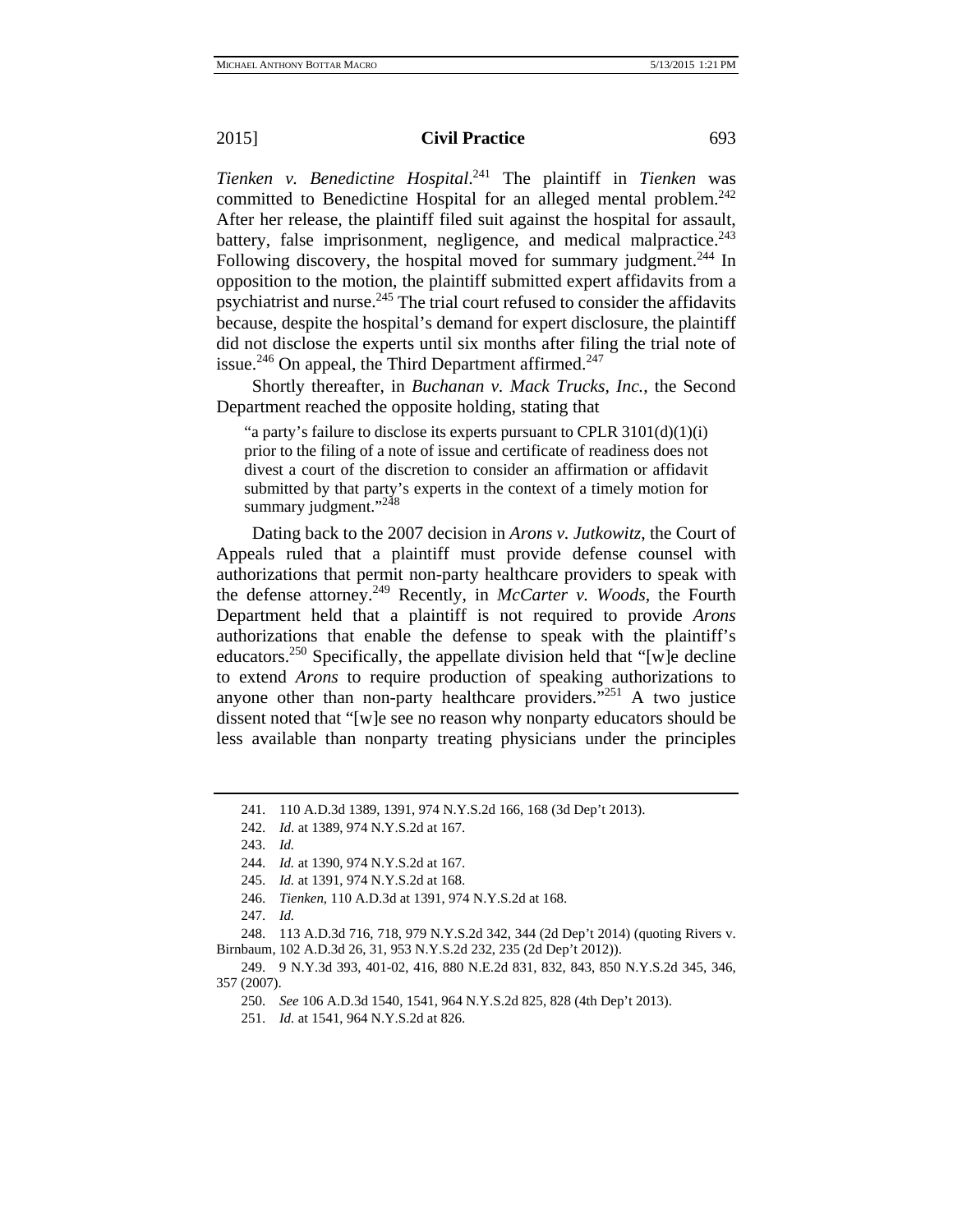articulated by the Court of Appeals in *Arons*."252

*Arons* was also addressed by an Erie County trial court in *Charlap v. Khan.*<sup>253</sup> The plaintiff in *Charlap* filed a medical malpractice and wrongful death action arising out of care rendered in an emergency room.254 During discovery, the defendants requested *Arons* authorizations to speak with the decedent's non-party treating healthcare providers.255 The plaintiff then sent a letter to the treating providers stating that, inter alia, "[i]f you decide to meet with their lawyers, I would ask that you let me know, because I would like the opportunity to be present or to have my attorneys present."<sup>256</sup> The defendants moved to compel the plaintiff to send letters to the non-party treating physicians retracting the request to be present, arguing "that they have a right to privately interview decedent's treating physicians and that the letter from plaintiff interferes with this right." $257$  The trial court disagreed, stating "that *Arons* did not create a 'right' to conduct private interviews of nonparty witnesses" and held that "the letter which is the subject of this motion does not cross the boundaries set by the Rules [of Professional Responsibility]. The letter does not advise the witness to do anything improper under the Rules. It does not even express a preference that the witness not meet with the adversary, which in any event would be permissible . . . . "258

#### *2. Protective Orders*

A court may prevent abusive discovery or suppress information improperly obtained by issuing a protective order that denies, limits, conditions, or regulates discovery.259

The boundaries of relevance were tested in *Montalto v. Heckler*, a medical malpractice action in which the defendants sought the plaintiff's psychological treatment records, financial records, and electronic communications.260 The trial court granted the plaintiff's motion for a protective order.<sup>261</sup> On appeal, the Second Department held that the trial

<sup>252.</sup> *Id.* at 1543, 964 N.Y.S.2d at 828.

<sup>253. 41</sup> Misc. 3d 1070, 1071, 972 N.Y.S.2d 871, 872 (Sup. Ct. Erie Cnty. 2013).

<sup>254.</sup> *Id.*

<sup>255.</sup> *Id.*

<sup>256.</sup> *Id.* at 1072, 972 N.Y.S.2d at 872-73.

<sup>257.</sup> *Id.* at 1072, 972 N.Y.S.2d at 873.

<sup>258.</sup> *Charlap*, 41 Misc. 3d at 1081, 1085, 972 N.Y.S.2d at 879, 881-82.

<sup>259.</sup> N.Y. C.P.L.R. 3103 (McKinney 2014).

<sup>260. 113</sup> A.D.3d 741, 741, 978 N.Y.S.2d 891, 891 (2d Dep't 2014).

<sup>261.</sup> *Id*.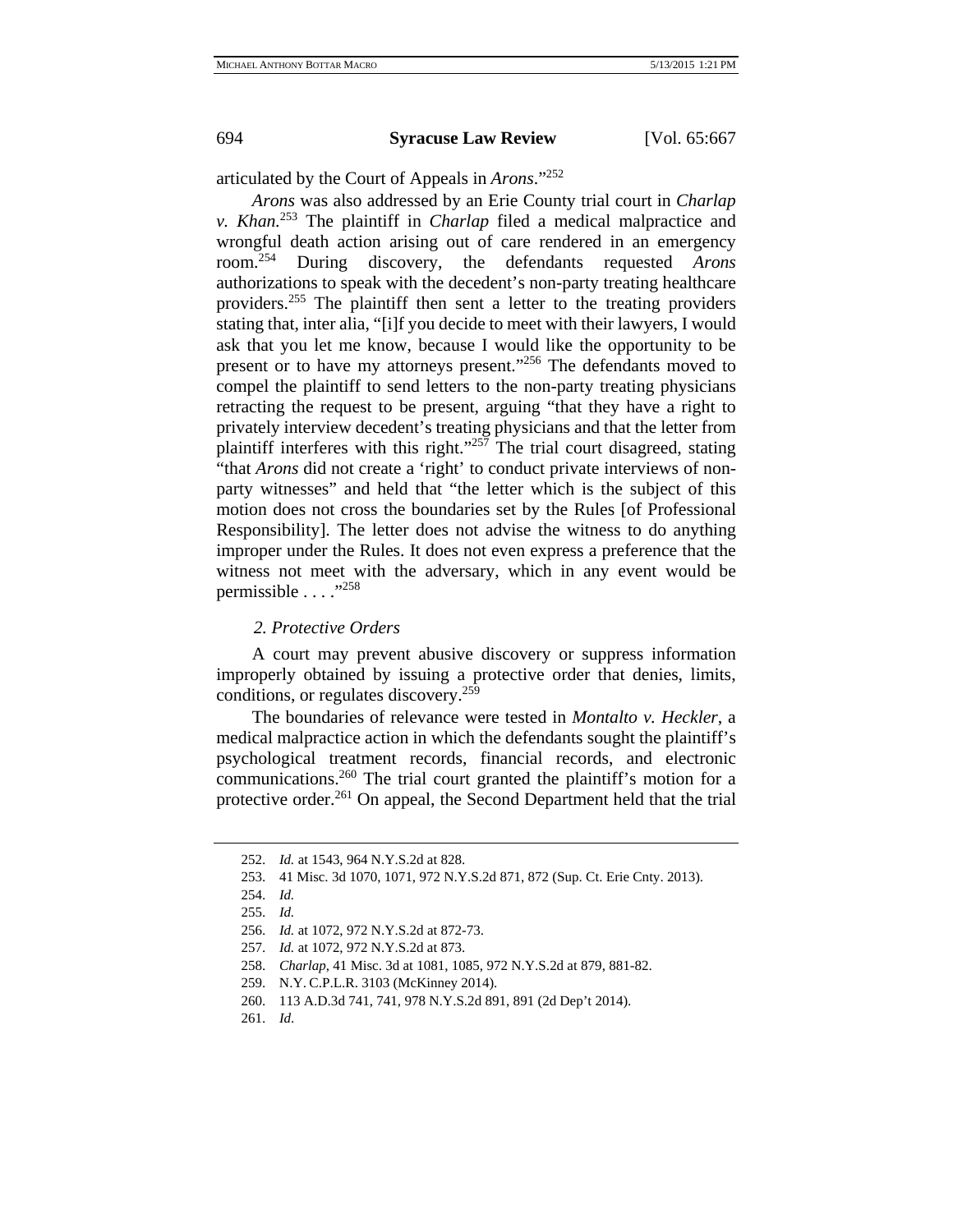court erred by denying the defendants access to plaintiff's psychological treatment records, but affirmed denial of access to the financial records and electronic communications, including email.<sup>262</sup>

The discoverability of electronically stored information was also reviewed in *Nieves v. 30 Ellwood Realty, LLC*, 263 and *Tapp v. New York State Urban Development Corporation*. 264

In *Nieves*, a claim was made for personal injuries sustained by the infant plaintiff, "including the inability to engage in social activities, anxiety, depression, and posttraumatic stress disorder."265 During discovery, the defendant reviewed the public portions of the infant plaintiff's Facebook profile and, thereafter, made a motion to compel the plaintiff to provide an authorization for production of her complete Facebook page.<sup>266</sup> The plaintiff appealed and the First Department modified the order, stating that:

Defendant demonstrated that plaintiff's Facebook profile contained photographs that were probative of the issue of the extent of her alleged injuries, and it is reasonable to believe that other portions of her Facebook records may contain further evidence relevant to that issue. In these circumstances, and since "it is possible that not all Facebook communications are related to the events that gave rise to plaintiff's cause of action", the appropriate course is to remand the matter for an in camera inspection of plaintiff's Facebook records, to determine which of those records, if any, are relevant to plaintiff's alleged injuries. To the extent that a thorough in camera inspection may prove unduly burdensome, the trial court retains broad discretion to set reasonable terms and conditions thereon, including the right to direct plaintiff to conduct an initial review of her own Facebook account, and limit the in camera inspection to items whose discoverability is contested by plaintiff.<sup>267</sup>

In *Tapp*, also a personal injury action, the defendant made a motion to compel the plaintiff to provide an authorization for his Facebook records, including any records previously deleted or archived.<sup>268</sup> The trial court denied the motion and the First Department affirmed, stating that "plaintiff's mere possession and utilization of a Facebook account is an

<sup>262.</sup> *Id*. at 742, 978 N.Y.S.2d at 892-93.

<sup>263. 39</sup> Misc. 3d 63, 966 N.Y.S.2d 808 (Sup. Ct. App. T. 1st Dep't 2013).

<sup>264. 102</sup> A.D.3d 620, 958 N.Y.S.2d 392 (1st Dep't 2013).

<sup>265.</sup> *Nieves*, 39 Misc. 3d at 64, 966 N.Y.S.2d at 808.

<sup>266.</sup> *Id*.

<sup>267.</sup> *Id*. (citing Patterson v. Turner Constr. Co., 88 A.D.3d 617, 618, 931 N.Y.S.2d 311, 311 (1st Dep't 2011)).

<sup>268.</sup> *Tapp*, 102 A.D.3d at 620, 958 N.Y.S.2d at 393.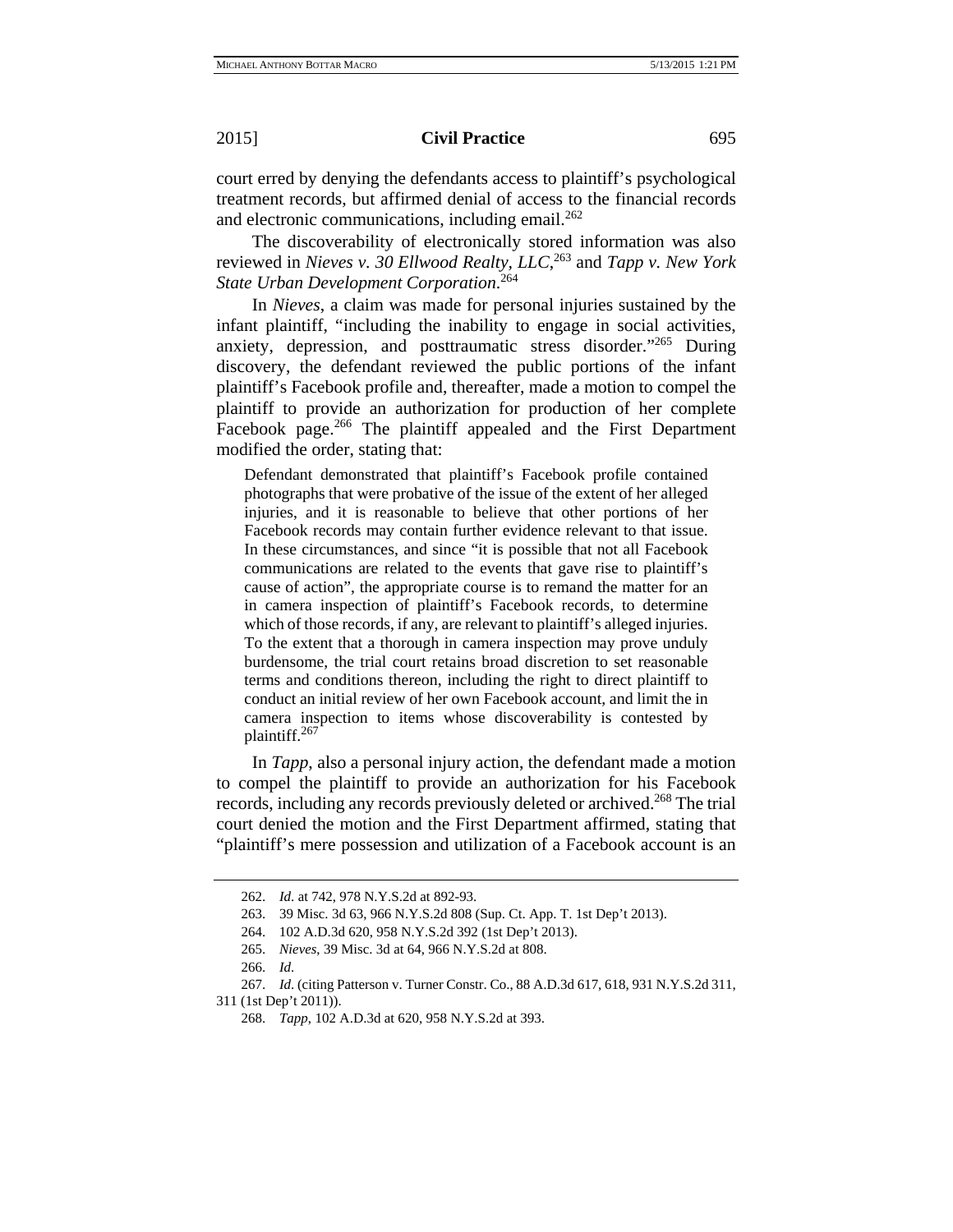insufficient basis to compel plaintiff to provide access to the account or to have the court conduct an in camera inspection of the account's usage."<sup>269</sup> More importantly, "[t]o warrant discovery, defendants must establish a factual predicate for their request by identifying relevant information in plaintiff's Facebook account—that is, information that 'contradicts or conflicts with plaintiff's alleged restrictions, disabilities, and losses . . . . .<sup>''270</sup>

#### *3. Written Questions*

CPLR 3108 authorizes the use of written questions to take testimony outside of the state. $^{271}$  The statute also provides that "[a] commission or letters rogatory may be issued where necessary or convenient for the taking of a deposition outside of the state."<sup>272</sup>

The issuance of a commission is not automatic. Without a showing of a necessity, a party's request for a commission may be denied. This was the issue is *MBIA Insurance Corp. v. Credit Suisse Securities*. 273 The plaintiff in *MBIA* moved for an open-ended commission "to take the deposition and obtain document disclosure, including, among other things, personal investment and bank account statements and personal income tax returns, from nonparty residential mortgage borrowers in every state except New York, three United States territories, and the District of Columbia."<sup>274</sup> The trial court denied the motion and the First Department affirmed because, while the information may be material and relevant, the plaintiff did not make a "'strong showing of necessity [or] demonstrate that the information . . . is unavailable from other sources."?275

### *4. Conduct of the Examination*

CPLR 3113 governs the mechanics of a deposition, such as swearing the witness, recording testimony, objections, examination, and crossexamination.<sup>276</sup>

<sup>269.</sup> *Id.*

<sup>270.</sup> *Id*. (quoting *Patterson*, 88 A.D.3d at 618, 931 N.Y.S.2d at 311).

<sup>271.</sup> *See* N.Y. C.P.L.R. 3108 (McKinney 2014).

<sup>272.</sup> *Id*.

<sup>273. 103</sup> A.D.3d 486, 486-87, 960 N.Y.S.2d 25, 26 (1st Dep't 2013).

<sup>274.</sup> *Id*. at 487, 960 N.Y.S.2d at 26.

<sup>275.</sup> *Id.* (quoting Williams v. N.Y.C. Hous. Auth., 22 A.D.3d 315, 316, 802 N.Y.S.2d 55, 56 (1st Dep't 2005)).

<sup>276.</sup> N.Y. C.P.L.R. 3113(b)-(c) (McKinney 2014).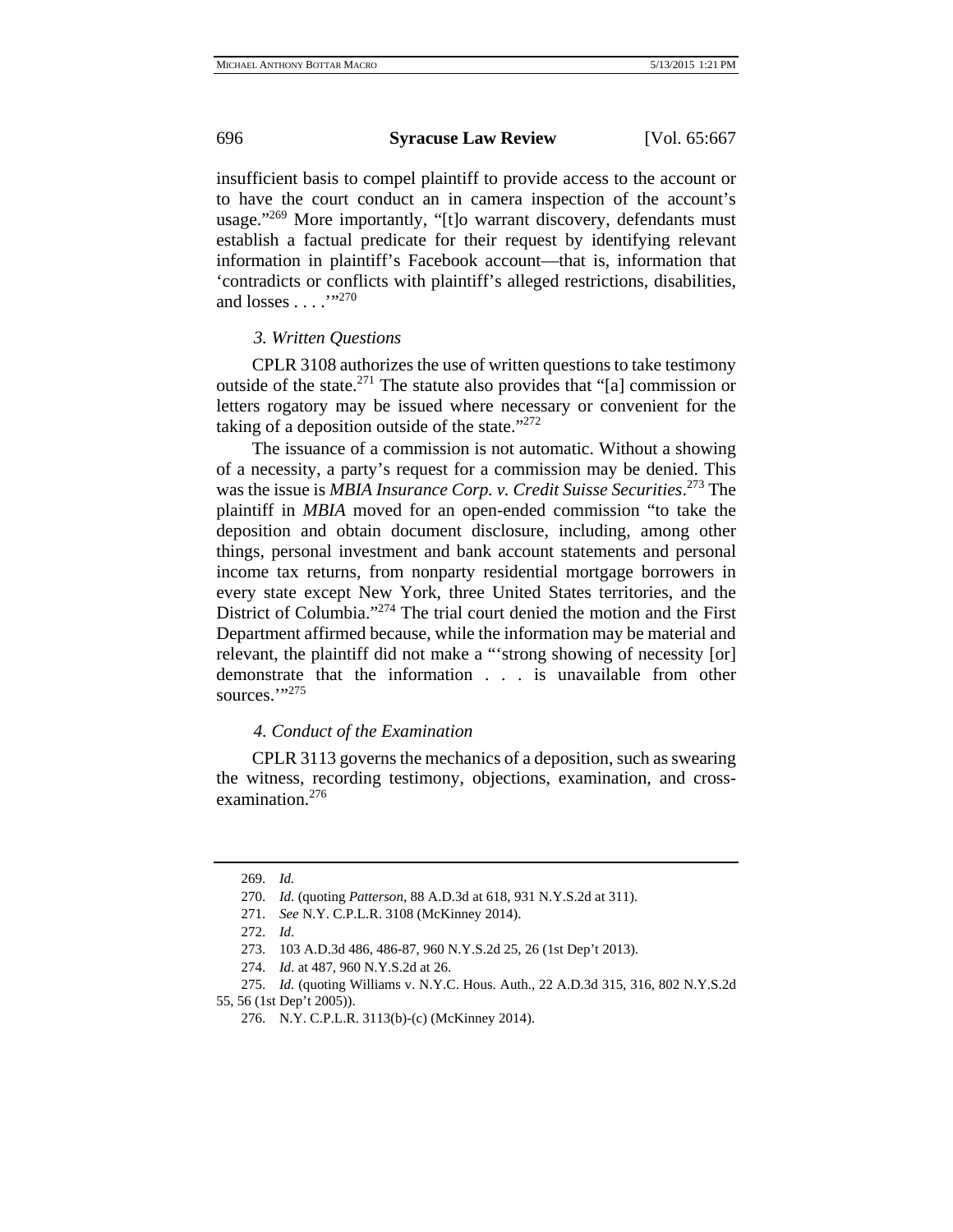Still at issue, years after the Fourth Department's 2010 decision in *Thompson v. Mather*, is what role an attorney may play during the examination of a non-party witness. <sup>277</sup>

In *Sciara v. Surgical Associates of Western New York*, the plaintiff filed a medical malpractice action against a surgeon.<sup>278</sup> During discovery, a non-party pathologist was deposed and, during that examination, the pathologist's attorney interrupted the deposition to clarify questions posed by plaintiff's counsel.<sup>279</sup> Plaintiff moved for an order precluding the pathologist's attorney from participating in a continuing deposition of the pathologist.<sup>280</sup> The pathologist's attorney cross-moved for an order permitting participation consistent with 22 NYCRR 221.2 and 221.3.<sup>281</sup> The trial court granted both motions.<sup>282</sup>

On appeal, the Fourth Department concluded that the trial court erred in granting the respondent's cross-motion.283 Citing the *Thompson* decision, the appellate division noted that it is "axiomatic" that the pathologist's attorney could not make objections or otherwise participate at trial and, therefore, the attorney could not make objections or otherwise participate during a deposition.<sup>284</sup> While the appellate division declined to depart from *Thompson*, it did add "that the nonparty has the right to seek a protective order, if necessary."285

Similarly, the Second Department held in *Yoshida v. Hsueh-Chih Chin* that the trial court erred in denying the plaintiff's motion to compel a further deposition of a non-party witness because the attorney for the non-party witness directed the witness "on numerous occasions not to answer certain questions," which "were designed to elicit information which was material and necessary to the appellant's defense of this action."286

<sup>277.</sup> *See generally* 70 A.D.3d 1436, 894 N.Y.S.2d 671 (4th Dep't 2010) (stating that the attorney for a non-party witness may not participate during the deposition).

<sup>278. 104</sup> A.D.3d 1256, 1256, 961 N.Y.S.2d 640, 640 (4th Dep't 2013).

<sup>279.</sup> *Id.* at 1256, 961 N.Y.S.2d at 640-41.

<sup>280.</sup> *Id.* at 1256, 961 N.Y.S.2d at 641.

<sup>281.</sup> *Id.* at 1256-57, 961 N.Y.S.2d at 641.

<sup>282.</sup> *Id.*

<sup>283.</sup> *Sciara*, 104 A.D.3d at 1257, 961 N.Y.S.2d at 641.

<sup>284.</sup> *Id.*

<sup>285.</sup> *Id.*

<sup>286. 111</sup> A.D.3d 704, 706, 974 N.Y.S.2d 580, 582 (2d Dep't 2013).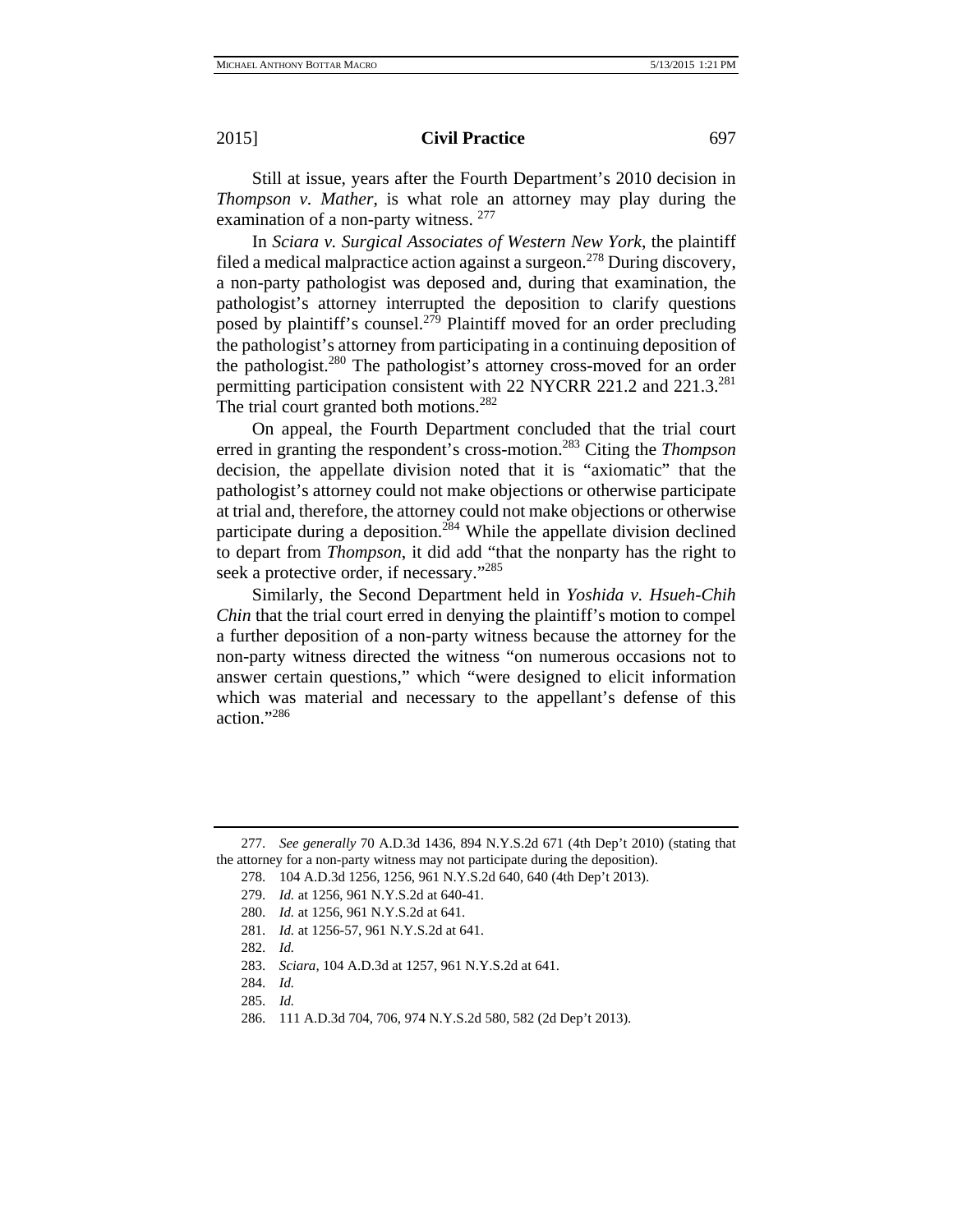### *5. Signing Deposition*

It is well-known that a deponent may make changes to his or her deposition testimony upon receipt of the transcript "with a statement of the reasons given by the witness for making them."<sup>287</sup>

The quality of a reason for making a change to deposition testimony under CPLR 3116(a) was discussed in *Ashford v. Tannenhauser*. 288 In *Ashford*, the plaintiff proposed material change to his deposition testimony on the grounds "that he had been nervous."289 The appellate division reversed the trial court's denial of the defendant's motion for summary judgment stating that "the injured plaintiff failed to offer an adequate reason for materially altering the substance of his deposition testimony," and, therefore, "the altered testimony could not properly be considered in determining the existence of a triable issue of fact as to whether a defect in, or the inadequacy of, the ladder caused his fall."<sup>290</sup>

# *6. Physical or Mental Examination*

CPLR 3121 permits a party to compel another party to attend a physical, mental, or blood examination by a designed physician.<sup>291</sup> Customarily, this examination is called an independent medical examination (IME) or defense medical examination (DME).

In *Yu Hui Chen v. Chen Li Zhi*, the Second Department was asked to review the propriety of limitations placed by a trial court on a defense medical examination.292 The plaintiff in *Yu Hui Chen* filed suit for personal injuries but, once discovery was underway, was unable to travel to New York for his deposition.293 Therefore, the trial court issued an order permitting his deposition by Skype.<sup>294</sup> In addition, the trial court ordered the plaintiff's attorney to identify "five or more [physicians] 'in a city that is practical for the plaintiff to travel' for the purpose of conducting an [IME]."295 On appeal, the Second Department held that the use of Skype was permissible.<sup>296</sup> However, the appellate division held that "[u]nder the unique circumstances of this case, the equities weigh in

- 292. 109 A.D.3d 815, 971 N.Y.S.2d 139 (2d Dep't 2013).
- 293. *Id.* at 816, 971 N.Y.S.2d at 139-40.
- 294. *Id.* at 816, 971 N.Y.S.2d at 139.
- 295. *Id.*
- 296. *Id.* at 816, 971 N.Y.S.2d at 139-40.

<sup>287.</sup> N.Y. C.P.L.R. 3116(a) (McKinney 2014).

<sup>288.</sup> *See generally* 108 A.D.3d 735, 970 N.Y.S.2d 65 (2d Dep't 2013).

<sup>289.</sup> *Id.* at 736, 970 N.Y.S.2d at 67.

<sup>290.</sup> *Id.*

<sup>291.</sup> N.Y. C.P.L.R. 3121(a).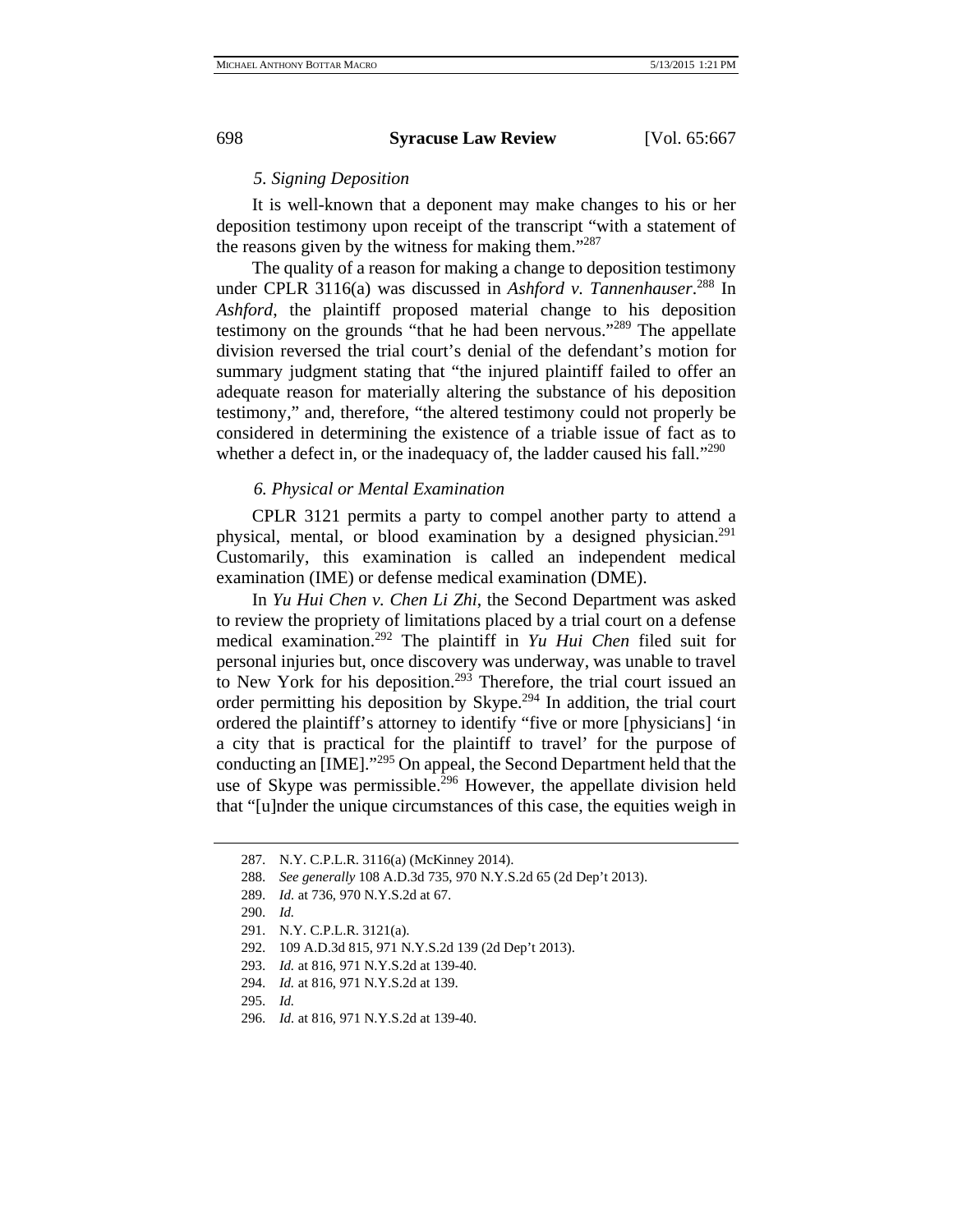favor of permitting the defendant to designate the doctor who will conduct the [IME] of the plaintiff, at such location and time as the defendant shall specify."297 Further, "[t]he designation of the doctor who will conduct the [IME] of the plaintiff shall not be limited or circumscribed by the plaintiff."298

# *L. Article 32: Accelerated Judgment*

# *1. Motions for Summary Judgment*

CPLR 3212 provides a mechanism for a court to dispose of a claim, defense, or entire action if there are no genuine issues of fact for jury resolution.<sup>299</sup> Generally, a motion for summary judgment shall be supported by an affidavit, a copy of the pleadings, and other available proof, such as documentary evidence.<sup>300</sup>

The contents of a motion for summary judgment were the focus of appellate review in *Rivera v. Albany Medical Center Hospital*. 301 The plaintiff in *Rivera* brought an action against a hospital and physicians for medical malpractice in connection with a surgery for Hirschsprung's disease.<sup>302</sup> Following discovery, the defendants moved for summary judgment.<sup>303</sup> In support of their motion, the defendants submitted a nameredacted affidavit of a medical expert, together with an unredacted version of the affidavit for in camera review.<sup>304</sup> The trial court denied the motion because the anonymous affidavits were "incompetent evidence," and the Third Department affirmed stating:

While the Legislature has allowed for some protection from disclosure of the identities of medical experts during "[t]rial preparation", and, consistent with this intention, courts have found it appropriate to allow nonmovants in the summary judgment context to also withhold experts' identities from their adversaries upon the reasoning that such parties did not choose to abandon the disclosure protections provided during trial preparation, the Legislature has shown no broad intention of protecting experts from accountability at the point where their opinions are employed for the purpose of judicially resolving a case or a cause of action. Further, we see no compelling reason to allow for such

<sup>297.</sup> *Yu Hui Chen*, 109 A.D.3d at 816-17, 971 N.Y.S.2d at 140.

<sup>298.</sup> *Id*.

<sup>299.</sup> *See* N.Y. C.P.L.R. 3212 (McKinney 2014).

<sup>300.</sup> *Id.*

<sup>301. 119</sup> A.D.3d 1135, 1135-36, 990 N.Y.S.2d 310, 311-12 (3d Dep't 2014).

<sup>302.</sup> *Id.* at 1135-36, 990 N.Y.S.2d at 311.

<sup>303.</sup> *Id.* at 1136, 990 N.Y.S.2d at 311.

<sup>304.</sup> *Id.* at 1136, 990 N.Y.S.2d at 311-12.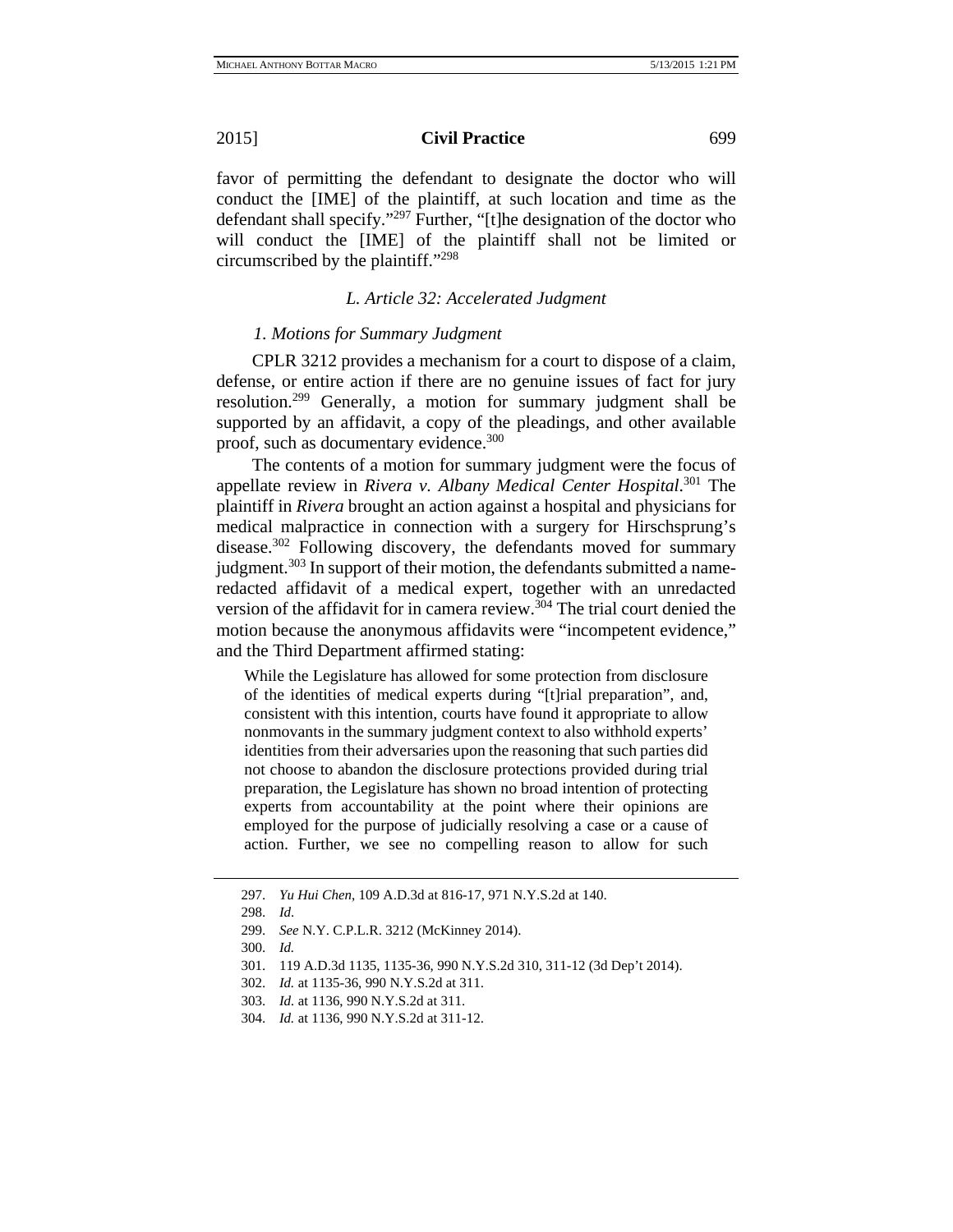anonymity that would outweigh the benefit that accountability provides in promoting candor. Requiring a movant to reveal an expert's identity in such circumstances would allow a nonmovant to meaningfully pursue information such as whether that expert has ever espoused a contradictory opinion, whether the individual is actually a recognized expert and whether that individual has been discredited in the relevant field prior to any possible resolution of the case on the motion. Further, any expert who anticipates a future opportunity to espouse a contradictory opinion would be on notice that public record could be used to hold him or her to account for any unwarranted discrepancy between such opinions. For these reasons, we will not consider the incompetent affidavit of defendants' medical expert.<sup>305</sup>

### *2. Want of Prosecution*

CPLR 3216 governs what happens when a party unreasonably fails to proceed with the prosecution of an action, including when and how a court may dismiss the party's pleadings.<sup>306</sup> Typically, a demand issues for a party to resume prosecution or file the trial note of issue within ninety days.<sup>307</sup>

In *Arroyo v. Board of Education of New York*, the plaintiff was injured in a fall at school in 1992.<sup>308</sup> The plaintiff's attorney failed to appear for a status conference in 1996 and the case "was 'marked off' the calendar and [subsequently] marked 'disposed.'"309 In 2008, twelve years later, the plaintiff moved to restore the action. $310$  The defendant crossmoved to dismiss the complaint based upon the doctrine of laches.<sup>311</sup> The trial court granted the plaintiff's motion and the defendant appealed.<sup>312</sup> Following a review of *Lopez v. Imperial Delivery Services, Inc.*, <sup>313</sup> *Cohn v. Borchard Affiliations*, 314 and *Airmont Homes, Inc. v. Town of Ramapo*, 315 the Second Department affirmed the trial court because "[a]t the time the instant case was 'marked off' the calendar and then later marked 'disposed' in 1996, the law governing the interplay between

<sup>305.</sup> *Id.* at 1136-37, 990 N.Y.S.2d at 312 (internal citations omitted).

<sup>306.</sup> *See* N.Y. C.P.L.R. 3216 (McKinney 2014).

<sup>307.</sup> *See id.* at 3216(b)(3).

<sup>308. 110</sup> A.D.3d 17, 18, 970 N.Y.S.2d 229, 230 (2d Dep't 2013).

<sup>309.</sup> *Id.*

<sup>310.</sup> *Id.*

<sup>311.</sup> *Id.* at 18, 970 N.Y.S.2d at 231.

<sup>312.</sup> *Id*. at 19, 970 N.Y.S.2d at 231.

<sup>313. 282</sup> A.D.2d 190, 725 N.Y.S.2d 57 (2d Dep't 2001).

<sup>314. 25</sup> N.Y.2d 237, 250 N.E.2d 690, 303 N.Y.S.2d 633 (1969).

<sup>315. 69</sup> N.Y.2d 901, 508 N.E.2d 927, 516 N.Y.S.2d 193 (1987).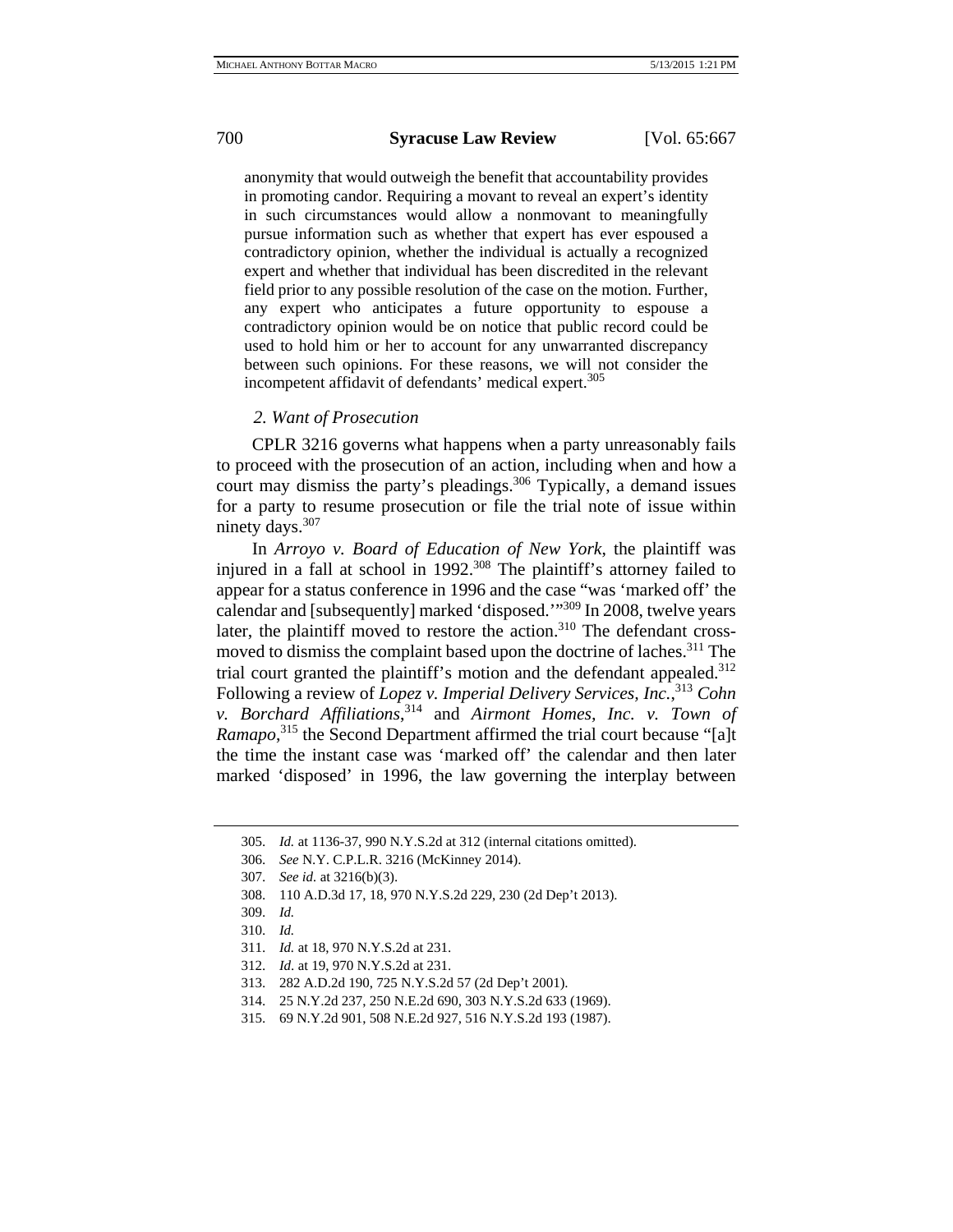CPLR 3404, CPLR 3216, and 22 NYCRR 202.27 was still unclear."316 Further, the appellate division noted that:

[B]ecause this case was at a pre-note-of-issue stage, there was no calendar from which to mark it off. Marking a case off a motion or conference calendar does not dispose of it. Thus, when the matter in this case was "marked off" the calendar and later marked "disposed," those acts were a nullity, and meant nothing . . . Since this action was never properly dismissed, there was no need for a motion to restore, and the Board's motion to dismiss based on laches was properly denied because it failed to comply with the [ninety]-day written demand requirement, a condition precedent to dismissal of the action for general delay.<sup>317</sup>

Approximately two weeks after issuing the *Arroyo* decision, the Second Department issued a second decision rejecting a motion to dismiss a claim based upon laches, stating that "'courts do not possess the power to dismiss an action for general delay where plaintiff has not been served with a [ninety]-day demand to serve and file a note of  $i$ ssue." $318$ 

### *M. Article 40: Trial Generally*

### *1. Objections*

CPLR 4017 provides that a party must request that a court take action and make objections to court rulings or risk waiver of appellate review.319

Waiver was at issue in *Nary v. Jonientz*. <sup>320</sup> *Nary* was a personal injury case that went to trial.<sup>321</sup> The defendant's expert physician testified in a recorded video deposition.<sup>322</sup> During the deposition, the expert was examined about the compensation paid in the past for performing medical examinations.<sup>323</sup> The defendant's attorney made several objections during the recording of the video and, after a jury verdict for the plaintiff, argued that the trial court erred in permitting the jury to hear the

<sup>316.</sup> *Arroyo*, 110 A.D.3d at 21, 970 N.Y.S.2d at 233.

<sup>317.</sup> *Id.* (internal citations omitted).

<sup>318.</sup> Baxter v. Javier, 109 A.D.3d 493, 494, 970 N.Y.S.2d 567, 569 (2d Dep't 2013) (quoting Roth v. Black Star Publ'g Co., 302 A.D.2d 442, 443, 753 N.Y.S.2d 743, 744 (2d Dep't 2003)).

<sup>319.</sup> N.Y. C.P.L.R. 4017 (McKinney 2014).

<sup>320. 110</sup> A.D.3d 1448, 972 N.Y.S.2d 769 (4th Dep't 2013).

<sup>321.</sup> *Id.* at 1448, 972 N.Y.S.2d at 770.

<sup>322.</sup> *Id.* at 1448, 972 N.Y.S.2d at 771.

<sup>323.</sup> *Id.* at 1448, 972 N.Y.S.2d at 770-71.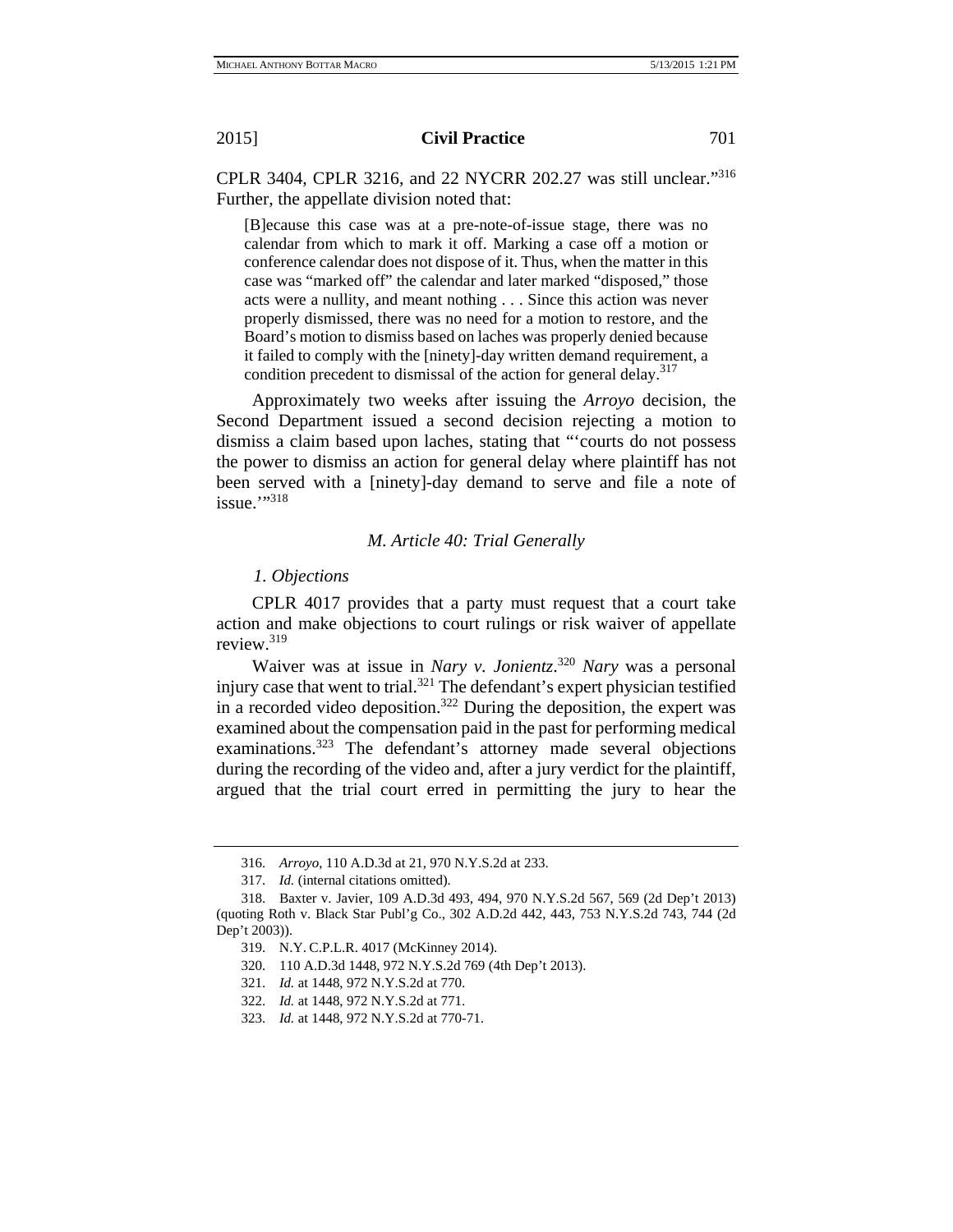testimony.324 The Fourth Department affirmed the trial court because "[w]hile defendant's attorney made various objections during the recording of that video testimony, there is no indication that defendant ever made a timely and specific objection to the court or otherwise sought a ruling regarding the nature or scope of that cross-examination."<sup>325</sup>

# *N. Article 50: Judgments Generally*

# *1. Interest Upon Judgment*

Pursuant to CPLR 5003-a, a defendant must pay the sum due in a settled action within twenty-one days, or ninety days if the defendant is a municipality or the state.<sup>326</sup> If the sum due is not timely paid, the plaintiff may file a judgment for the amount stated in the release, plus costs and interest.<sup>327</sup>

Whether CPLR 5003-a applies to the settlement of a federal claim was a matter of first impression for the Southern District of New York in *Elliot v. City of New York*. 328 The plaintiff in *Elliot* filed suit against the City of New York and several police officers.<sup>329</sup> After mediation, the defendants agreed to pay the plaintiff  $$9,000$  to settle the case.<sup>330</sup> A settlement stipulation and order of dismissal was executed by the parties on September 14, 2012.<sup>331</sup> On December 18, 2012, the plaintiff advised the trial court by letter that the settlement had not been paid, and sought interest.<sup>332</sup> The court treated the letter as a motion.<sup>333</sup> On December 26, 2012, the plaintiff was paid  $$9,000.<sup>334</sup>$  Plaintiff's motion for interest was heard on January 30, 2013.335 Citing *Brown v. City of New York*, 336 the district court concluded that CPLR 5003-a applied to plaintiff's motion for interest and, therefore, the defendants owed the plaintiff \$208.60.<sup>337</sup>

<sup>324.</sup> *Id.* at 1448, 972 N.Y.S.2d at 771.

<sup>325.</sup> *Nary*, 110 A.D.3d at 1448, 972 N.Y.S.2d at 771.

<sup>326.</sup> N.Y. C.P.L.R. 5003-a(a)-(b) (McKinney 2014).

<sup>327.</sup> N.Y. C.P.L.R. 5003-a(e).

<sup>328. 11</sup> Civ. 7291, 2013 U.S. Dist. LEXIS 96092, at \*3 (S.D.N.Y. 2013).

<sup>329.</sup> *Id.* at \*1.

<sup>330.</sup> *Id.* 

<sup>331.</sup> *Id.* at \*2.

<sup>332.</sup> *Id.*

<sup>333.</sup> *Elliot*, 11 Civ. 7291, 2013 U.S. Dist. LEXIS 96092, at \*2.

<sup>334.</sup> *Id.*

<sup>335.</sup> *Id.*

<sup>336.</sup> CV 2009-1809, 2012 U.S. Dist. LEXIS 24365 (E.D.N.Y. 2012).

<sup>337.</sup> *Elliot*, 11 Civ. 7291, 2013 U.S. Dist. LEXIS 96092, at \*7.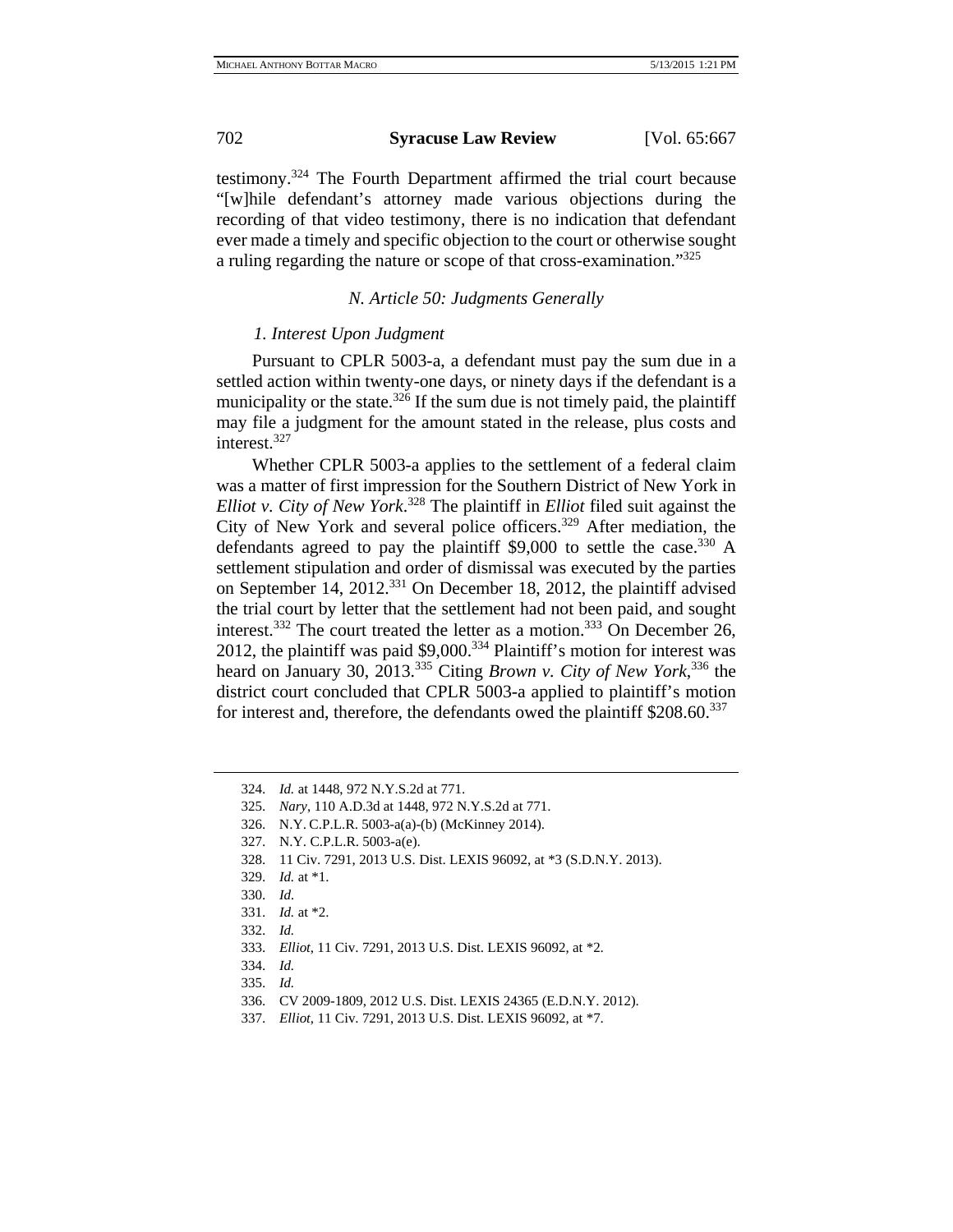# *2. Relief from Judgment or Order*

Pursuant to CPLR 5015, a court may grant a party relief from an order, upon such terms as may be just, in the event of excusable default, newly-discovered evidence, fraud, misrepresentation, misconduct, lack of jurisdiction, and reversal of a prior order.<sup>338</sup>

In *Nash v. Port Authority*, relief from a judgment was an issue reviewed by the First Department<sup>339</sup> and the Court of Appeals.<sup>340</sup> *Nash* involved a \$4.4 million judgment entered in 2010 against the Port Authority of New York and New Jersey for damages stemming from the 1993 terrorist bombing of the World Trade Center.341 The *Nash* judgment became final on July 13, 2011, because the defendant did not appeal a prior order from the First Department entered on June 2,  $2011.^{342}$ Thereafter, the Port Authority moved to vacate the judgment pursuant to the supreme court's "inherent powers."343 The trial court granted the motion and a divided First Department, Appellate Division, affirmed.<sup>344</sup>

Before the Court of Appeals, the plaintiff argued that the trial court lacked jurisdiction to vacate the judgment pursuant to CPLR 5015(a)(5) because the defendant failed to timely appeal and, in turn, the final judgment was beyond the scope of review.<sup>345</sup> The Court of Appeals disagreed with the plaintiff, stating that the "discussion does not end there."346 However, the Court of Appeals concluded the trial court was not divested "of its authority to review the equities with respect to these parties" because of the ruling in *In re World Trade Center Bombing Litigation* ("Ruiz") $347$  and, because it appeared from the record that the trial court blindly followed *Ruiz*, the Court of Appeals held that the trial court "exercised *no* discretion."348 In the absence of an exercise of discretion by the trial court, the Court of Appeals reversed the decision of the appellate division and remitted the case to the supreme court for

- 339. *See* 102 A.D.3d 420, 421, 959 N.Y.S.2d 4, 5 (1st Dep't 2013).
- 340. *See* 22 N.Y.3d 220, 225, 3 N.E.3d 1128, 1132, 980 N.Y.S.2d 880, 884 (2013).
- 341. *Id*. at 223, 3 N.E.3d at 1130, 980 N.Y.S.2d at 882.
- 342. *Id*.

346. *Id*. at 224, 3 N.E.3d at 1131, 980 N.Y.S.2d at 883.

347. *See generally* 17 N.Y.3d 428, 957 N.E.2d 733, 933 N.Y.S.2d 164 (2011) (insulating Port Authority from tort liability pursuant to N.Y. C.P.L.R. 5015(a)(5)).

<sup>338.</sup> N.Y. C.P.L.R. 5015(a) (McKinney 2014).

<sup>343.</sup> *Id*.

<sup>344.</sup> *Id*.

<sup>345.</sup> *Nash*, 22 N.Y.3d at 223, 3 N.E.3d at 1131, 980 N.Y.S.2d at 883.

<sup>348. 22</sup> N.Y.3d at 226, 3 N.E.3d at 1132-33, 980 N.Y.S.2d at 884-85.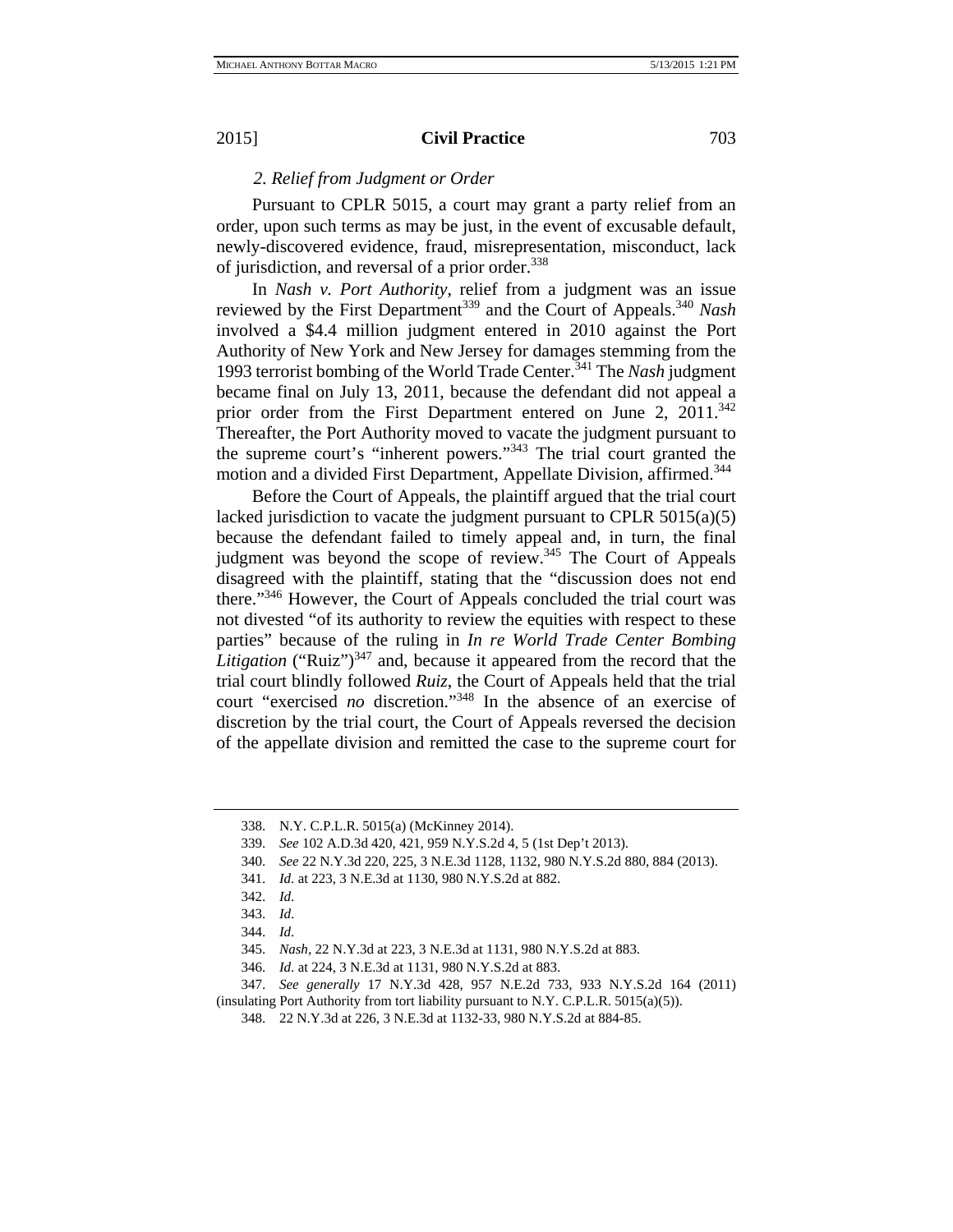further proceedings.<sup>349</sup>

# *3. Validity and Correction of Judgment or Order*

CPLR 5019(a) provides that "[a] judgment or order shall not be stayed, impaired or affected by any mistake, defect or irregularity in the papers or procedures in the action not affecting a substantial right of a party."350

The difference between a correction and a substantive change was articulated by the Second Department in *Chmelovsky v. Country Club*  Homes, Inc.<sup>351</sup> Chmelovsky was an action for personal injuries.<sup>352</sup> Defendants SK Home Improvement, LLC, SK Home Improvement, and Stanley Kedzior made a motion pursuant to CPLR 5019 that, in effect, asked the trial court to reinstate the plaintiff's third cause of action against County Club Homes, Inc.<sup>353</sup> The trial court granted the motion and the appellate division reversed, stating:

Where a movant seeks to change an order or judgment in a substantive manner, rather than correcting a mere clerical error, CPLR 5019(a) is not the proper procedural mechanism to be employed, and relief should be sought through a direct appeal or by motion to vacate pursuant to CPLR 5015(a).  $354$ 

# *O. Article 83: Disbursements and Additional Allowances*

#### *1. Costs Upon Frivolous Claims*

CPLR 8303-a authorizes a court to award costs and reasonable attorneys fees where an action for personal injury, injury to property, or wrongful death is deemed frivolous.<sup>355</sup> In order for an action to be frivolous, it must be "commenced, used or continued in bad faith, solely to delay or prolong the resolution of the litigation or to harass or maliciously injure another."356

In *Baxter*, the Second Department held that a trial court erred in denying a defendant's cross-motion for costs and attorney's fees on the grounds that the plaintiff's claim for punitive damages was asserted

<sup>349.</sup> *Id.* at 226, 3 N.E.3d at 1133, 980 N.Y.S.2d at 885.

<sup>350.</sup> N.Y. C.P.L.R. 5019(a) (McKinney 2014).

<sup>351. 111</sup> A.D.3d 874, 875, 976 N.Y.S.2d 508, 509 (2d Dep't 2013).

<sup>352.</sup> *Id.* at 874, 976 N.Y.S.2d at 509.

<sup>353.</sup> *Id.*

<sup>354.</sup> *Id*. at 875, 976 N.Y.S.2d at 509.

<sup>355.</sup> N.Y. C.P.L.R. 8303-a(a) (McKinney 2014).

<sup>356.</sup> *Id.* § 8303-a(c)(i).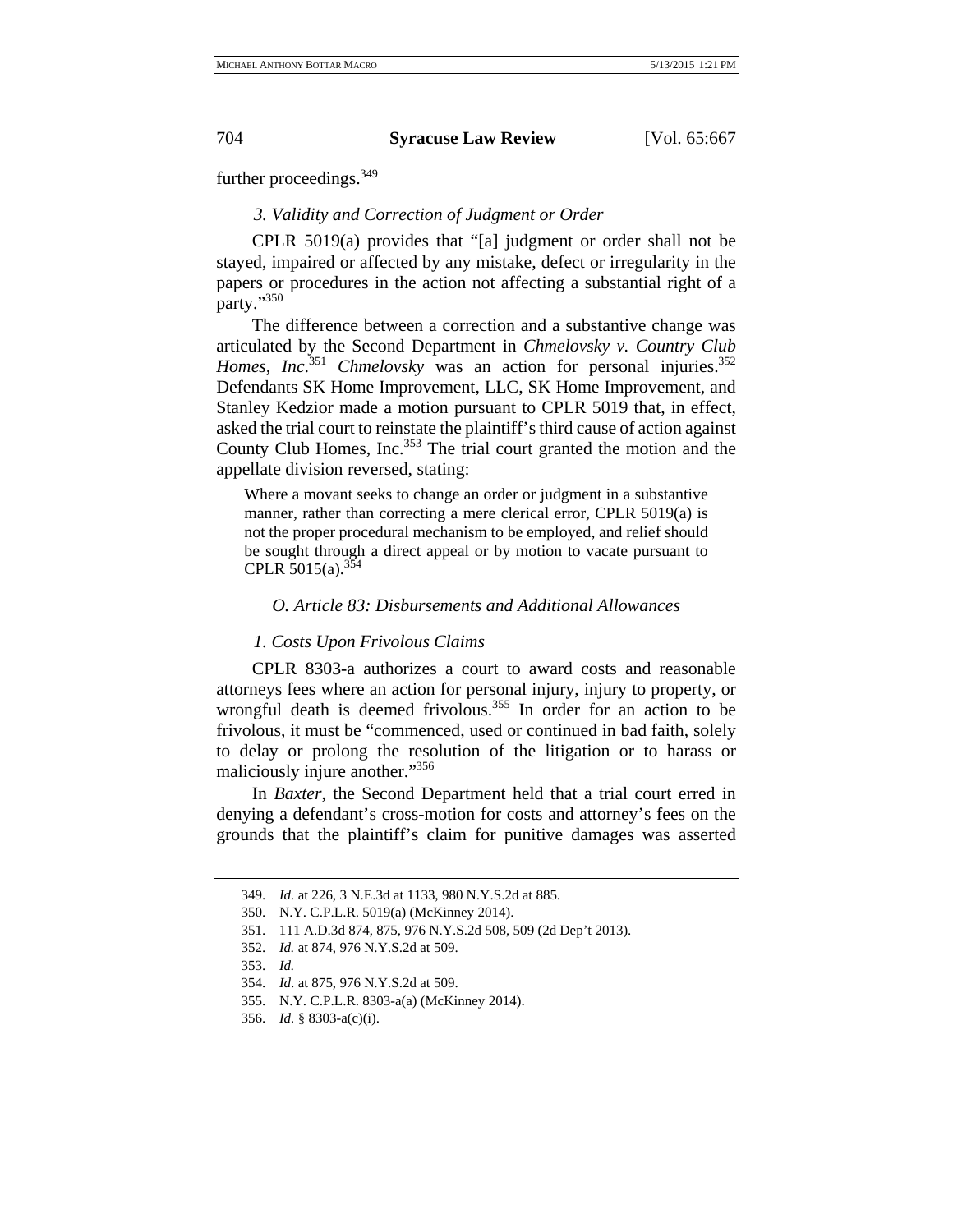solely to harass the defendants.<sup>357</sup> In this context of this breach of contract action, "an award of costs and attorney's fees [was] warranted."358

#### III. COURT RULES

The New York State Office of Court Administration ("OCA") made few material changes to the rules of court during this *Survey* year outside of electronic filing mandates.

# *A. OCA Rule 202.10*

Effective May 24, 2013, section 202.10 was amended to read, "[a]ny party may request to appear at a conference by telephonic or other electronic means. Where feasible and appropriate, the court is encouraged to grant such requests."<sup>359</sup>

# IV. RULES OF PROFESSIONAL CONDUCT 7.4

Effective January 1, 2014, Rule 7.4 of Part 1200 of Title 22 of the NYCRR, entitled the "Rules of Professional Conduct" were amended as follows:

(1) A lawyer who is certified as a specialist in a particular area of law or law practice by a private organization approved for that purpose by the American Bar Association may state the fact of certification if, in conjunction therewith, the certifying organization is identified and the following statement is prominently made: "This certification is not granted by any governmental authority."

(2) A lawyer who is certified as a specialist in a particular area of law or law practice by the authority having jurisdiction over specialization under the laws of another state or territory may state the fact of certification if, in conjunction therewith, the certifying state or territory is identified and the following statement is prominently made: "This certification is not granted by any governmental authority within the State of New York."

(3) A statement is prominently made if:

 (i) when written, it is clearly legible and capable of being read by the average person, and is at least two font sizes larger than the largest text used to state the fact of certification; and

 (ii) when spoken, it is intelligible to the average person, and is at a cadence no faster, and a level of audibility no lower, than the cadence

<sup>357.</sup> *Baxter v. Javier*, 109 A.D.3d 493, 495, 970 N.Y.S.2d 567, 570 (2d Dep't 2013).

<sup>358.</sup> *Id*.

<sup>359.</sup> N.Y. COMP. CODES R. & REGS. tit. 22, § 202.10 (2013).